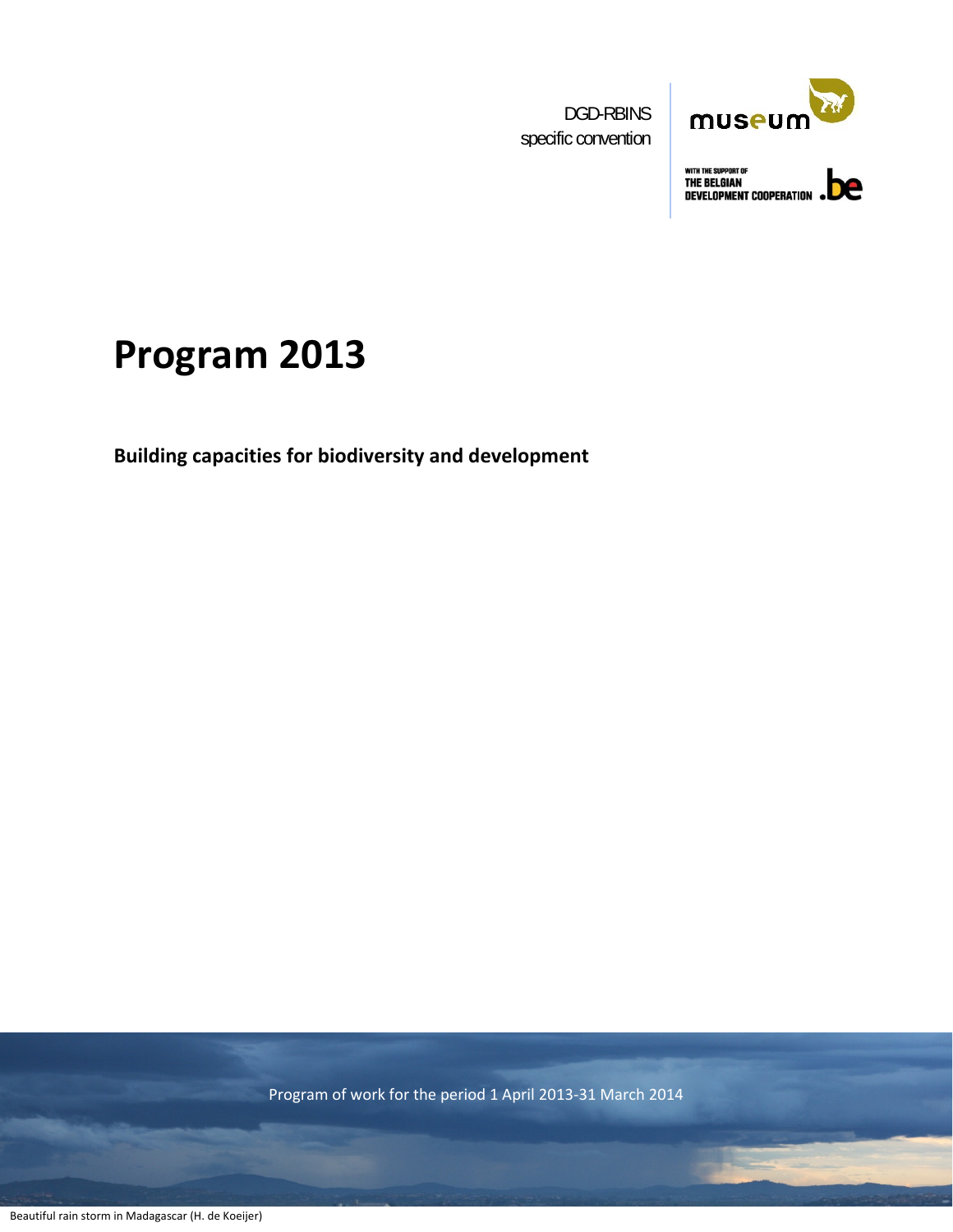

Road to a village in Burundi (H. de Koeijer)

Document prepared by S. Kempenaer and H. de Koeijer, with the contributions of Fr. Muhashy Habiyaremye, P. Luyten, Y. Samyn, M.‐L. Susini and E. Verheyen.

version 7‐12‐2012.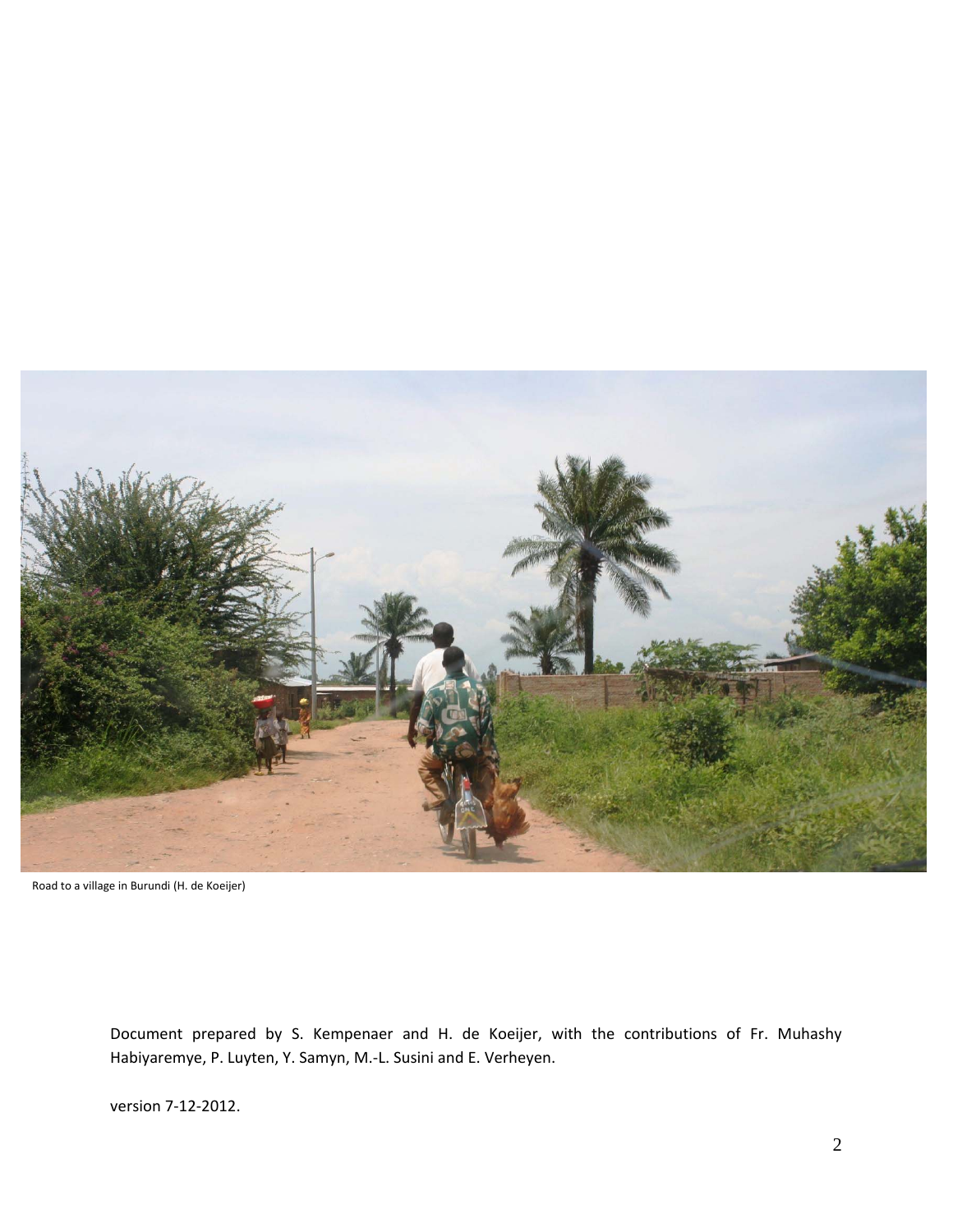### **TABLE OF CONTENTS**

| <b>General Introduction</b> |  |
|-----------------------------|--|
|                             |  |
|                             |  |
|                             |  |
|                             |  |
|                             |  |
| Program Objectives          |  |
|                             |  |
|                             |  |
|                             |  |
|                             |  |
|                             |  |
|                             |  |
|                             |  |
| Annexes                     |  |
|                             |  |
|                             |  |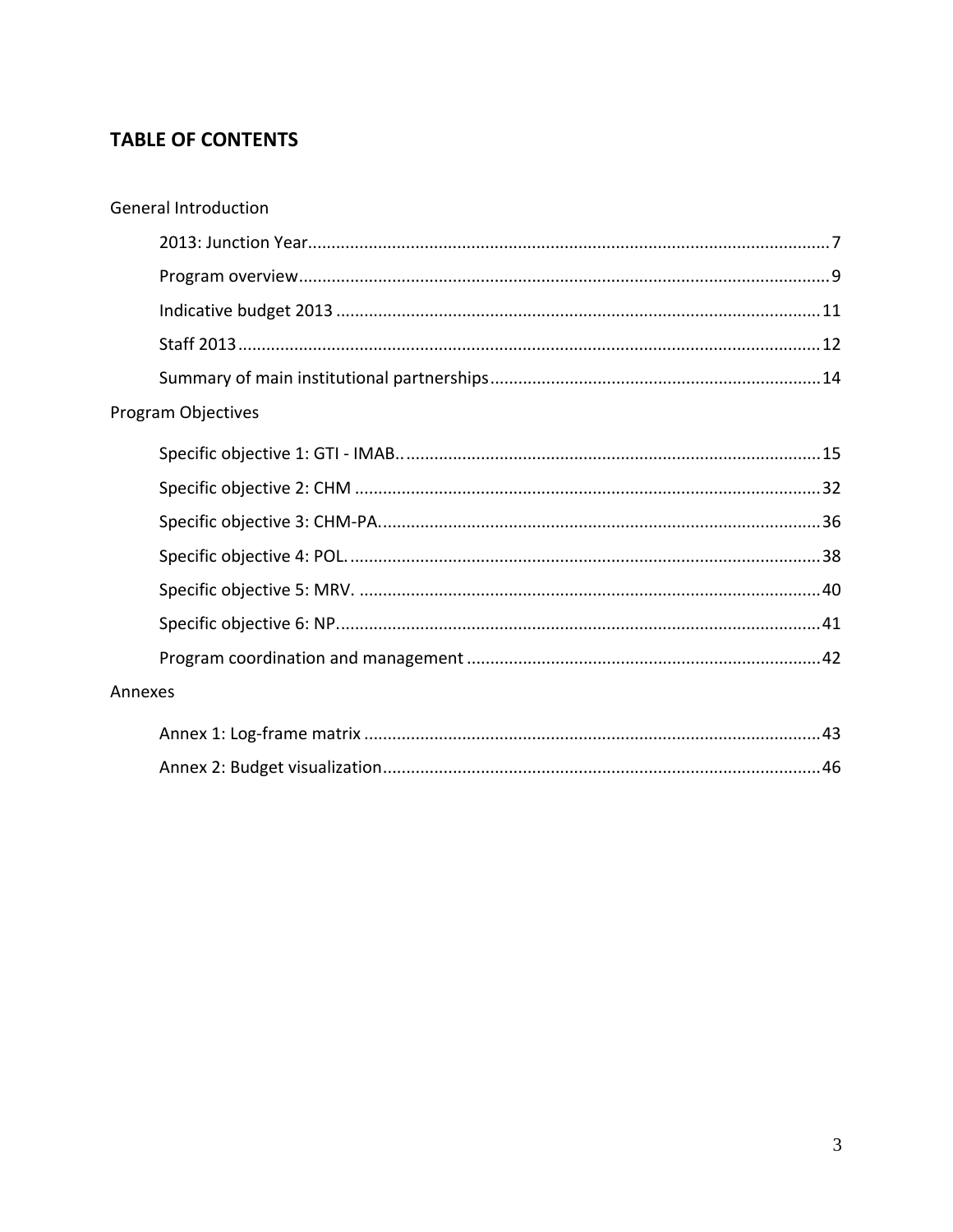### **LIST OF TABLES**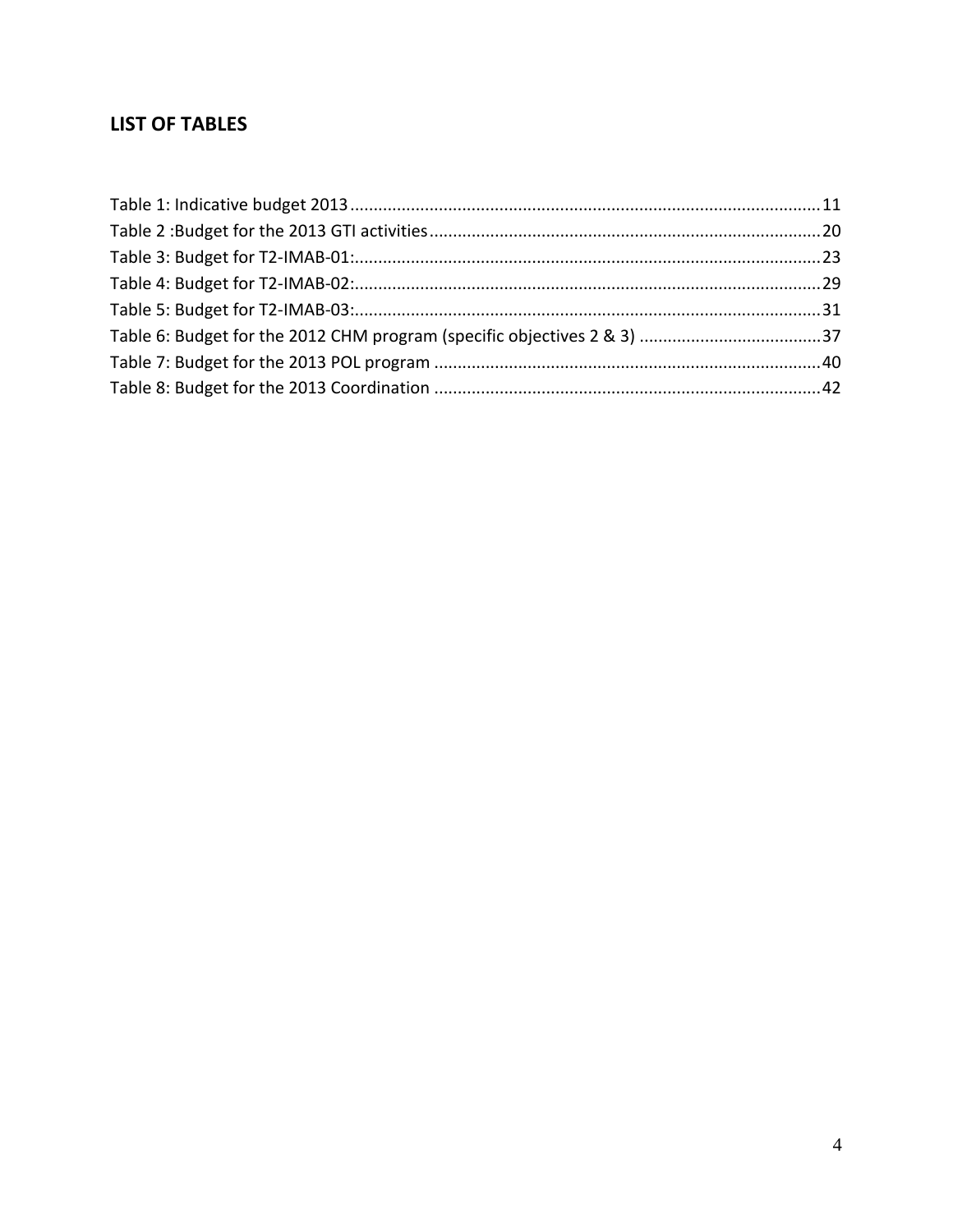### *Acronyms*

| ABS             | <b>Access and Benefit Sharing</b>                                                              |
|-----------------|------------------------------------------------------------------------------------------------|
| <b>BTC</b>      | <b>Belgian Technical Cooperation</b>                                                           |
| CBD             | Convention on Biological Diversity                                                             |
| <b>CHM</b>      | <b>Clearing House Mechanism</b>                                                                |
| <b>CITES</b>    | Convention on International Trade in Endangered Species of wild fauna and flora                |
| <b>CNEDD</b>    | Conseil National de l'Environnement pour un Développement Durable, Niger                       |
| <b>COHERENS</b> | Coupled Hydrodynamical Ecological Model for Regional Shelf Seas                                |
| <b>COMIFAC</b>  | Commission des Forêts d'Afrique Centrale                                                       |
| <b>COORD</b>    | Program Coordination and Management                                                            |
| COP             | Conference of the Parties                                                                      |
| <b>CSB</b>      | Centre de Surveillance de la Biodiversité                                                      |
| <b>DGD</b>      | <b>Belgian Development Cooperation</b>                                                         |
| <b>EDIT</b>     | European Distributed Institute of Taxonomy                                                     |
| GTI             | <b>Global Taxonomy Initiative</b>                                                              |
| <b>ICCN</b>     | Institut Congolais pour la Conservation de la Nature, Kinshasa, D.R. Congo                     |
| ICT             | Information and Computer Technology                                                            |
| <b>IEBR</b>     | Institute of Ecology and Biological Resources, Hanoi, Viet Nam                                 |
| <b>IMAB</b>     | Inventories Monitoring and Assessment of Biodiversity                                          |
| <b>INECN</b>    | Institut National pour l'Environnement et la Conservation de la Nature, Bujumbura, Burundi     |
| <b>ISCNET</b>   | Institut Supérieur de Conservation de la Nature, de l'Environnement et du Tourisme, R.D. Congo |
| ISDR-GL         | Institut Supérieur de Développement Rural des Grands Lacs, D.R. Congo                          |
| LEGERA          | Laboratoire d'Ecologie et de Gestion des Ressources Animales, D.R. Congo                       |
| LEM             | Law Enforcement Monitoring                                                                     |
| <b>MATEE</b>    | Ministère de l'Aménagement du Territoire, de l'Eau et de l'Environnement, Morocco              |
| <b>MIST</b>     | Management Information System                                                                  |
| <b>MRV</b>      | Measurement Reporting and Verification                                                         |
| <b>MUMM</b>     | Management Unit of the North Sea Mathematical Models                                           |
| <b>NGO</b>      | Non-Governmental Organisation                                                                  |
| <b>NP</b>       | Nagoya Protocol                                                                                |
| <b>NBSAP</b>    | National Biodiversity Strategy and Action Plan                                                 |
| <b>PEET</b>     | Partnerships for Enhancing Expertise in Taxonomy                                               |
| PM              | Person Month                                                                                   |
| <b>PNKB</b>     | Parc Nationale de Kahuzi-Biega                                                                 |
| PN              | Parc National                                                                                  |
| POL             | <b>Policy Support</b>                                                                          |
| <b>PTK</b>      | Portal Toolkit                                                                                 |
| <b>RBINS</b>    | Royal Belgian Institute of Natural Sciences                                                    |
| <b>RDC</b>      | D.R. Congo                                                                                     |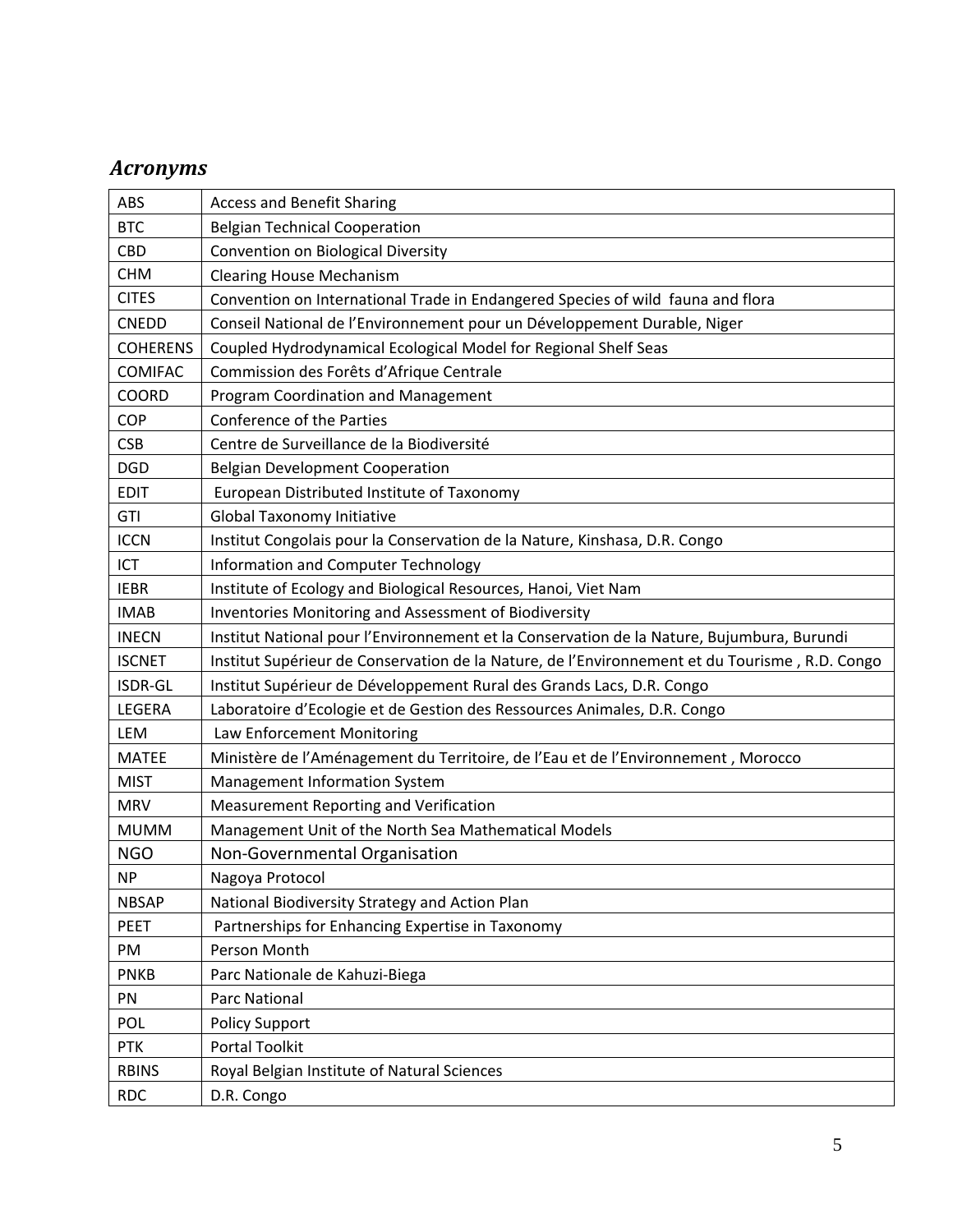| <b>SACEP</b>  | South Asia Co-Operative Environment Program                       |
|---------------|-------------------------------------------------------------------|
| <b>SBSTTA</b> | Subsidiary Body on Scientific, Technical and Technological Advice |
| <b>SSC</b>    | South-South Cooperation                                           |
| <b>TST</b>    | <b>Trans Sectorial Team</b>                                       |
| <b>UAC</b>    | Université d'Abomey- Calavi, Benin                                |
| UA            | Universiteit van Antwerpen, Belgium                               |
| UB            | Université du Burundi                                             |
| <b>ULB</b>    | Université Libre de Bruxelles, Belgium                            |
| <b>UNIKIS</b> | Université de Kisangani, D.R. Congo                               |
| UNILU         | Université de Lubumbashi, D.R. Congo                              |
| <b>UOB</b>    | Université Officielle de Bukavu, D.R. Congo                       |
| <b>VLIR</b>   | Flemish Interuniversity Council, Belgium                          |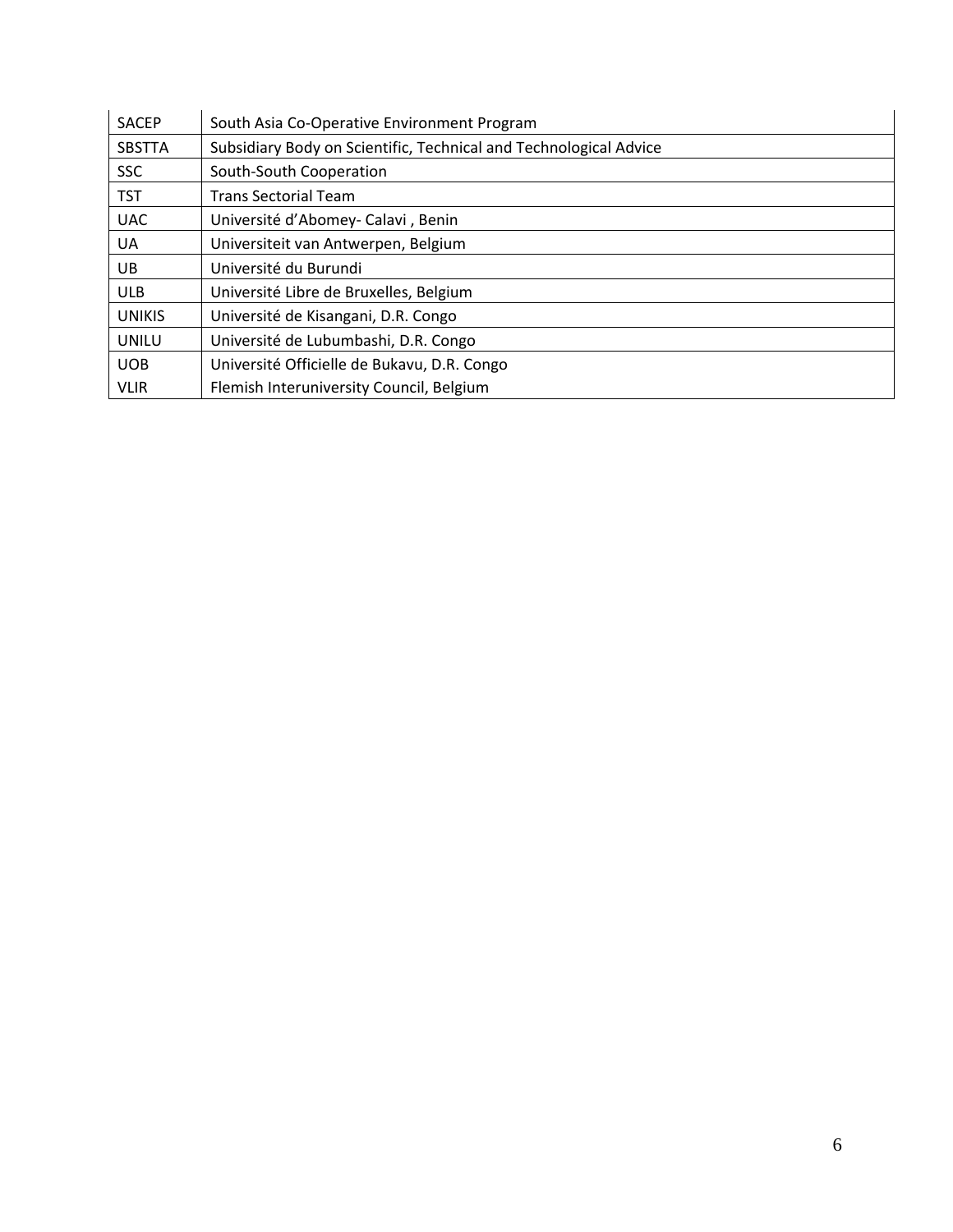### **2013: Junction Year**

The 2012 annual program of work marked the end of the 2008‐2012 multiannual framework program between the Belgian Development Cooperation (DGD) and the Royal Belgian Institute of Natural Sciences (RBINS). This 2013 programme will help facilitate the transition towards the new vision inscribed in the coming framework program for 2014‐2019. As in previous years, we will continue our training, networking and institutional strengthening activities on biodiversity. But we will also strive to bring about changes in mind‐sets, in RBINS and our partners, to integrate the guiding principles of the next framework programme.

As the world recently celebrated the 20 years of the United Nations Conference on Environment and Development, also known as the Rio Earth Summit, we can only acknowledge that the longstanding challenges still remain. Although some poverty indicators show improvement, the positive evolution has been unequal and insufficient. As far as biodiversity is concerned, the slight slowing of deforestation rates has not been correlated with progress on halting the species extinction rates. People are integral parts of ecosystems and biodiversity contributes directly and indirectly to many constituents of human well-being, including security, basic material for a good life, health, good social relations, and freedom of choice and action. Increasingly backed by scientific knowledge, we are convinced that both phenomena, poverty and biodiversity loss, are closely linked and both need to be addressed jointly.

In 2013 as in previous years, it is our intention to contribute to combatting poverty and ensuring a sustainable economic and social development by meeting new targets for the conservation of biodiversity and the safeguarding of the ecosystem services it delivers. This year, program components will be presented and, as far as possible redefined, to take into account the new specific objectives identified in the coming framework programme.

Taxonomy (via the Global Taxonomy Initiative (GTI)), information networks (Clearing House mechanism (CHM)), and 'biodiversity inventories, monitoring and assessments' (IMAB) will continue to be the three pillars of our programme. However, all three sub‐programs will progressively put more emphasis on the poverty reduction and ecosystem services. Most of the activities under the GTI and CHM will be consolidated, by focusing primarily on existing partnerships and projects. Some activities (such as 'Taxonomic training through research' and 'Taxonomic training and access to collections in Belgium') will be reviewed with the intention of orientating them towards our new vision. One activity, 'GTI reader: teaching modules for the Global Taxonomy Initiative', will be suspended in order to prepare for a the  $6<sup>th</sup>$ specific objective dealing with the implementation of the Nagoya Protocol on Access and Benefit Sharing. IMAB activities will be amplified with the consolidation of the partnership with "Institut National pour l'Environnement et la Conservation de la Nature" (INECN) in Burundi and the launching of a new partnership with Benin. These two partnerships will give more opportunities for the integration of an 'ecosystem services' angle to research activities.

Our scientific support to policy issues (POL) will continue as usual. We will devote time, through intense collaboration with D2.4, for the identification and preparation of activities aiming at the enhanced mainstreaming of biodiversity issues in Belgian Development Cooperation. Finally, we will take the time to set up the necessary activities to be undertaken as of 2014 in order to bring about the new expected results.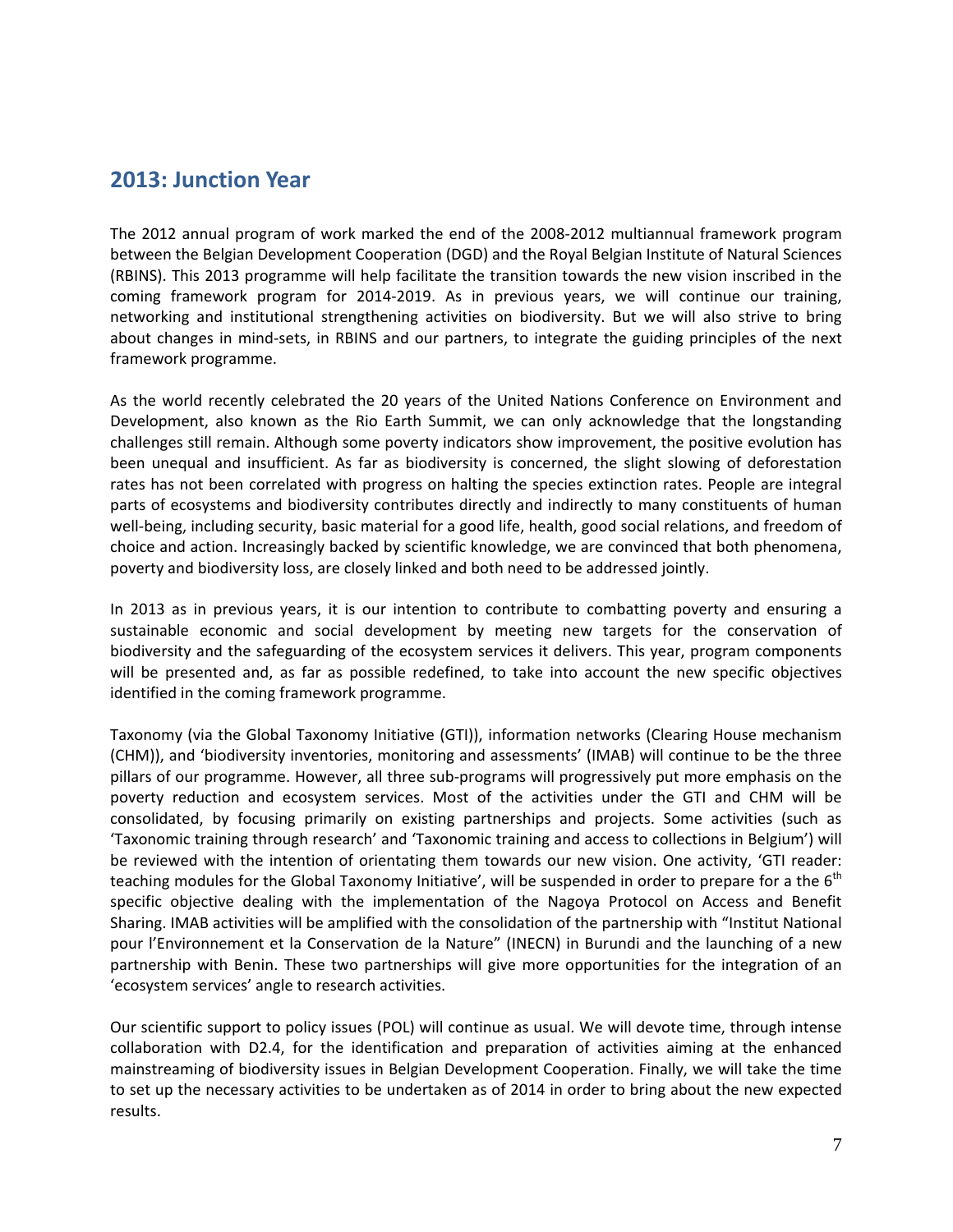In 2012 Yves Samyn started working in another position within RBINS. It has been decided not to replace him taking in to account the transition towards the new framework programme and a related possible re‐orientation of positions. The major part of his salary has been transferred to activities; the other part was used to increase human capacity under IMAB and Coordination. Before these salaries were put under overhead. Anne Franklin also took up another position; she will hopefully be replaced at the start of the 2013 programme.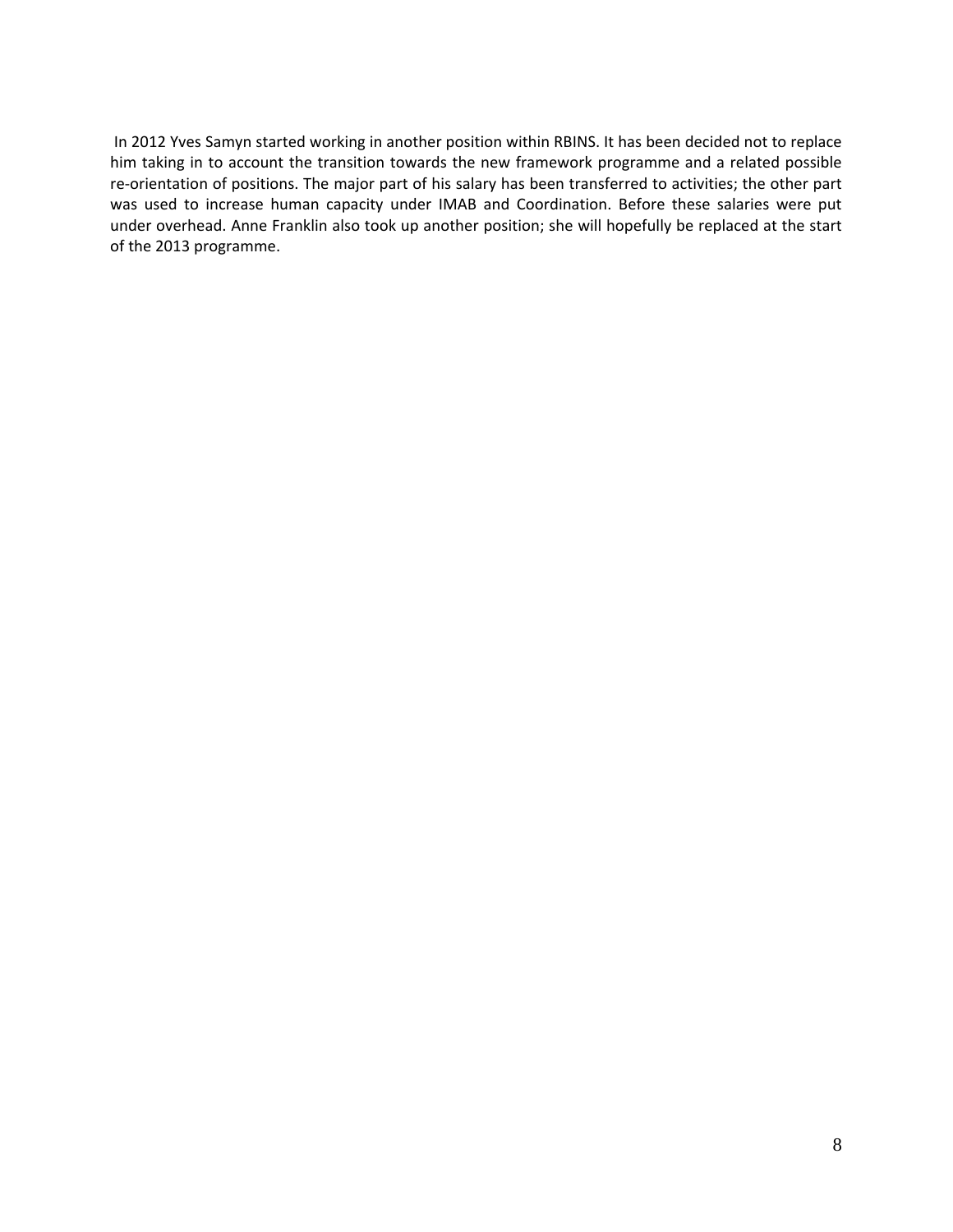### **Program overview**

#### **General objective**

In its capacity of National Focal Point to the Convention on Biological Diversity (CBD) and national reference centre for biodiversity, the Royal Belgian Institute of Natural Sciences uses the CBD as an overall framework for action.

The general objective of the programme 2014‐2019 is to **build scientific and technical capacities for a more effective implementation of the Convention on Biological Diversity and its Strategic Plan for Biodiversity 2011‐2020**, as a contribution to poverty reduction and sustainable development worldwide.

#### **Specific objectives**

In its foreseen framework programme for 2014‐2019, the RBINS identifies six specific objectives to achieve by 2019. These objectives are grouped into two clusters which highlight how the responsibilities are shared for the programme's implementation.

The RBINS, with its partners aims:

- 1. To strengthen the **scientific and technical knowledge base** on biodiversity and on its linkages with ecosystem services and poverty reduction;
- 2. To enhance the **information base** on these issues and on associated governance processes;
- 3. To **raise awareness and communicate** on the importance of biodiversity and ecosystem services for poverty reduction and sustainable development, and on associated governance processes;

The RBINS, with both its partners and DGD D2.4 aims:

- 4. To improve the **mainstreaming of biodiversity and ecosystem services** in policy sectors that have a high relevance for development;
- 5. To improve the knowledge on the **measurement, reporting and verification (MRV)** of policy choices and activities linked to biodiversity and ecosystem services;
- 6. To raise awareness on, and build capacities for, the implementation of the **Nagoya Protocol (NP) on Access and Benefit Sharing (ABS)**.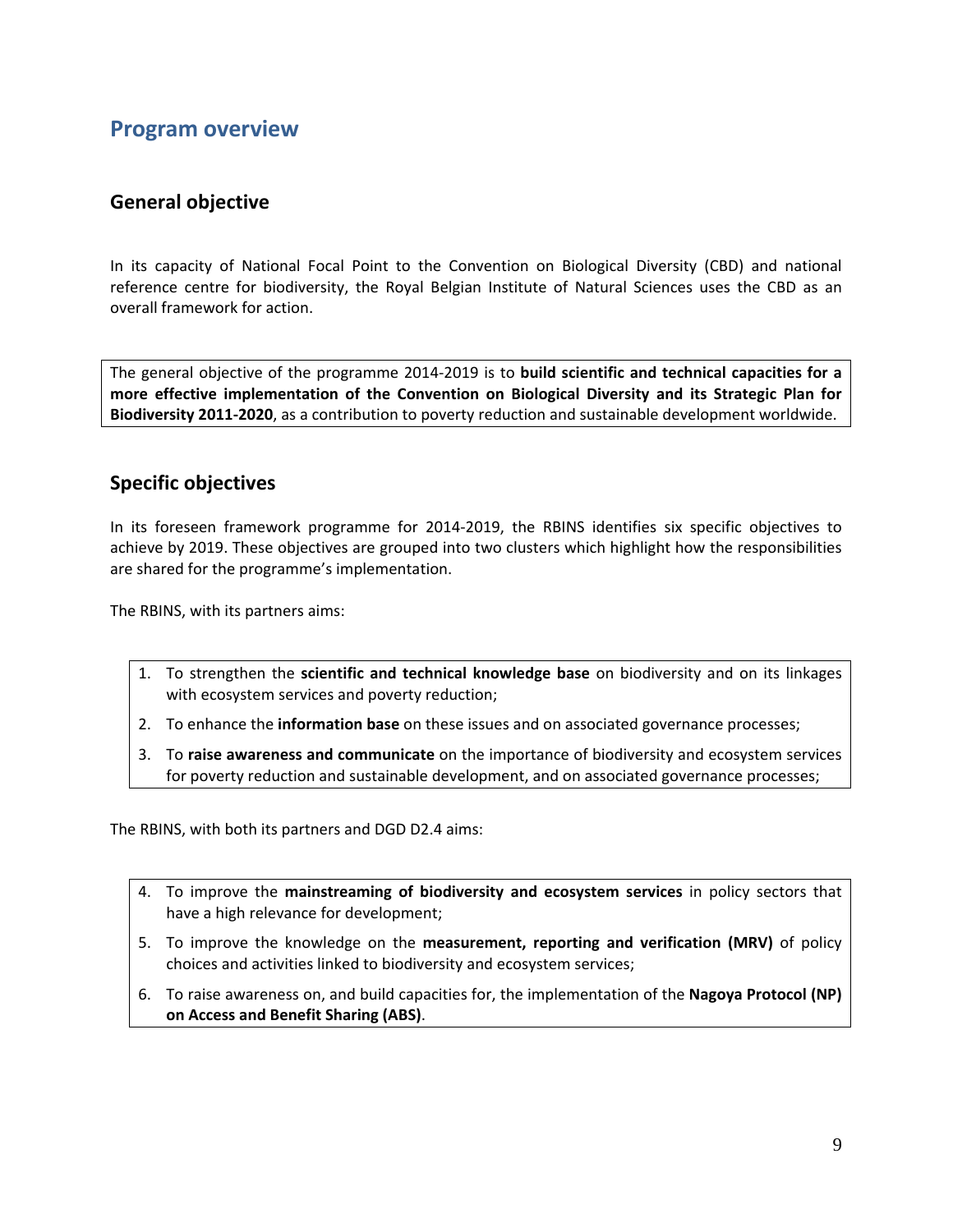Some of the activities to be undertaken under the above mentioned specific objectives correspond to components of the program as outlined up to 2012. These overlaps and the opportunities for widening or reinforcing existing activities will be indicated.

Specific objective 1 =

**T1. Tackling the taxonomic impediment (GTI)**

**T2. Supporting biodiversity inventories, monitoring and assessments (IMAB)**

Specific objective 2 & 3 = **T3. Enhancing biodiversity information networks (CHM)**

Specific objective 4 = **T4. Providing scientific support to biodiversity policy (POL)**

Two of the newly determined specific objectives (n°5 and n°6) open new fields of activities for this cooperation programme. Details will be provided on the proposed means for the development of these activities as of 2014.

The last program component is the **Programme Coordination and Management (COORD)** devoted to coordination and management, as well as transversal issues such as project communication, networking and outreach.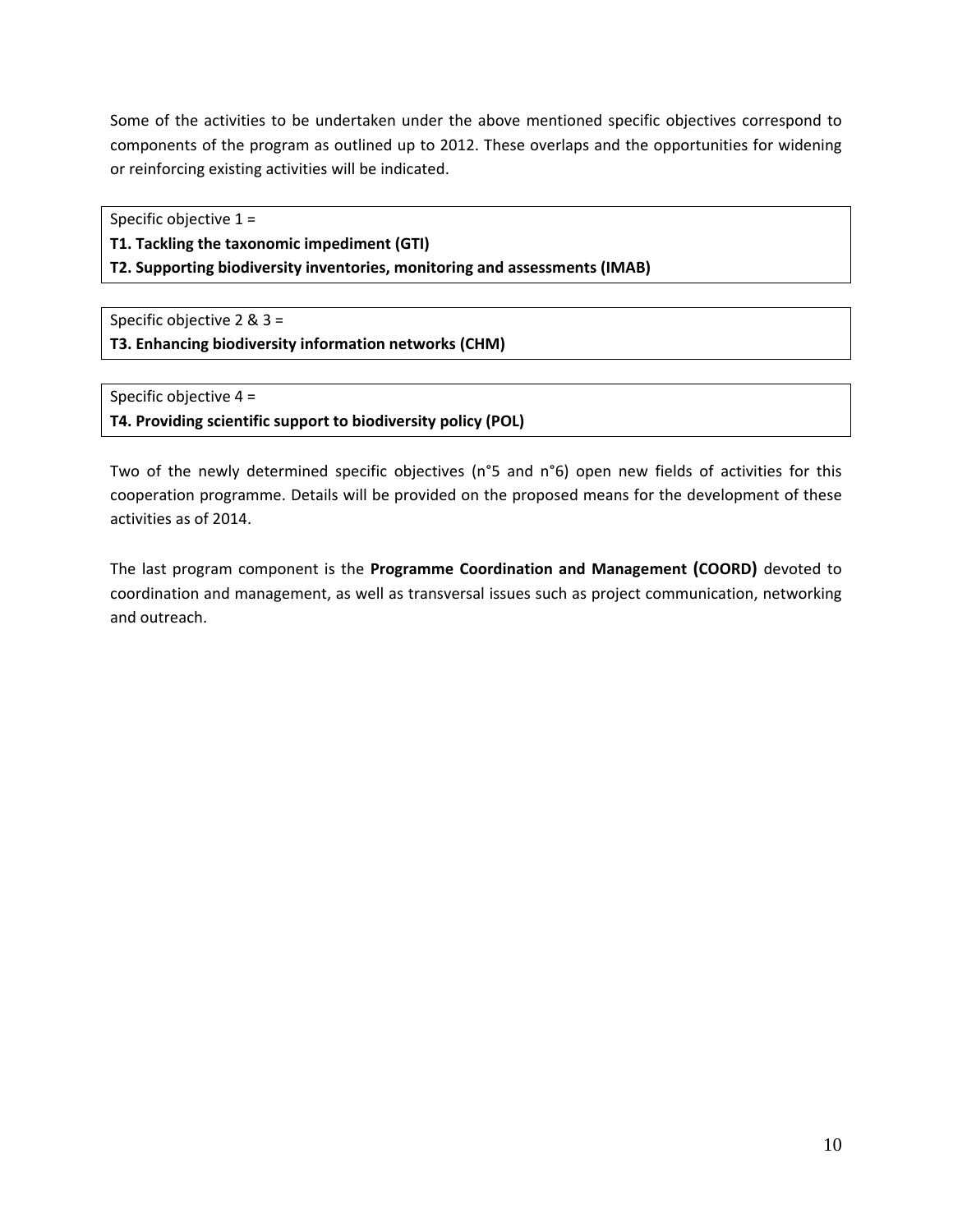## **Table 1: Indicative budget 2013**

|                   |                                                                                            | <b>Operations</b> | <b>Missions</b> | <b>Total</b> |
|-------------------|--------------------------------------------------------------------------------------------|-------------------|-----------------|--------------|
|                   | T1. Tackling the taxonomic impediment                                                      |                   |                 |              |
| T1-GTI-01         | Training-through-research                                                                  | 30.000 €          | $0 \in$         | 30.000€      |
| <b>T1-GTI-02</b>  | Training and access to collections in Belgium                                              | 47.500 €          | $0 \in$         | 47.500 €     |
| <b>T1-GTI-03</b>  | Taxonomic workshops in situ                                                                | 4.000 €           | 4.000 €         | 8.000 $\in$  |
| T1-GTI-04         | Cooperation with selected institutes                                                       | 6.000 €           | $0 \in$         | 6.000 €      |
| <b>T1-GTI-05</b>  | Abc Taxa manuals                                                                           | 20.000 €          | $0 \in$         | 20.000 €     |
| <b>T1-GTI-06</b>  | GTI teaching modules                                                                       | $0 \in$           | $0 \in$         | $0 \in$      |
| T1-GTI-07         | Workshops and conferences on taxonomy                                                      | $0 \in$           | 2.500 €         | 2.500 €      |
|                   | Salaries ML Susini et K. Vrancken (9 + 2 pm)                                               |                   |                 | 48.000 €     |
|                   | Sub-total                                                                                  | 107.500 €         | 6.500 €         | 162.000 €    |
|                   | T2. Supporting biodiversity inventories, monitoring and<br>assessments                     |                   |                 |              |
| <b>T2-IMAB-01</b> | Inventories and assessments (field training) in Kisangani                                  | 27.500 €          | 2.500 €         | 30.000 €     |
| <b>T2-IMAB-02</b> | Monitoring of habitats in protected areas                                                  | 50.000 €          | 13.500 €        | 63.500 €     |
| <b>T2-IMAB-03</b> | Integrated coastal management: COHERENS                                                    | 21.000 €          | 3.000 €         | 24.000 €     |
|                   | Salaries F. Muhashy, K Vrancken, P. Luyten, K. Baetens (12 + 4 +                           |                   |                 |              |
|                   | $1 + 4$ pm)                                                                                |                   |                 | 122.000 €    |
|                   | Sub-total                                                                                  | 98.500 €          | 19.000 €        | 239.500 €    |
|                   | T3. Enhancing biodiversity information networks                                            |                   |                 |              |
| T3-CHM-01         | Training webmasters / content managers                                                     | 25.000 €          | 5.000 €         | 30.000 €     |
| <b>T3-CHM-02</b>  | Remote learning via CHM website                                                            | $0 \in$           | 0€              | 0€           |
| <b>T4-CHM-03</b>  | Technical support for CHM websites                                                         | 24.000 €          | $0 \in$         | 24.000 €     |
| <b>T4-CHM-04</b>  | Networking at national level                                                               | $0 \in$           | $0 \in$         | 0€           |
| <b>T4-CHM-05</b>  | Networking at supra-national level                                                         | 28.000 €          | 4.000 €         | 32.000 €     |
| <b>T3-CHM-06</b>  | Public awareness through the CHM                                                           | 20.000 €          | $0 \in$         | 20.000 €     |
| <b>T3-CHM-07</b>  | CHM conferences and meetings                                                               |                   | 2.000 €         | 2.000 €      |
|                   | Salaries H. de Koeijer + M.-L. Susini + K. Vrancken (12 + 3 + 2                            |                   |                 | 86.000 €     |
|                   | pm)                                                                                        |                   |                 |              |
|                   | Equipment                                                                                  |                   |                 | 4.000 €      |
|                   | Sub-total                                                                                  | 97.000 €          | 11.000 €        | 198.000 €    |
| T5-POL-01         | T5. Providing scientific support to biodiversity policy<br>Scientific consultancy services | $0 \in$           | 6.000 €         | 6.000 €      |
|                   | Salary program coordinator (6 pm)                                                          |                   |                 | 35.000 €     |
|                   | Sub-total                                                                                  | $0 \in$           | 6.000 €         | 41.000 €     |
| <b>COORD</b>      | <b>Project coordination and management</b>                                                 |                   |                 |              |
|                   | Representation, networking, communication, management                                      | $0 \in$           | 500€            | 500€         |
|                   | Salaries V. Pinton, program coordinator + M. Agarad (12 + $6 + 6$ )                        |                   |                 |              |
|                   | pm)                                                                                        |                   |                 | 93.000 €     |
|                   | Sub-total                                                                                  | $0 \in$           | 500 €           | 93.500 €     |
|                   | <b>Structural costs</b>                                                                    |                   |                 |              |
|                   | Calculated with TMA of max 7,75%                                                           |                   |                 | 54,000 €     |
|                   | <b>Grand Total</b>                                                                         | 303.000 €         | 43.000 €        | 788.000 €    |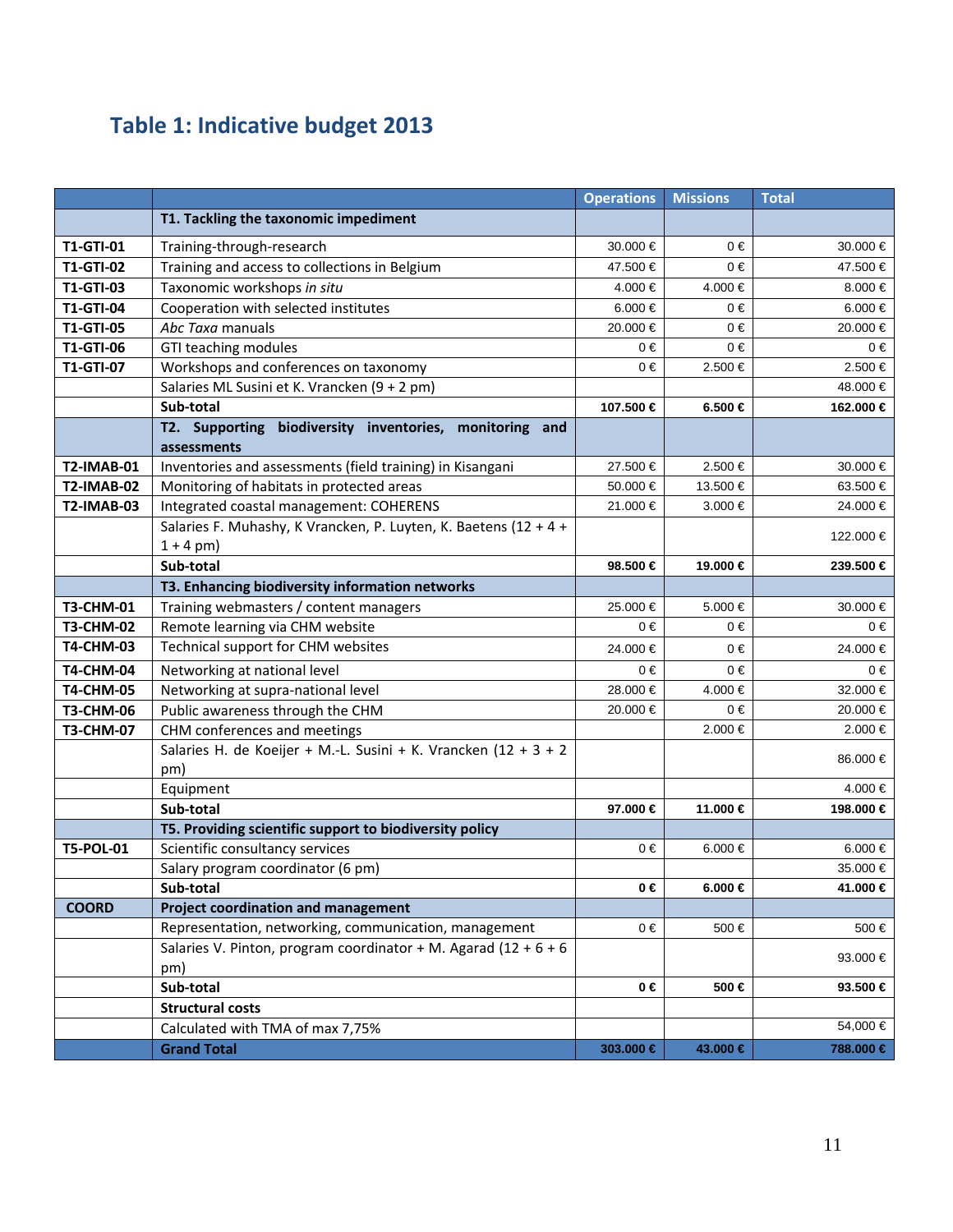#### **Comments on the indicative budget**

As compared to 2012, the changes are the following: GTI ‐28.000€; IMAB +32.500€; CHM +13.500€, POL ‐ 6.000€, COORD + 11.000€.

The changes can first be explained by the fact that Yves Samyn, who was responsible for the GTI sub‐ program, left the team on April 1st 2012. We chose not to look for a replacement for his position but to use the budget released by his departure in order to :

- transfer salaries that were accounted for in overheads 2012 to the budget in 2013;
- transfer from POL back to CHM the money used in 2012 to prepare and participate in COP11
- further support strategic activities of the GTI and IMAB components.

### **Staff 2013**

The 2013 work program will cover the salary costs of the following staff members:

- Baetens Katrijn (4 person-months (PM)): Ecosystem management, modelling (T2-IMAB / COHERENS)
- ‐ de Koeijer Han (12 PM): Biodiversity information management (T3‐CHM)
- ‐ Luyten Patrick (1 PM): Ecosystem management, modelling (T2‐IMAB / COHERENS)
- ‐ Muhashy Habiyaremye François (12 PM): Biodiversity monitoring (T2‐IMAB)
- ‐ Pinton Vincent (12 PM): Accounting and logistics (T6‐COORD)
- ‐ Susini Marie‐Lucie (12 PM): Taxonomy officer for GTI and support for CHM teaching activities (T1‐GTI & T3‐CHM)
- ‐ Program coordinator (12 PM): Management and coordination, policy support (T5‐POL, T6‐COORD)
- ‐ Vrancken Kristien (8 PM): Graphics, layout, web development for the GTI, IMAB and CHM program components (T1‐GTI, T2‐IMAB & T3‐CHM)
- Agarad Mariam (6 PM): secretariat and logistics.

The total indicative amount of staff members on the project is 79 person-months, of which 53 personmonths of scientific staff and 26 person‐months of support staff.

In 2012, the staff was 86 PM, of which 68 PM of scientific and 18 PM of support staff. The changes are the result of the departure of Yves Samyn (12 PM, GTI) leaving more budget for activities and support staff, which will be needed for this transitional year.

The salaries of P. Luyten, K. Baetens, K. Vrancken and M. Agarad will be complemented by other sources of funding.

In addition, the program will receive considerable support from other RBINS staff:

- P. Balhaut will help with secretarial and logistics work, including travel arrangements of visitors and the dissemination of the *Abc Taxa* manuals.
- B. Lauwaert (RBINS-MUMM) will provide help for all matters related to COHERENS.
- E. Verheyen will implement activity T2‐IMAB‐01 (cooperation with UNIKIS).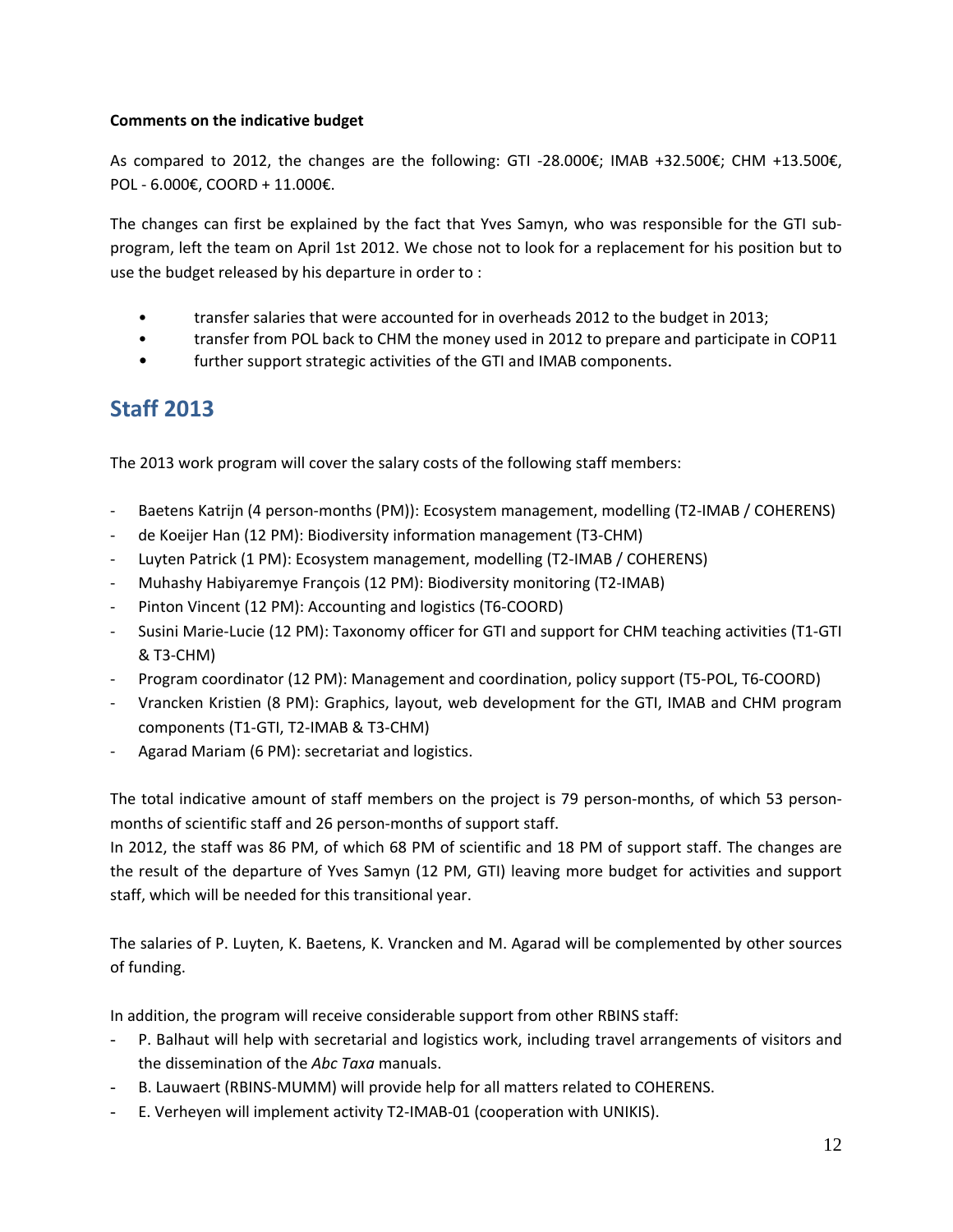- About a dozen researchers and technical staff will be involved in the training activities, notably in the fields of taxonomy and biodiversity monitoring (GTI, IMAB).
- Several IT experts will offer their technical support for the hosting and management of websites (CHM) and for the set‐up of the helpdesk related to the modelling of coastal ecosystems in the COHERENS activity (IMAB).
- Staff from the communication department will offer support in the promotion of the activities of the program of work.
- Staff from the Accounting Department will help V. Pinton in processing and taking care of all the financial transactions.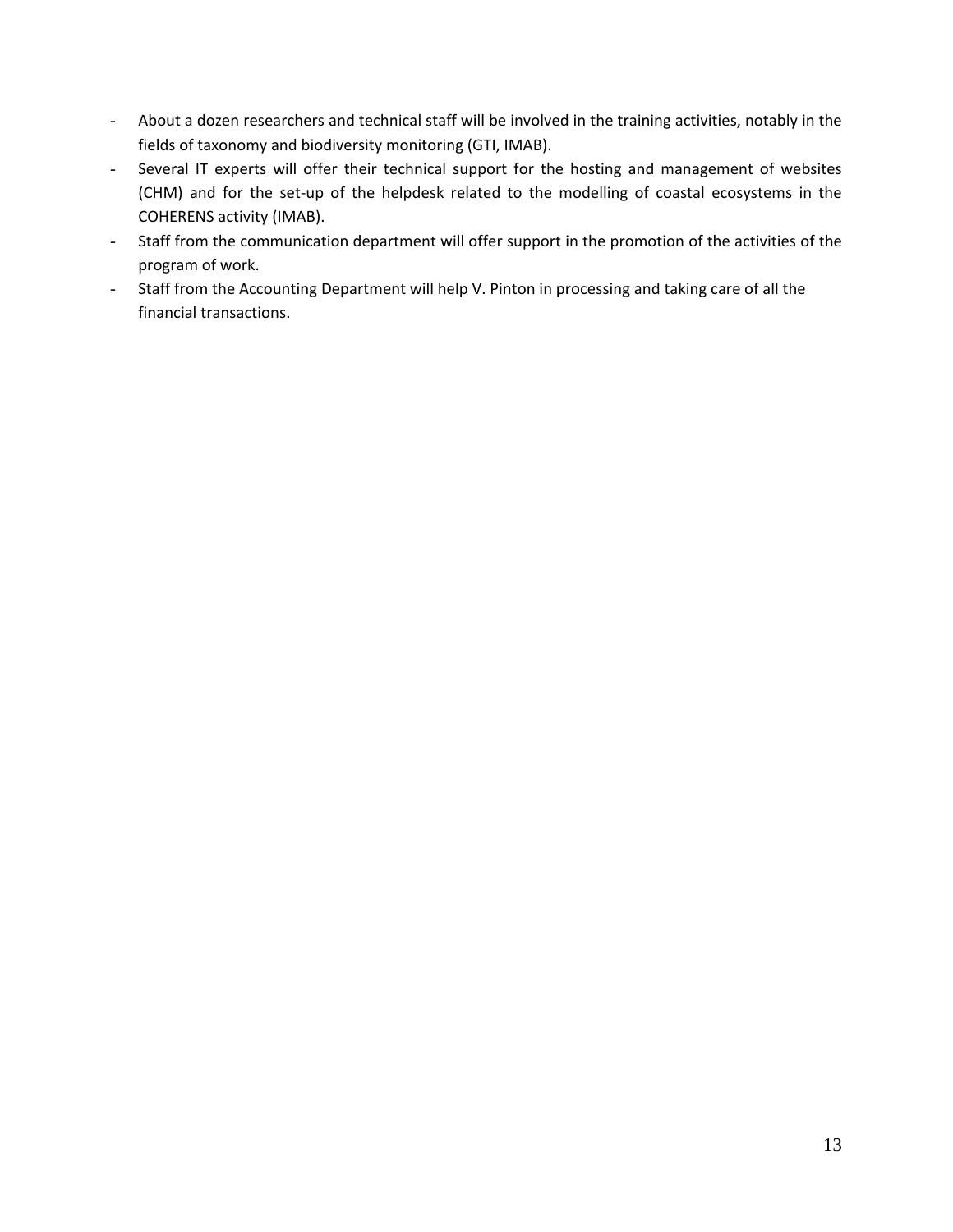### **Summary of main institutional partnerships**

**Formal agreements signed by the RBINS**

Institute of Ecology and Systematics, Havana, Cuba (2006)

National Museum of Natural History of Havana City, Cuba (2006)

Institute of Ecology and Biological Resources, Hanoi, Vietnam (2007)

Institut Congolais pour la Conservation de la Nature (ICCN), Kinshasa, D.R. Congo (2007)

Université de Kisangani, Kisangani, D.R. Congo (2010)

WWF and ERAIFT, D.R. Congo (2010)

Institut National pour l'Environnement et la Conservation de la Nature (INECN), Burundi (2010)

**Semi‐formal agreements (marine modeling) 2008‐2012**

Instituto del Mar del Peru, Callao, Peru

Institute of Marine Environment and Resources, Hai Phong, Vietnam

Numerical Modeling Laboratory of Oceanic Processes, Instituto Oceanografica, Univ. Sao Paulo, Brazil

Bandung Institute of Technology, Bandung, Indonesia

National Institute of Oceanography, Goa, India

National Marine Environment Forecast Centre, Beijing, China

Centro de Investigaciones Oceanográficas e Hydrográficas, Colombia (since 2011)

#### **Main CHM partners since 1999**

**Formal agreement**

Institut National pour l'Environnement et la Conservation de la Nature (INECN), Burundi

**Long term partnerships**

Ministère de l'Environnement et du Développement Durable, Burkina Faso

Direction Générale des Forêts et des Ressources Naturelles, Benin

Ministère de l'Environnement, de la Protection de la Nature et du Développement Durable, Cameroon

Centre National de Floristique, Université de Cocody, Abidjan, Côte d'Ivoire

Ministère de l'Environnement, Conservation de la Nature et Tourisme, D.R. Congo

Direction Nationale de La Biodiversité et des Aires Protégées, Guinea

Office National pour l'Environnement, Madagascar

Ministère de l'Aménagement du Territoire, de l'Eau et de l'Environnement (MATEE), Morocco

Conseil national de l'Environnement pour un Développement durable (SE/CNEDD), Niger

Ministère de l'Aménagement du Territoire et de l'Environnement, Algeria

Agence de l'Environnement et du Développement Durable, Ministère de l'Environnement et de l'Assainissement, Mali

Commission des Forêts d'Afrique centrale (COMIFAC)

South Asia Co‐operative Environment Programme (SACEP)

**Partnerships under consideration**

Institut Supérieur de Conservation de la Nature, Environnement et Tourisme, D.R. Congo

Faculté des Sciences Agronomiques de l'Université d'Abomey‐Calavi, Benin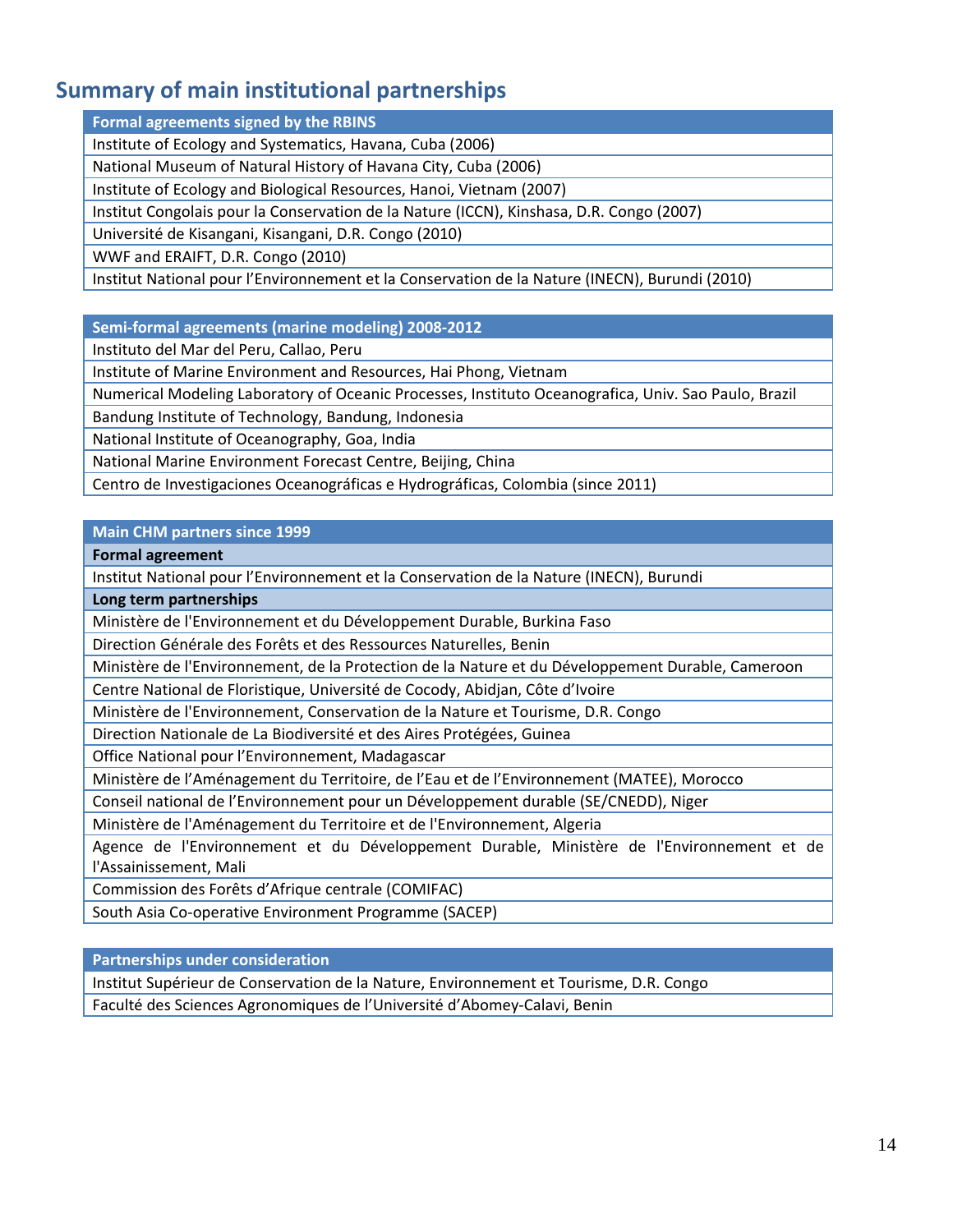### **Specific objective 1. The RBINS strengthens the scientific and technical knowledge base on biodiversity and on its linkages with ecosystem services and poverty reduction.**

#### **Background**

Through two of its sub‐programs, "Tackling the taxonomic impediment" (GTI) and "Supporting biodiversity inventories, monitoring and assessments" (IMAB), our cooperation program has long been strengthening the scientific and technical knowledge base on biodiversity. It has been doing so by capitalizing on the robust expertise of RBINS in the following aspects : i) the identification, monitoring and assessment of components of biodiversity (from taxonomic identification to ecological studies), (ii) the study and modelling of ecosystem functioning and (iii) the scientific foundations of conservation biology. Our mission of building scientific capacities in developing countries has proven efficient and will remain central in the coming framework program.

Recent developments in biodiversity sciences have come to highlight the importance of biodiversity for general human well-being. The ecosystem services, i.e. the benefits derived from ecosystems, are an exceptional tool for conceptualizing the links between human development and biodiversity. Acknowledging the relevance of this perspective for poverty reduction, we are resolute in addressing it in our capacity-building activities for the 2014‐2019 program. Both sub‐programs, GTI and IMAB, will strive to improve the scientific and technical knowledge on the above mentioned linkages. These efforts will already start during this transitional year, on a limited scale.

#### **Expected results**

- Scientific and technical expertise is built.
- Quality scientific knowledge is produced.
- Scientific outputs are made accessible to users.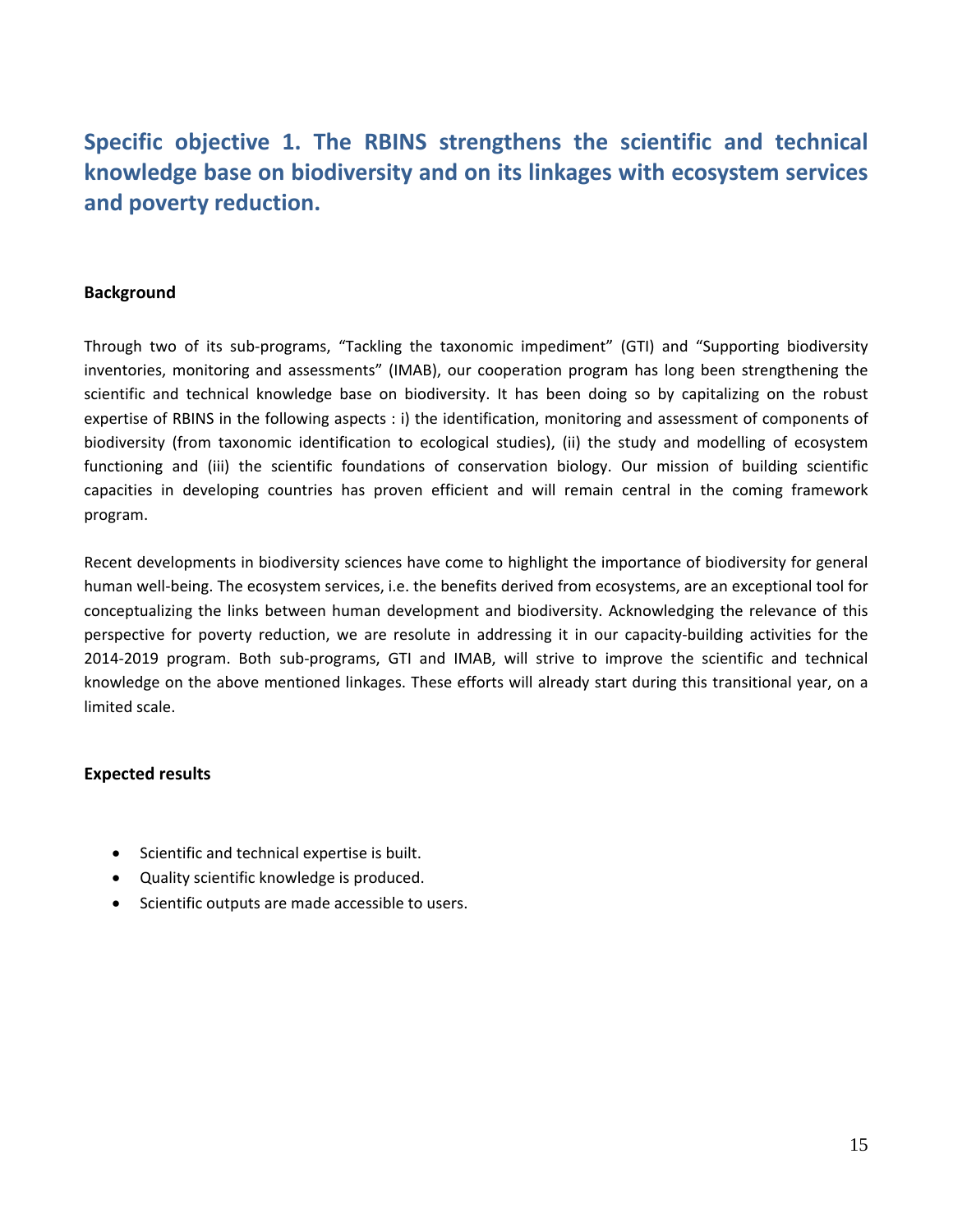### **Sub‐program T1. Tackling the taxonomic impediment (GTI)**

Taxonomy is the science of exploring, sampling, identifying, naming and, according to the theory of evolution, classifying all organisms that populate or have populated our planet. Taxonomy considers all available geological and biological information in its scientific process and, by doing so delivers data that allow meaningful understanding of biological diversity. This knowledge in turn underpins the implementation of all three objectives of the Convention on Biological Diversity.

Despite technological advances such as DNA barcoding or cyber taxonomy and large scale programs such as the European EDIT or the United States' PEET project, taxonomic knowledge remains scarce and there seems to be only little, if any, speeding up of the rates of species description. To make matters worse, capacity needed to maintain and build taxonomy and taxonomic collections is fragmented or even non‐existing in developing countries where the bulk of biodiversity is situated. Governments, through the Convention on Biological Diversity, have acknowledged the existence of this problem and have termed it the "taxonomic impediment". To alleviate this obstacle the *Global Taxonomy Initiative* has been installed and made operational.

In Belgium, the Royal Belgian institute of Natural Sciences, as the National Focal Point to the GTI, coordinates and organizes the activities needed to implement the objectives of the GTI.

In 2013, we will finalize the activities and collaborations carried out during the 2008‐2012 program and build upon them with a view towards the next framework program. Activities will still focus on the provision and/or facilitation of taxonomic training both in Belgium and in partner countries : transfer of technology to selected institutions, delivery of taxonomic expertise to colleagues in the South, and liberation of taxonomic data via our website. When possible, we will orientate activities such as research projects so as to favour the integration of a poverty-reduction vision. We will continue to support the series Abc Taxa by the publication and distribution of one new manual, along with the distribution of already published manuals.

#### **T1‐GTI‐01: Taxonomic training through research and/or collection management.**

The training‐through research program enables RBINS experts to transfer their knowledge to professional academicians and students of partner institutions by involving them in the various stages of their research projects.

A new internal call for proposals will be addressed to researchers of the RBINS in 2013. Since next year will be a junction year between two multi‐annual programs, we will first prioritize projects which had already been funded during the 2008‐2012 program. That way, whenever possible and relevant, ongoing collaborations will be able to come to a closure. So as to prepare for the ecosystem services and poverty-reduction perspective, a second parameter will help select submitted projects. In order to be supported, the applicants will indeed have to demonstrate: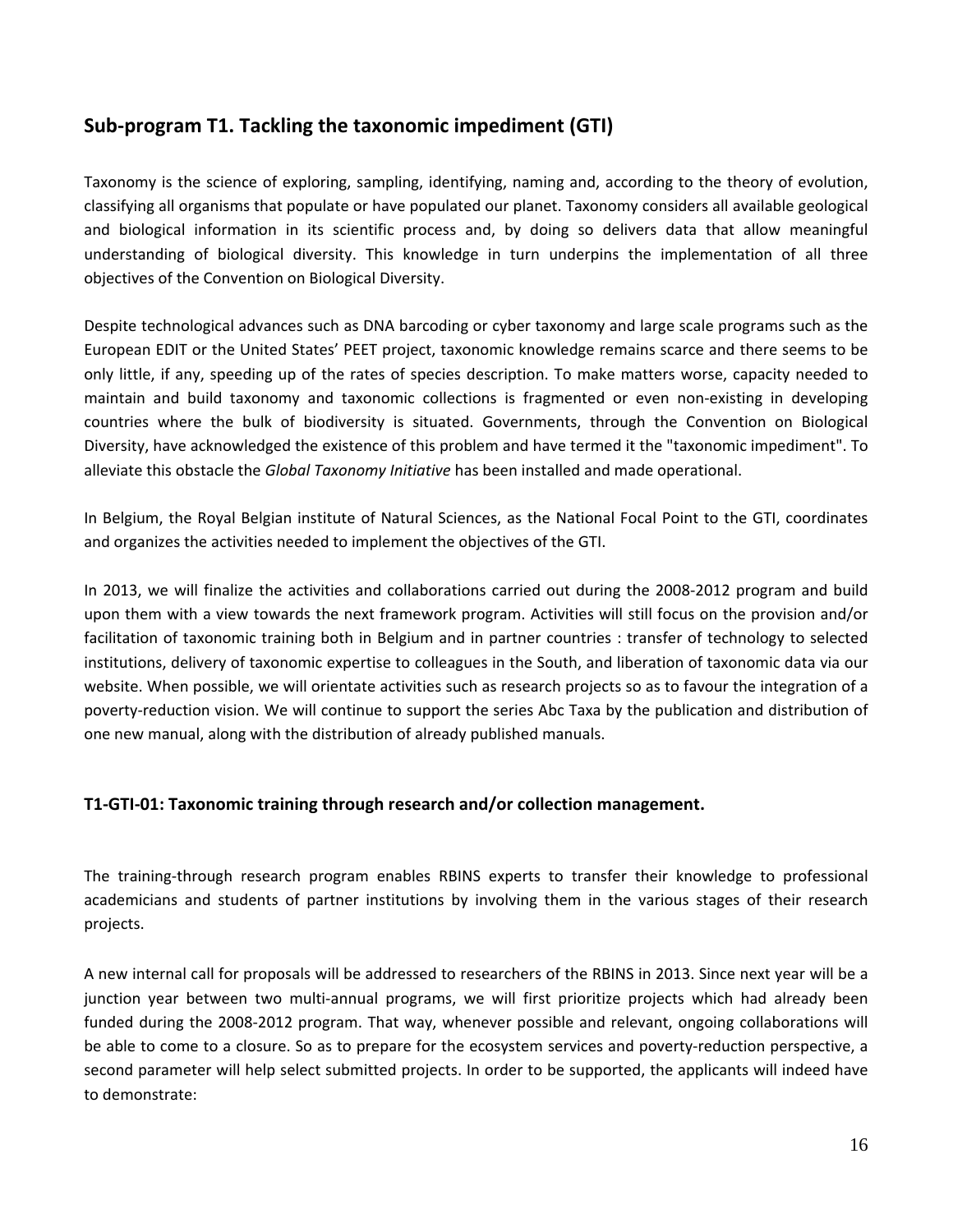- ‐ How they used their former projects to advance research in their field, notably through dissemination strategies (poster, publication, diploma, oral communication, etc…);
- How their project contributed or will contribute to the conservation of biodiversity and/or ecosystem services in the partner country;
- How their project could (in a long or medium term) contribute to fight against poverty in the South.

As usual, at the end of the project, researchers will be asked to provide a list of their outputs such as publications in scientific journals, posters, presentations given at international meetings, etc. The outputs will be published on our website www.taxonomy.be for public awareness and knowledge dissemination.

We plan to fund 4 projects but this is subject to change regarding the number and quality of received submissions. If more than 4 good‐quality project applications are received, priority will be given to projects meeting the above‐mentioned criteria.

#### **T2‐GTI‐02: Taxonomic training and access to collections in Belgium**

 $\overline{a}$ 

In 2013, we will launch our  $10<sup>th</sup>$  external call for proposals for individual grants. This call will enable young or professional taxonomists to access collections or expertise based in Belgium<sup>1</sup>. Only taxonomic projects or biodiversity assessment projects with a strong taxonomic component will be eligible for our support. This call will be special: it will only be open for people who already benefited from a GTI funding in the past 5 years (2008‐2012). Indeed, the purpose of this last call for proposals is to help former grantees continue and complete research already initiated during our last program. Applications from people who never benefited from our grants will not be considered.

As for *T2‐GTI‐*01, we will use a new set of criteria for the selection of 2013 visitors, so as to prepare for the next program vision. In their project outline, applicants must clearly state:

- How they used their former projects to advance research in their field, notably through dissemination strategies (poster, publication, diploma, oral communication, etc…);
- ‐ How their project contributed or will contribute to the conservation of biodiversity and/or ecosystem services in the partner country;
- ‐ How their project could (in a long or medium term) contribute to fight against poverty in the South.

Depending on the different visit costs (plane tickets, etc.), we plan to fund up to 15 short-term visits in Belgium, with a duration of 2 to 3 weeks per visit. In former years we funded up to 10 visits, this year's increase in number of visits is possible thanks to re‐allocation of funds that were earmarked for the salary of Yves Samyn.

Before the student comes to Belgium, we ask sister Institutes in Belgium and other countries in Europe for Holotype material for the family the student is studying. It may happen that these sister Institutes, even though contacted long time in advance, do not send the types to us. To enable the student still to profit most from his stay, we sometimes do allow the student to visit one of those sister Institutes for a few days, within the Schengen zone.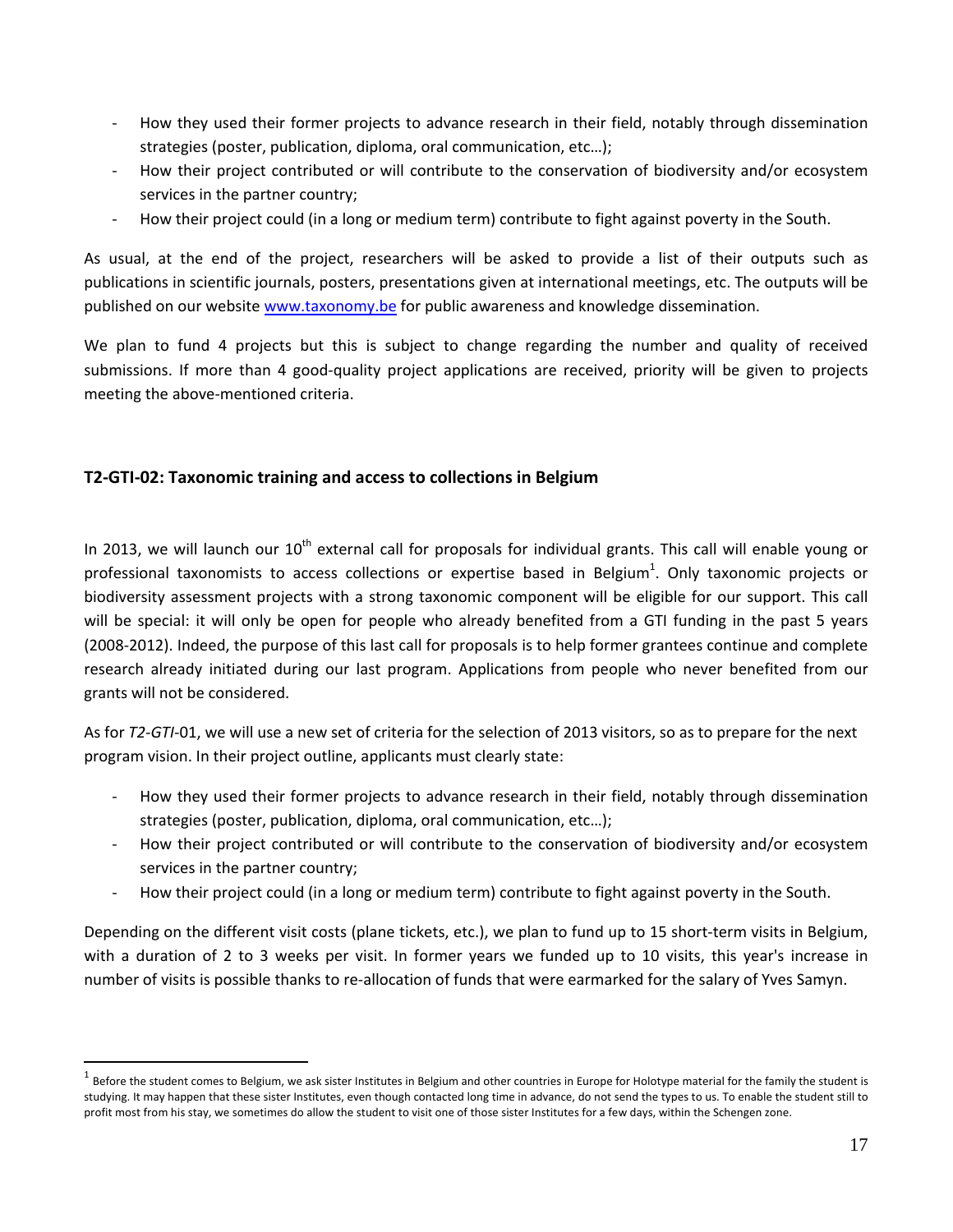During their stay, selected trainees will be asked, whenever possible, to give a short powerpoint presentation at the RBINS in order to disseminate their work and meet other scientists from their discipline. This is fully part of our capacity building initiative to train our visitors (especially the young ones) in oral communication and presentation of their research in front of a scientific audience.

#### **T1‐GTI‐03: Taxonomic workshops in situ**

In 2013, we plan to fund one taxonomic workshop *in situ*.

We have already received a request from Dr. Jérôme Degreef, from the National Botanic Garden of Belgium, to co-fund a training on edible mushrooms that would take place in Burundi in 2013. This workshop will be achieved in collaboration with Congolese and Burundese academicians. Some of these academicians have already received support and/or training in biodiversity management and assessment (via IMAB activities) or in taxonomy (via GTI activities) from our program, either in Belgium or in their home land. They are now trustable partners. These teachers, along with students from Burundese and Congolese universities, will be trained on mushroom taxonomy. During this workshop, Dr. Jérôme Degreef will extensively use the 10th *Abc taxa* manual on edible mushrooms of Central Africa that he co-authored. This workshop is a demonstration of how taxonomy can be a key tool for sustainable development and for fighting against poverty in our partner countries.

#### **T1‐GTI‐04. Cooperation with selected institutes in privileged partner countries**

This part of the GTI program will enable us to provide our partners with equipment (such as microscopes, books, *etc*.) necessary for their research.

In 2011and 2012, we provided support to the Institute of Ecology and Biological Resources (IEBR) in Hanoi, Vietnam by funding the inventory and collection management project "A step further in the Entomodiversity of Vietnam" guided by Mr Constant of the RBINS and of several of the staff members of the IEBR. We also equipped the IEBR with collection material and consumables as well as with a dissection microscope with a digital camera. Further we gave support to IEBR staff member T PHAM in submitting several projects to other funders.

In 2012 we set up a privileged cooperation with the École Nationale des Sciences Appliquées d'Al Hoceima in Morocco, university at which GTI alumnus A. BOUGHROUS has been appointed assistant professor.

In 2013 we will continue our support to the IEBR and the École Nationale des Sciences Appliquées d'Al Hoceima. We will also continue the support to the INECN and the GTI students Benoit Nzigidahera and Longin NDAYIKEZA through the T3‐CHM‐03 project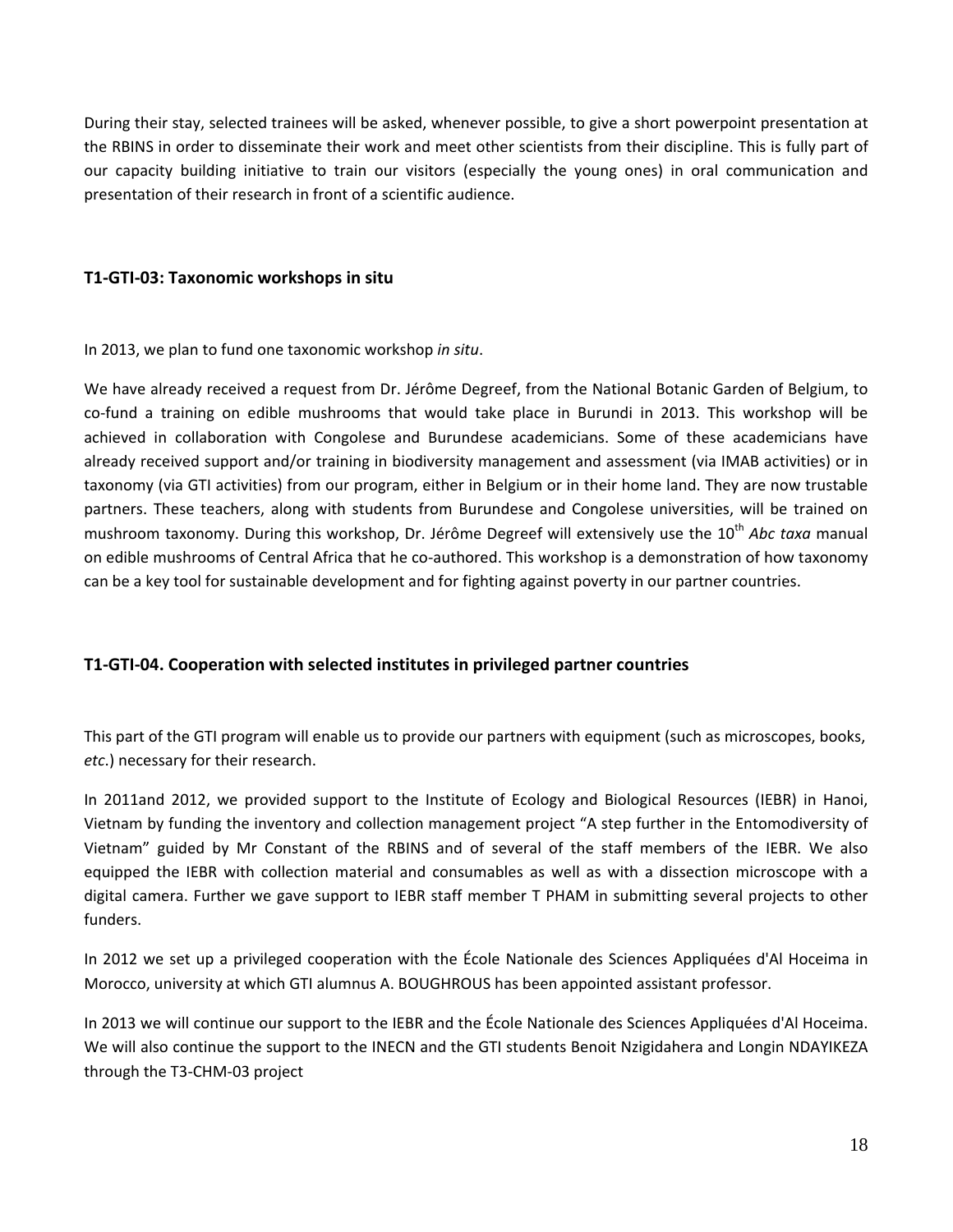#### **T1‐GTI‐05.** *Abc Taxa***: a series of manuals for taxonomic capacity building**

Although, Yves Samyn the chief editor of the *Abc taxa* series is no longer a member of our team, we plan to further support the publication of the *Abc taxa* series. For 2013, we will provide funding for the publication and distribution of one volume on the "world‐wide taxonomy of ants" and for the distribution of the already published manuals.

#### **T1‐GTI‐06. GTI reader: teaching modules for the Global Taxonomy Initiative**

In 2013, there will be no module developed regarding taxonomy *per se*. This year will be devoted to the preparation of the  $6<sup>th</sup>$  specific objective of the proposed framework program (see below Specific objective 6).

#### **T1‐GTI‐07. Participation to workshops and conferences**

In order to deliver the best adapted assistance to our partners, there is a constant need for us to network and to be kept informed on the latest and most challenging issues regarding information sharing in developing countries, especially in Africa. For that purpose, Marie-Lucie Susini will attend the 8<sup>th</sup> eLearning Africa conference. This conference will take place in May 2013 in Windhoek, Namibia. At this international meeting, known as the Africa's largest annual conference on ICT for development, education and training, she will have the opportunity to give a presentation on the work accomplished via this program to support research on taxonomy and information sharing on biodiversity, and in particular on the Portal Toolkit used to develop the many websites hosted at the RBINS. These websites, along with well‐trained scientists, are the key instruments for a better implementation of the Convention on Biological Diversity in partner countries.

#### **Subprogram activities in case of budget indexation**

In case of an indexation of the program budget, the totality of the 3 % extra-budget will be allocated to the activities under GTI‐02 (Training and access to collections in Belgium). Each year, we receive a large number of high quality applications, many of which cannot be accepted because of a lack of fund. For instance, for the 2012 call, we received 60 applications among which 30 were of good scientific quality and could have benefited from our support. Unfortunately only 15 of them received our support.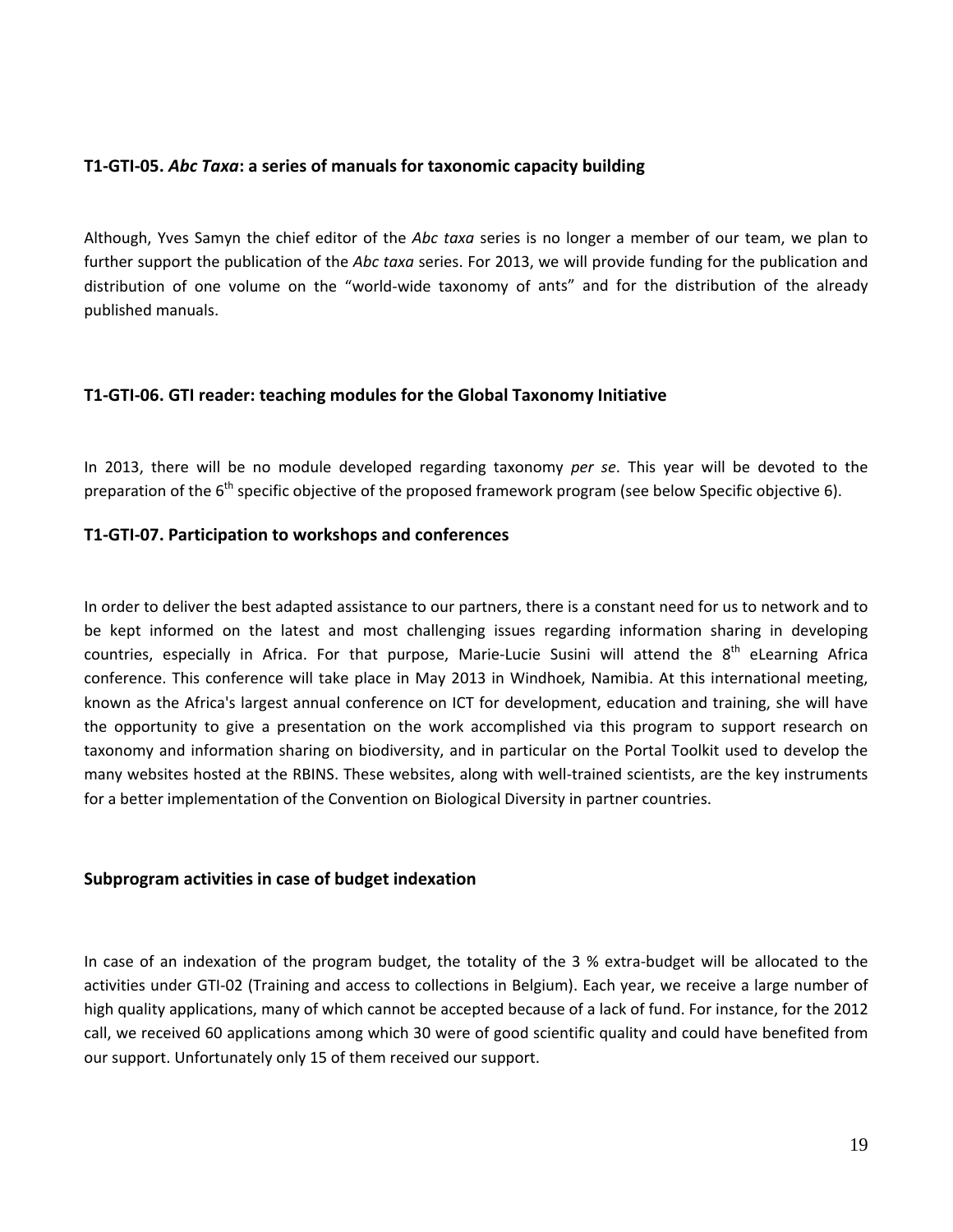| Component                                      | <b>Activities and targets</b>                           | <b>Operations</b> | <b>Missions</b> | <b>Total</b> |
|------------------------------------------------|---------------------------------------------------------|-------------------|-----------------|--------------|
| T1-GTI-01                                      | - Four training-through-research projects are continued | 30,000 €          | $0 \in$         | $30.000 \in$ |
| T1-GTI-02                                      | - Up to 15 foreign taxonomists are invited to Belgium   | 47.500 €          | $0 \in$         | 47.500 €     |
| T1-GTI-03                                      | - One taxonomic training workshop is organised in situ  | 4.000 €           | 4.000 €         | 8.000 €      |
| T1-GTI-04                                      | - Equipment is provided to partner institutes           | 6.000 $\in$       | $0 \in$         | 6.000 €      |
| T1-GTI-05                                      | - One Abc Taxa volume is published and distributed      | 20.000 €          | $0 \in$         | 20.000 €     |
| T1-GTI-06 (see Specific                        |                                                         | $0 \in$           | $0 \in$         | $0 \in$      |
| objective 6)                                   |                                                         |                   |                 |              |
| T1-GTI-07                                      | -1 international meeting attended (eLearning Africa)    | $0 \in$           | $2.500 \in$     | $2.500 \in$  |
| Salaries (9 PM M.-L. Susini, 2 PM K. Vrancken) |                                                         |                   |                 | 48.000€      |
| Total                                          |                                                         | 107.500 €         | $6.500 \in$     | 162.000 €    |

#### **Table 2 :Budget for the 2013 GTI activities**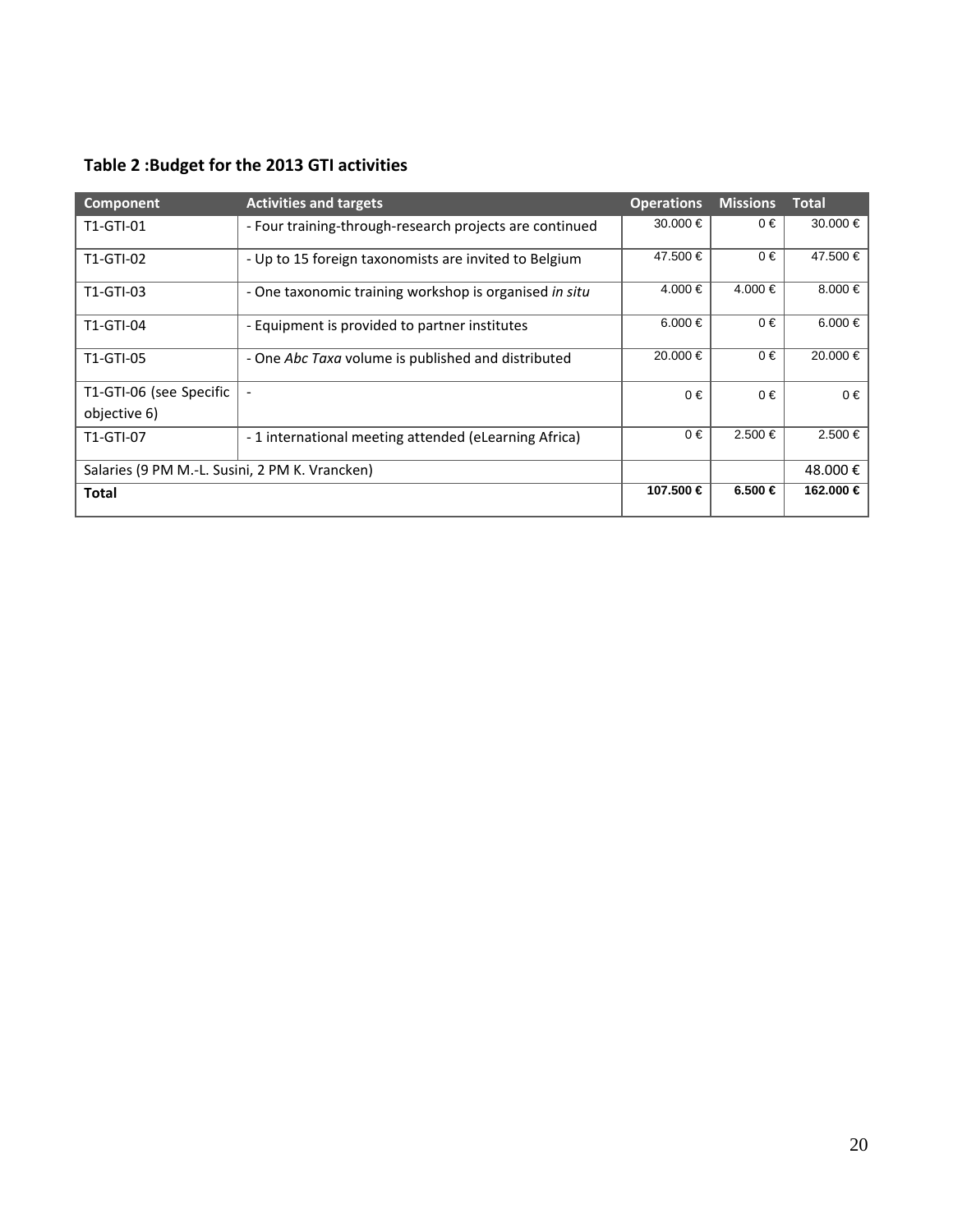### **Sub‐program T2. Supporting biodiversity inventories, monitoring and assessments (IMAB)**

The collection of biodiversity data is carried out through inventories, assessments and monitoring programs:

‐ **inventories** allow to identify the species, populations and ecological communities present in a given area, as well as their distribution and abundance,

‐ **assessments** evaluate the status of biodiversity (species, genes, ecosystems), the general environmental conditions, as well as the threats to the ecosystem,

‐ **monitoring programs** are conducted to observe the trends in biodiversity through time, including the identification of reductions in existing threats or the appearance of new threats.

These generate knowledge on the size, distribution and ecological status of populations of living organisms. In addition, they provide insights on the changes in biodiversity, and on the potential impacts these changes can have on ecosystem functioning. Ecosystem functioning is what guarantees the existence of the ecosystem services necessary for human activities. Being able to evaluate future situations on the basis of existing conditions and predict changes in biodiversity and ecosystem functioning is thus not only crucial for the design and implementation of conservation plans but also for assessing the availability of ecosystem services and its potential impact on poverty.

In 2013, the activities will still focus, as previously, on three distinct programme components:

- the support to the biodiversity activities of the University of Kisangani (D.R. Congo), as part of the broader set up of the 'Centre de Surveillance de la Biodiversité' (CSB).
- the support to the monitoring and research activities of conservation institutions in Africa, among which our longstanding partnership with the Institut Congolais pour la Conservation de la Nature (D.R. Congo). In 2013, we will initiate an evolution of our approach towards the integration of an ecosystem services angle.
- the support to the capacity building activities of the COHERENS project on coastal ecosystem monitoring, for which technical workshops and study visits will be organised.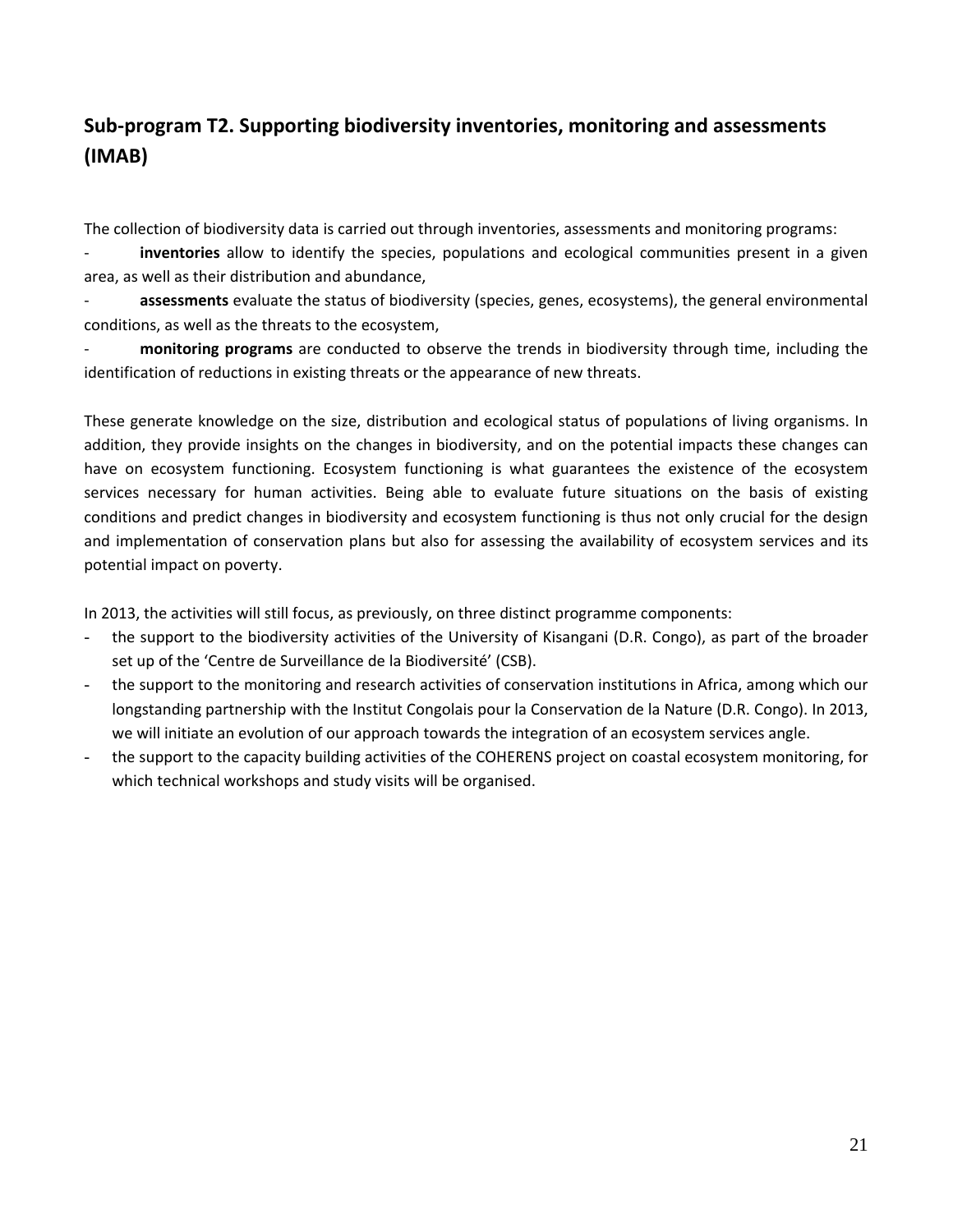### **T2‐IMAB‐01. Cooperation with the University of Kisangani for the taxonomic study and the monitoring of lowland forests**

The role of the DGD‐RBINS specific convention continues to support the training of Congolese scientists of the LEGERA (Laboratoire d'Ecologie et de Gestion des Ressources Animales) team of the Faculty of Sciences. Even though the framework of the cooperation with UNIKIS has now become broader (with the formal set up of the Congo 2010 consortium), the DGD‐RBINS program will continue to provide support for capacity building in 2013 with the scientists of the Faculty of Sciences as its main target.

It is our intention that the training of the newly appointed, mostly very young, scientists of the "Centre de Surveillance de la biodiversité" will be focused upon by the new framework agreement that is currently being developed. The efforts of the DGD‐RBINS specific convention that targets training of the LEGERA team, will help to provide for a strong scientific local support for the young CSB‐team. Our continued contribution towards the development of the scientific capacity of the Faculty of Sciences of UNIKIS will be combined with other sources of funding, as explained below.

#### **1. Training in Belgium (trainees from D.R. Congo)**

As during previous years, we will organize two grants for a period of 3 months in Belgian institutions. Below a summary of our planning for next year as budgeted for 2013:

- Type Tazole Tamiley (Ichthyology, University of Antwerp, Marijke Verpoorten, supervisor) ‐ (period yet to be determined).
- Jean Claude Mukinizi (Mammalogy, University of Antwerp, Herwig Leirs, supervisor & Koenigs Museum Bonn, Rainer Hutterer, supervisor) ‐ (period yet to be determined).

Achievements and expected outputs

- ‐ Dr Falay Sadiki Désiré (who participated in the Congo 2010 expedition as the doctor of medicine) has become actively involved in the study of various zoönoses of small rodents, and how these might affect the health of villagers working in the fields. He will defend his master this academic year (April 2013). Title: « Impact des maladies émergentes sur la santé des enfants de la ville de Kisangani ».
- ‐ Nicaise Amundala is a UNIKIS PhD student (who participated in the Congo 2010 expedition) supported through a VLIR micro‐project, but whose research project oriented to crop damage by rodents has come up with unexpected taxonomical issues. In 2012, he received assistance to address these issues. He will defend his thesis « Ecologie des populations des espèces des rongeurs champêtres dans une perspective de gestion d'espèces nuisibles aux cultures à Kisangani » during this academic year.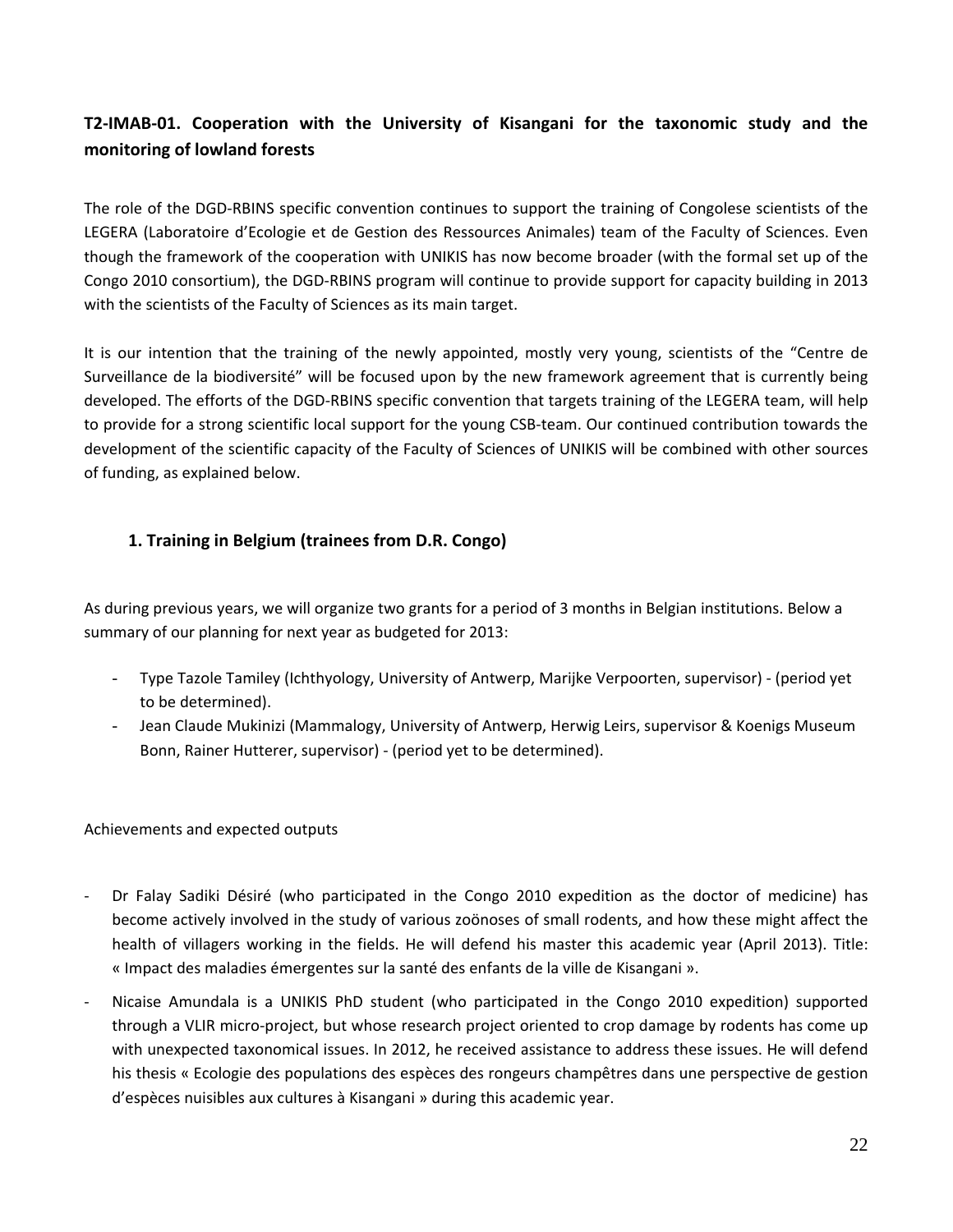‐ Both Sylvestre Gambalemoke and Célestin Danadu will defend their theses, respectively titled « Zoogeographie, taxonomie et fylogénie de musaraignes du bassin de Congo » and « La diversité et l'écologie des poissons chat Synodontis dans la région de Kisangani », this academic year.

Scientific publications will be made. PhD students will be stimulated to publish up to three publications in international journals prior to their defence.

#### **2. Financial support for specific needs in relation to capacity building.**

As was the case in 2012, we forecast a number of targeted interventions in 2013. More specifically, (1) the purchase of books or software, (2) expenses to ship scientific material (and/or collections) to Kisangani are scheduled and (3) expenses related to fieldwork in the context of the activities of the recipients of grants; depending on the needs as they become apparent throughout the year.

Erik Verheyen will go for about 10 days to UNIKIS to allow better interaction with the local PhD students, and to give a seminar on "evolutionary biology".

#### **Table 3: Budget for T2‐IMAB‐01:**

| <b>Activities</b>                               | <b>Targets</b>                                                                     | <b>Operations</b> | <b>Missions</b>   | Total   |
|-------------------------------------------------|------------------------------------------------------------------------------------|-------------------|-------------------|---------|
| 1. Training in Belgium 2012                     | Training in Belgium is provided for 2<br>researchers                               | 25.000€           | 0€                | 25.000€ |
| 2. Additional expenses for<br>capacity building | - Purchase and shipment of material<br>- Local follow-up of PhD students + seminar | $2.500 \text{ }€$ | $2.500 \text{ }€$ | 5.000 € |
| <b>Total</b>                                    |                                                                                    | 27.500€           | 2.500€            | 30.000€ |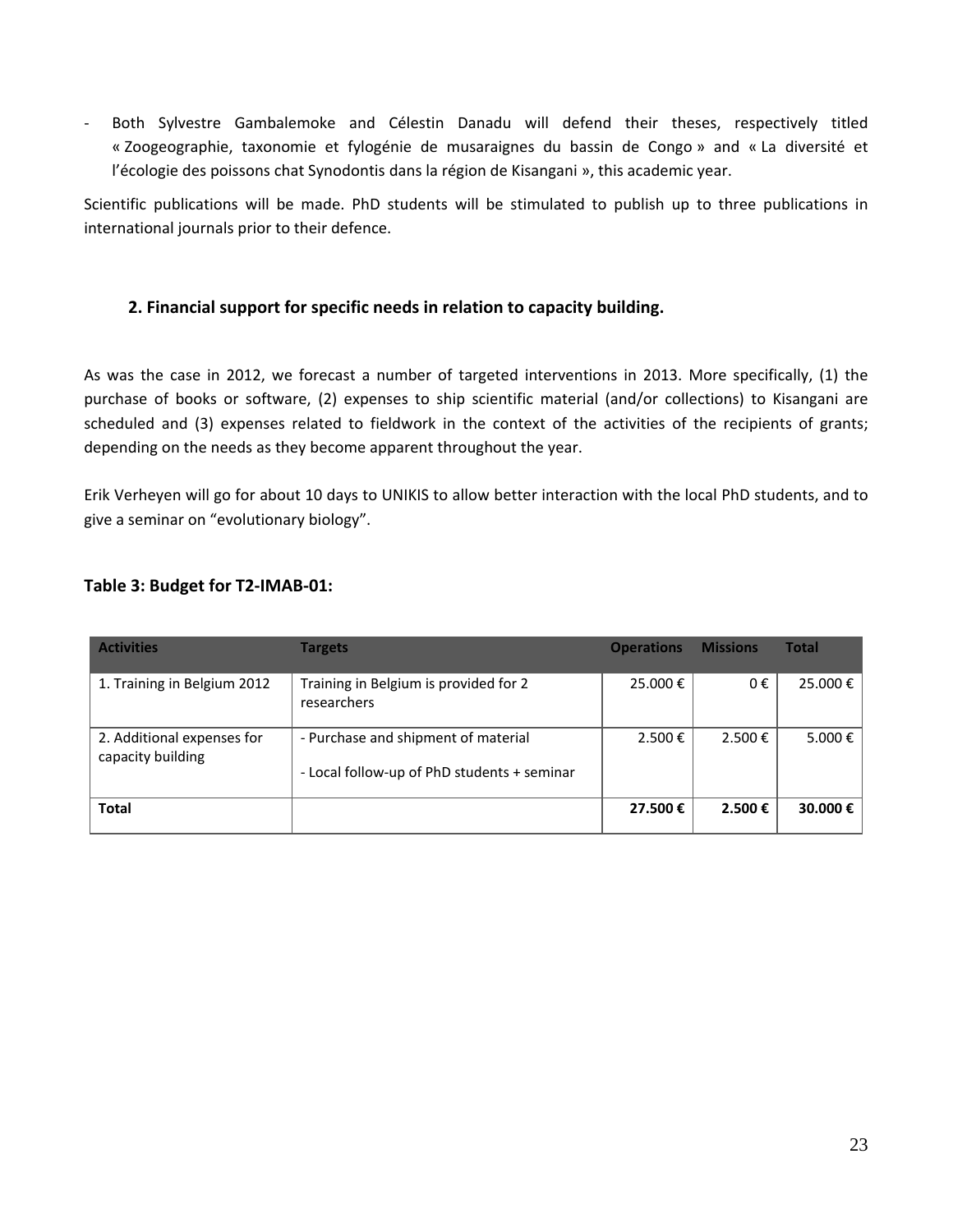#### **T2‐IMAB‐02. Cooperation with conservation institutions for the sustainable management of protected areas.**

#### **Background**

This program still consists of two components: (i) the training of park rangers and scientific staff and (ii) the support to university students who undertake research in protected areas. Both components contribute greatly to the strengthening of the scientific base in partner countries and to its practical use by distinct stakeholders. The 2013 activities will consolidate our preceding achievements and pave the way for the new framework program with the progressive incorporation of an ecosystem services and poverty reduction perspective.

Our partnership with the 'Institut Congolais de la Conservation de la Nature (ICCN)'remains a pillar of this program. Since 2007, our capacity building activities supports the 'Law Enforcement Monitoring' (LEM) program of the ICCN, which ensures the follow‐up of the application of wildlife protection legislation and the monitoring of illegal wildlife trade. The data generated on wildlife and habitats serve as a basis for the management of the protected areas.

Our successful work with ICCN inspired the Institut National pour l'Environnement et la Conservation de la Nature (INECN) of Burundi, which expressed its interest in starting a similar collaboration with us in 2010. Although limited, the activities undertaken in 2012 were fruitful and will serve as a basis for the consolidation of operations in 2013 and a bigger‐scale institutional partnership in the multi‐annual program, in synergy with the T3‐CHM component.

The Université d'Abomey‐ Calavi (UAC) in Benin expressed its strong interest in the methodology implemented in ICCN and INECN parks. UAC's scientific research on ecosystem dynamics appears to be advanced. The Université d'Abomey‐ Calavi wishes to draw on our expertise in order to popularize this knowledge and valorize it for the management of ecosystems in Benin. As part of this year program, we will assess the potential of this new partnership.

The enhancement of the capacities of our partners is mostly focalised on the sector of forests, which is one of the most relevant ecosystem to the Belgian Development Cooperation. Our special interest in tropical forests is also justified by the enormous value of their biodiversity and the considerable value of the services it provides for local human development (food, medicines, fuel,…) as well as global ecological stakes (such as carbon sequestration).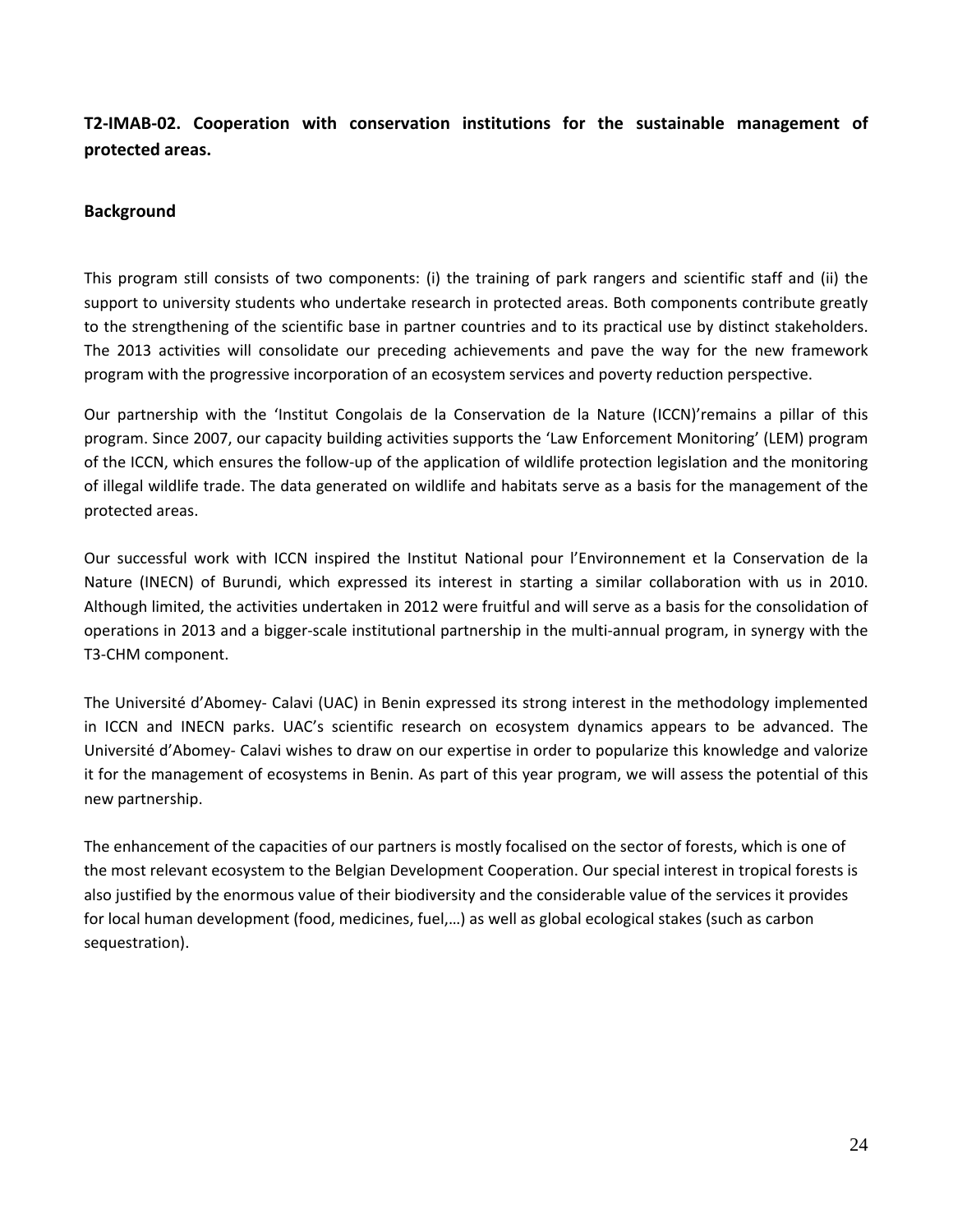#### **Activities**

#### Partnership with ICCN staff in R.D. Congo

#### 1. Monitoring of habitats

The 2013 activities are a follow‐up of the program carried out in 2012. The main focus will be the analysis and use of the data collected during the six‐month campaign in 2012. For that purpose, we will explore synergies with other available instruments and data on fauna, an underestimated aspect of LEM files. For example, we will exploit and possibly adapt the MIST Software, a database management system with a stronger emphasis on fauna which has been used in other protected areas. We will however continue to help put in practice the capacities acquired during the earlier work programs through the supervision of the implementation of the 'LEM Habitats' in the field. This year, this support will be provided through 'remote training'. We will respond to questions issued by the rangers and deliver information on the basis of photographs we receive from them. Complementary to this support is the supply of further equipment for two herbaria (the department of biology of UNIKIN and the Faculty of Sciences of UNILU) in order to improve their conservation as rangers use them as a reference for the identification of plants in the monitored habitats. The support will hence consist in the following activities:

- The continuation of the review and analysis of recorded data through the LEM program.
- The use of the data collected through the LEM program and other available data to interpret the relations between habitats and fauna.
- The provision of basic equipment for the herbaria.
- The' remote training' of rangers on a demand-driven basis.

As part of this activity, a mission is planned to attend the CoCoCongo meeting, i.e. the general assembly of the ICCN and its partners.

2. Support to research

As in 2013, financial and/or scientific support will continue to be provided to researchers whose activities are being conducted in the protected areas managed by the ICCN.

- Dr Cephas Ndabaga Masumbuko (Université officielle de Bukavu / Université Libre de Bruxelles (ULB)) defended his PhD thesis in February 2011, which had for theme 'Ecology of Sericostachys scandens, an invasive liana in the Mountains Forests of the Kahuzi‐Biega National Park, D. R. Congo'. He discussed among other things how these habitats changes could affect gorilla populations. In conclusion of his thesis, he made a number of recommendations focused on mitigation of the invasion.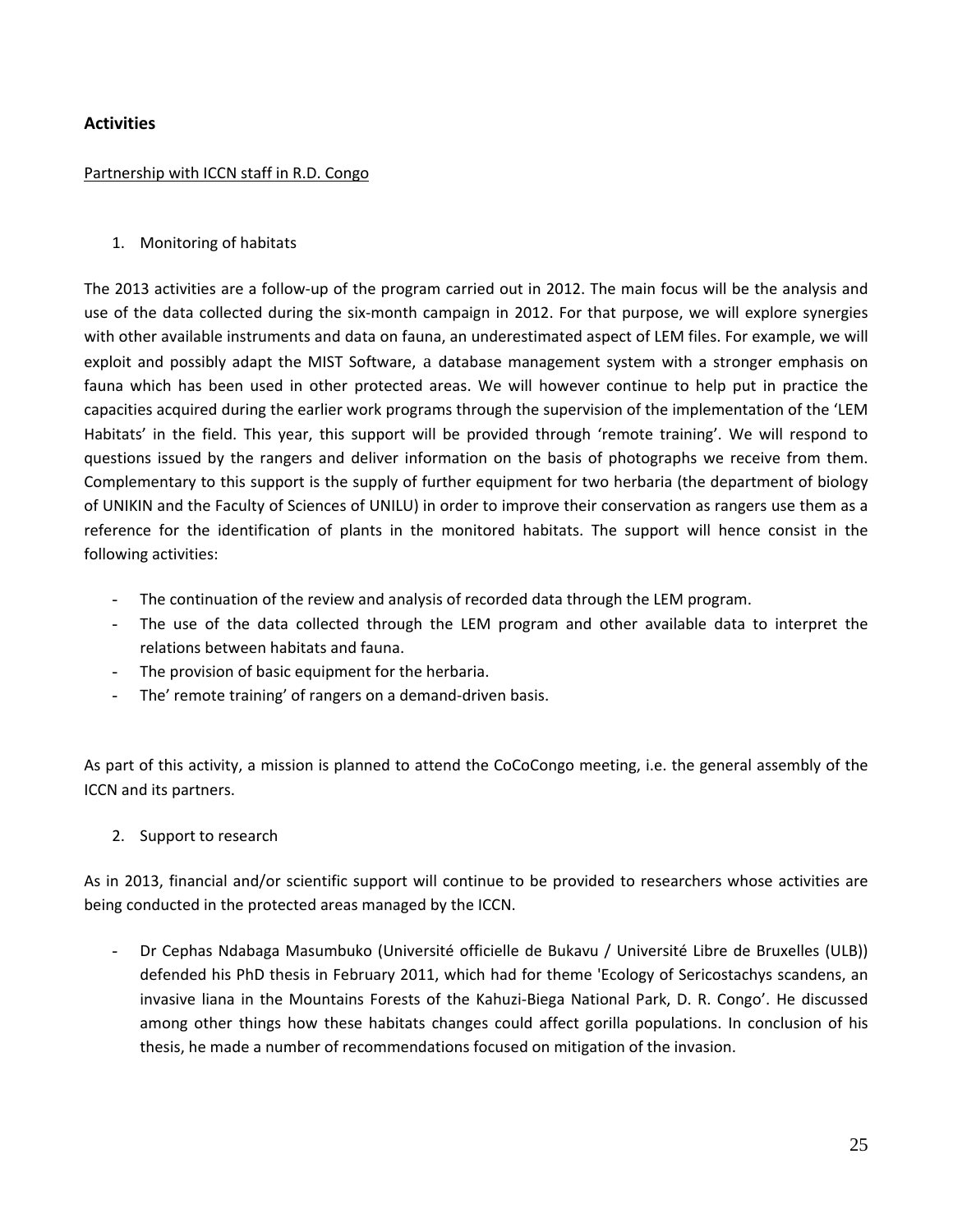In 2013, we will continue supporting him so that he can test his recommended strategies for the control of the invasive liana in various plots. A publication intended to popularize these strategies for parks staff is foreseen.

- Mr Mangambu Mokoso Jean de Dieu (UOB/ UA) is completing his PhD thesis on the "Ecologie et Taxonomie des ptéridophytes de l'Ecosystème forestier de Moyenne et Haute altitude du PNKB, R. D. Congo".

In 2013, he will continue receiving advice regarding the interpretation of the gathered data and for the redaction of his thesis. He will also submit a peer reviewed article for publication in an international journal.

This year a new research subject will be started : the assessment of the uses of plant species most consumed in the Réserve et Domaine de chasse de Bombo‐Lumene. This project is an ambitious complement to the lexicon elaborated in 2012. The data gathered in the lexicon will serve as a basis for the analysis of local consumption habits. The results will be published in an annex document to the lexicon. This research will be carried out by a student of the Faculté des Sciences Agronomiques UNIKIN. François Muhashy Habiyaremye will undertake one mission to prepare this research. He will also take the opportunity of his participation to CoCoCongo to supervise the research.

This research is a step towards the assessment of biodiversity and ecosystem services : how the local population uses and benefits from the plant diversity. This research project is seen as the foundation for further investigation exploring the links with development and poverty reduction. The final goal is to assess the evolution and vulnerability of commonly used plants in relation to habitat change and their potential impact on human well‐being. This will hopefully be undertaken as of 2014.

#### Partnership with INECN staff in Burundi

#### 1. Monitoring of habitats

In 2013, we will continue to help put in practice the capacities acquired during the workshops (2012), through the supervision of the implementation of the 'LEM Habitats' on the field. Rangers will continue to be trained, using the same method as mentioned for ICCN rangers in R.D. Congo. The standard LEM file will be adapted to better correspond to local staff needs and context in order to improve its implementation. The collection of data is planned along three ecological paths established in the PN Kibira, Ruvubu and in the Réserve de la Rusizi. Just like for R.D. Congo, the supply of further equipment for the herbarium of specimens is necessary in order to improve their conservation since rangers use them as a reference for the identification of plants in the monitored habitats. Some basic trekking equipment may also be provided to rangers.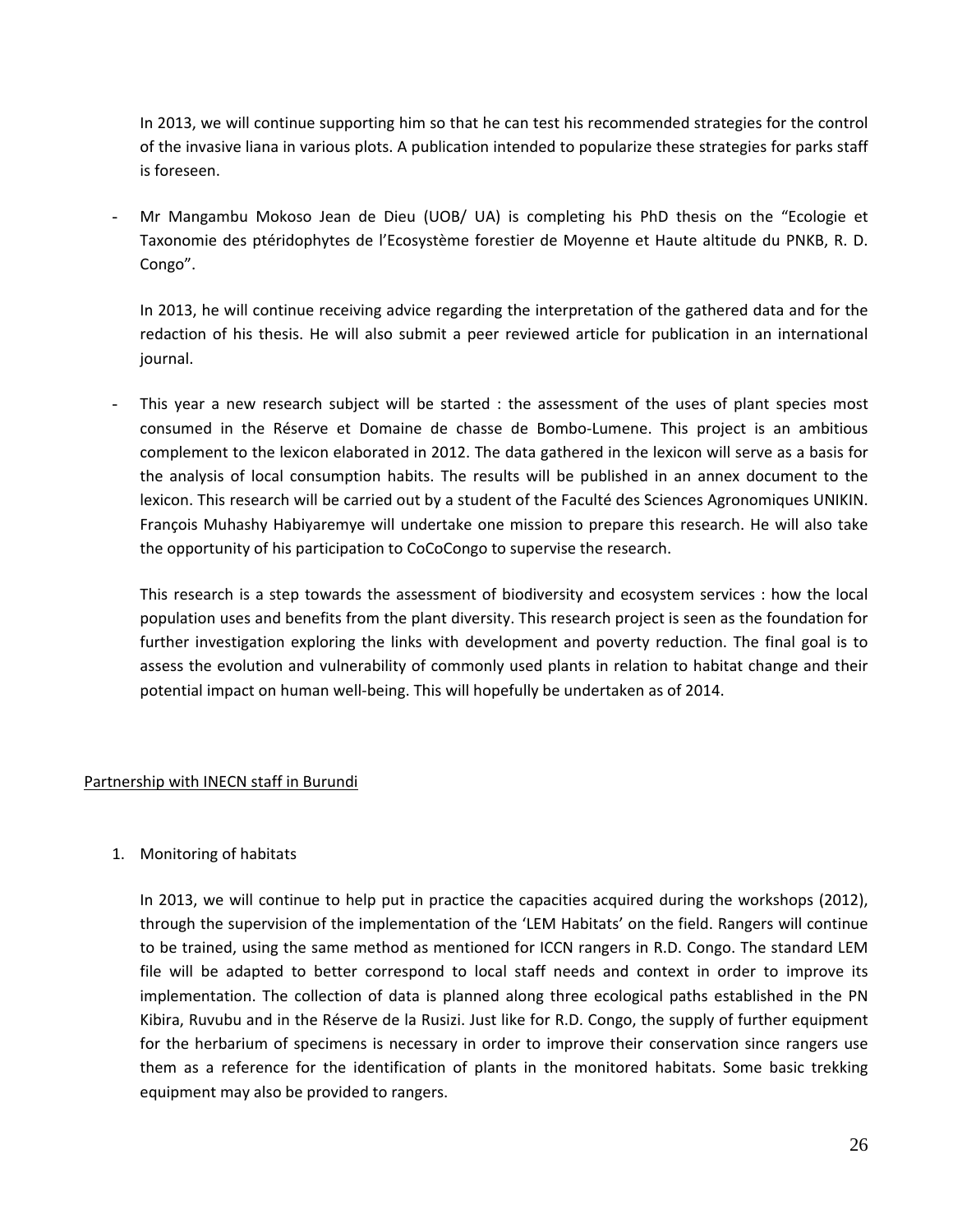In addition, we will initiate the elaboration of two illustrated lexicons of vernacular names of the main plants of the PN de la Kibira and Ruvubu. Such lexicons are designed to be used on the field, as a tool for the monitoring of habitats. The lexicons are to be published in hard copy, as the product is designed to be used on the field. Only the lexicon regarding the PN de la Kibira is planned to be completed, published and distributed in 2013.

The support will thus consist in the following activities:

- The' remote training' of rangers on a demand-driven basis.
- The provision of basic equipment for the conservation of the herbarium of specimen and for rangers.
- The launching of data collection by INECN staff.
- The subsequent adaptation of the LEM file to INECN context.
- The supervision of all data collection and data feeding processes.
- The elaboration and distribution of one lexicon.
- 2. Support to research

The consolidated partnership with INECN and the transition towards the new framework program open opportunities for new research fields. In 2013, we intend to build on scientific knowledge already acquired through another element of our cooperation program to start research in direct relation with human well‐being and ecosystem services. In 2011, Jérôme Degreef (form the National Botanic Garden of Belgium) contributed, among others, to the redaction of volume n°10 of *Abc Taxa* dealing with edible mushrooms of Central Africa. His expertise will be valorised to carry out new research in Burundi: the analysis of the availability of edible mushrooms in relation to the evolution of habitat dynamics. The research will be undertaken by a student of the Université du Burundi (UB) with the active supervision of Jérôme Degreef. The student (who remains to be designated) will benefit from the additional supervision of Doctor Gérard Rusuku from the Faculté des Sciences agronomiques (UB). This activity reinforces synergy with the GTI subprogram (see Taxonomic workshops in situ).

#### Partnership with UAC in Benin

The Université d'Abomey‐ Calavi (UAC) in Benin wishes to benefit from our expertise to promote the practical implementation of their scientific knowledge for the monitoring of habitats. The UAC appears to possess robust scientific data on the impacts of fire and grazing on the habitats in the National Park Pendjari. Fire and grazing are two serious causes of deforestation and land degradation in West Africa and pose a great threat for biodiversity and (as a consequence) human well-being. In order to lay the foundations for a new capacitybuilding partnership and guarantee its fruitfulness, we will organize an exploratory mission. During this mission, François Muhashy Habiyaremye will meet relevant stakeholders who may be involved in the foreseen partnership activities.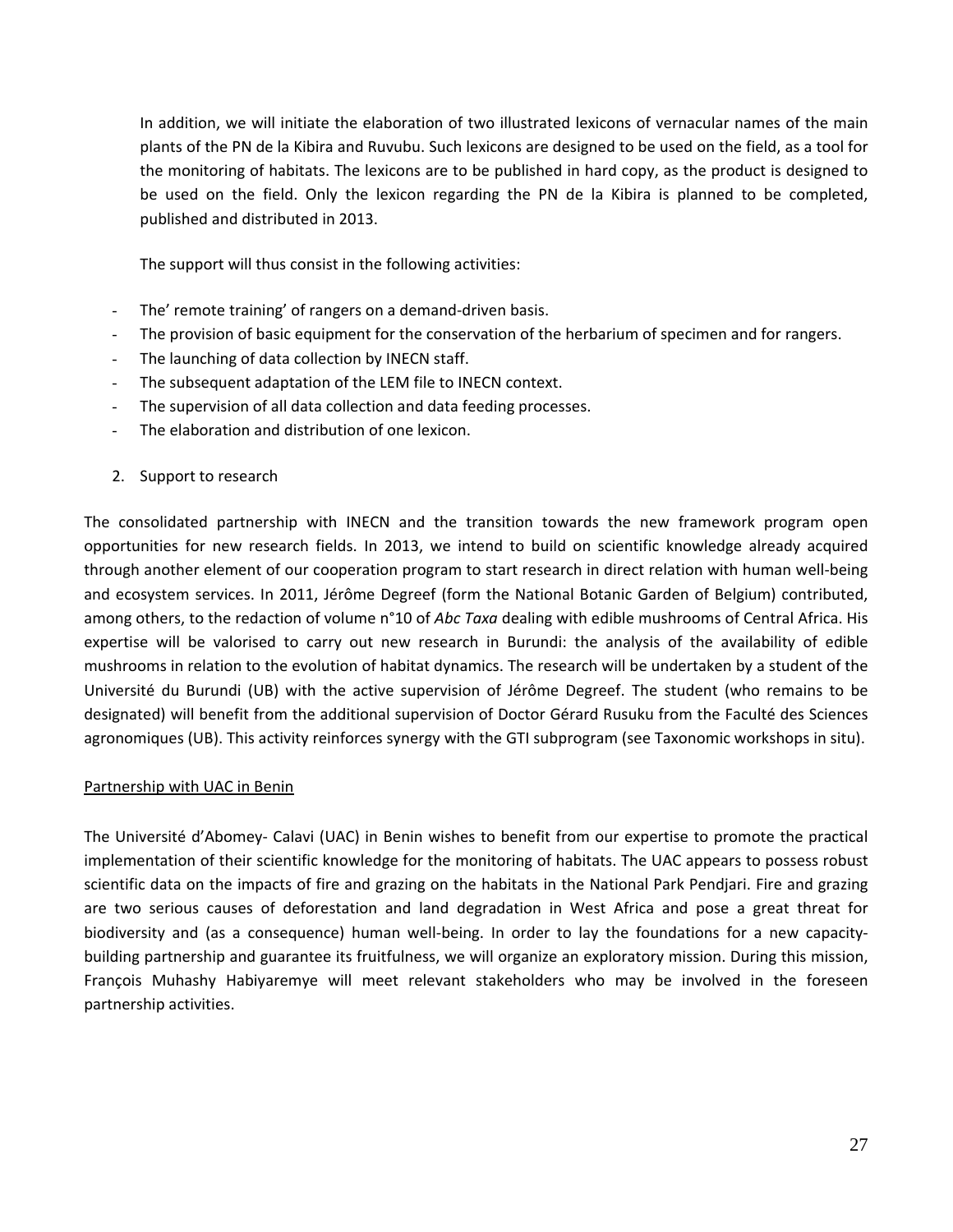#### Digitisation and dissemination of archives on national parks

In addition to these activities, we will pursue the digitisation of archives on national parks. We will proceed with the digitisation of paper publications, as well as the encoding of data. The website with all the relevant information is publicly available at http://www.apncb.be. We will also continue shipping publications to interested institutions in D.R. Congo and neighbouring countries (e.g. Burundi). In 2012, the following institutions have received publications: the Institut Supérieur Agricole de Mweso (R.D.C.), the Institut Supérieur Pédagogique (ISP) de Goma (R.D.C.), the Institut Supérieur de Conservation de la Nature, de l'Environnement et du Tourisme (ISCNET) in Rumangabo (R.D.C.) and the Université officielle de Bukavu (UOB) – RDC. Other institutions in R.D. Congo and Burundi have requested to receive publications, such as ICCN (R.D.C.), the Institut national pour l'Environnement et la Conservation de la Nature (Burundi) or the Institut Supérieur de Développement Rural des Grands Lacs à Goma (ISDR‐GL) (R.D.C.).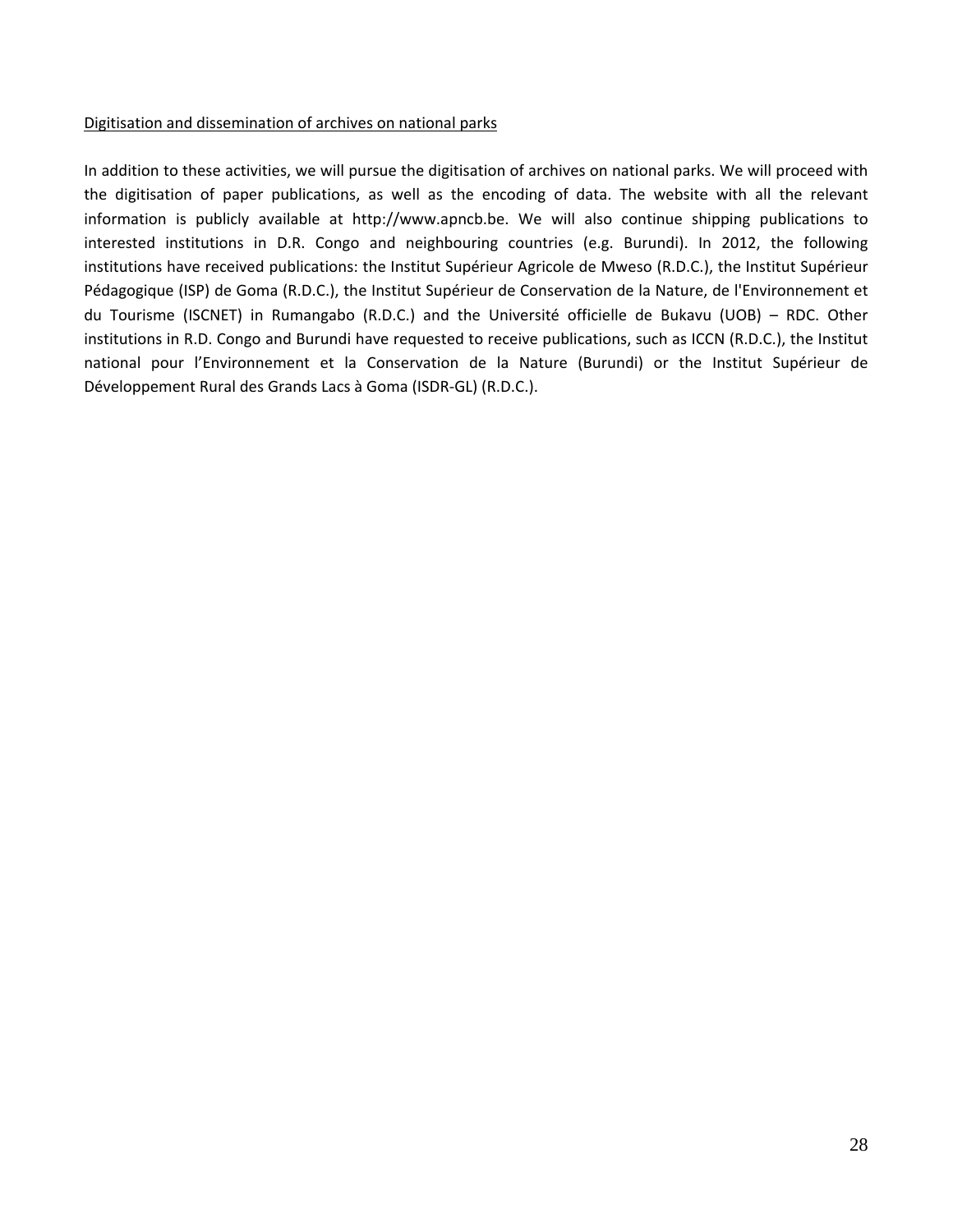#### **Table 4: Budget for T2‐IMAB‐02:**

 $\overline{a}$ 

| <b>Activities</b>                                               | <b>Targets</b>                                                                                                                  | <b>Operations</b> | <b>Missions</b>  | <b>Total</b> |
|-----------------------------------------------------------------|---------------------------------------------------------------------------------------------------------------------------------|-------------------|------------------|--------------|
| Monitoring of habitats by ICCN staff (D.R.<br>Congo)            | The ICCN records are reviewed and analyzed                                                                                      | 0€                | 0€               | 0€           |
|                                                                 | Available data is used to analyze the habitats-fauna<br>interrelations                                                          | 3000€             | 0€               | 3000€        |
|                                                                 | Equipment is provided for the herbarium                                                                                         | 3000€             |                  | 3000€        |
|                                                                 | Remote training is provided to rangers                                                                                          | 0€                | 0€               | 0€           |
|                                                                 | One RBINS staff participates in the CoCoCongo<br>annual meeting (the ICCN general assembly) and<br>supervises research in RDCBL | 0€                | 4.000€           | 4.000€       |
|                                                                 | Contribution to a symposium on the uses of wild<br>plants in the Congolese basin                                                | 0€                | 0€               | 0€           |
| Monitoring of habitats by INECN staff<br>(Burundi)              | LEM file is adapted to INECN context                                                                                            | 0€                | 0€               | 0€           |
|                                                                 | Equipment is provided to INECN rangers &<br>herbarium                                                                           | 3500€             | 0€               | 3500€        |
|                                                                 | INECN staff collect new records along three<br>ecological paths                                                                 | 6000€             |                  | 6000€        |
|                                                                 | Remote support is provided to rangers                                                                                           | 0€                | 0€               | 0€           |
|                                                                 | 1 lexicon is edited and distributed to their target<br>audiences                                                                | 4000€             |                  | 4000€        |
| Monitoring of habitats (Benin)                                  | Preparation of new capacity-building partnership                                                                                | 0€                | $6000\epsilon^2$ | 6000€        |
| Support to research projects in protected<br>areas (D.R. Congo) | Research in ICCN-protected areas is completed by 2<br>researchers                                                               | 12000€            | 0€               | 12.000€      |
|                                                                 | Two articles are published on the data gathered by<br>the 2 researchers                                                         | 0€                | 0€               | 0€           |
|                                                                 | Research in ICCN-protected areas is completed by<br>one student & results are published in an annex to                          | 5000              | 3500             | 8500         |
| Support to research projects in protected<br>areas (Burundi)    | Research on the availability of mushrooms in relation<br>with habitat dynamics is carried out.                                  | 6.000€            | 0€               | 6.000€       |
| 4. Dissemination of archives on national                        | Archives are sent to up to 4 institutes or requesting<br>organizations in D. R. Congo                                           | 7500€             | 0€               | 7500€        |
| <b>Total activities</b>                                         |                                                                                                                                 | 50.000€           | 13.500€          | 63.500€      |
| Salaries (F. Muhashy 12 PM + K. Vrancken 4 PM)                  |                                                                                                                                 |                   |                  | 91.000€      |
| <b>Total IMAB-02</b>                                            |                                                                                                                                 |                   |                  | 154.500€     |

 $^2$  During this mission F. Muhashy will also visit the Pendjari national park in the north of Benin to select with expert the best habitats for conducting a possible training. As it is an exploration mission we cannot yet make a project for expenses like vehicle renting, *per diems* for national experts. These expenses have therefore been added to the mission costs.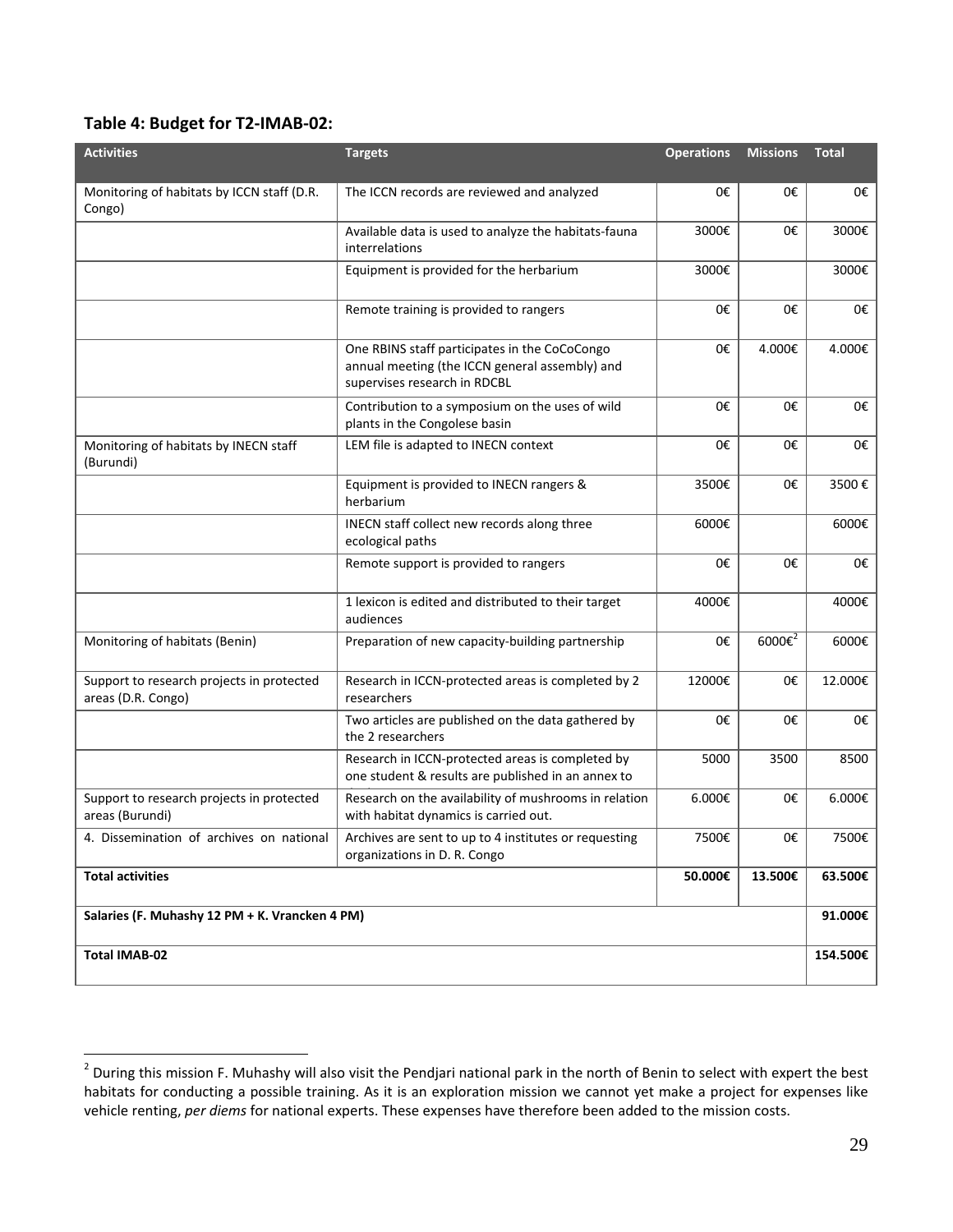#### **T2‐IMAB‐03. Application of the COHERENS model to integrated coastal management and monitoring**

COHERENS is a mathematical model used for the monitoring and management of the near‐coastal zone, estuaries, lagoons, reservoirs and lakes (http://www.mumm.ac.be/coherens). It has been developed at RBINS‐ MUMM and is publicly available in the form of free software code.

This model serves to forecast the reactions of coastal ecosystems under different sets of physical, chemical and biological conditions. It is particularly useful for environmental impact assessments (e.g. dispersion and impact of potential pollutants) and for the management of coastal seas (e.g. establishment of protected areas or of aquaculture farms). Since its official release in 2000, more than 1,000 potential users have registered to use the model worldwide. Many of these users are based in developing countries. Seven institutes have been selected as partners for this capacity building activity. The aim is to offer them all the tools to apply the model most efficiently to local conditions and to enable them to further disseminate knowledge in using the model.

#### **1. Training workshops**

In 2012, there was no training course as such. Instead, two user meetings were planned in Sao Paulo, Brazil and in Bogota, Colombia. These meetings had a focus on implementation of the skills obtained during earlier training workshops.

This will be the case again in 2013 with the organization of three user meetings. Two of them will take place respectively in Peru and in Vietnam. The location of the third meeting remains to be decided (Indonesia or India).

#### **2. Training visits in Belgium**

In 2013, we foresee the hosting of 4‐5 visitors from Colombia, Vietnam and Peru. No definite planning has yet been made.

#### **3. Helpdesk & user support**

As expected from the beginning of the project, the time spent on user support and the hosting of visitors increases each year. User support covers the electronic support for user applications, started in the previous and next years, the assistance of scientists during their visit, the development of new model code to resolve common problems and extending/improving the User Documentation.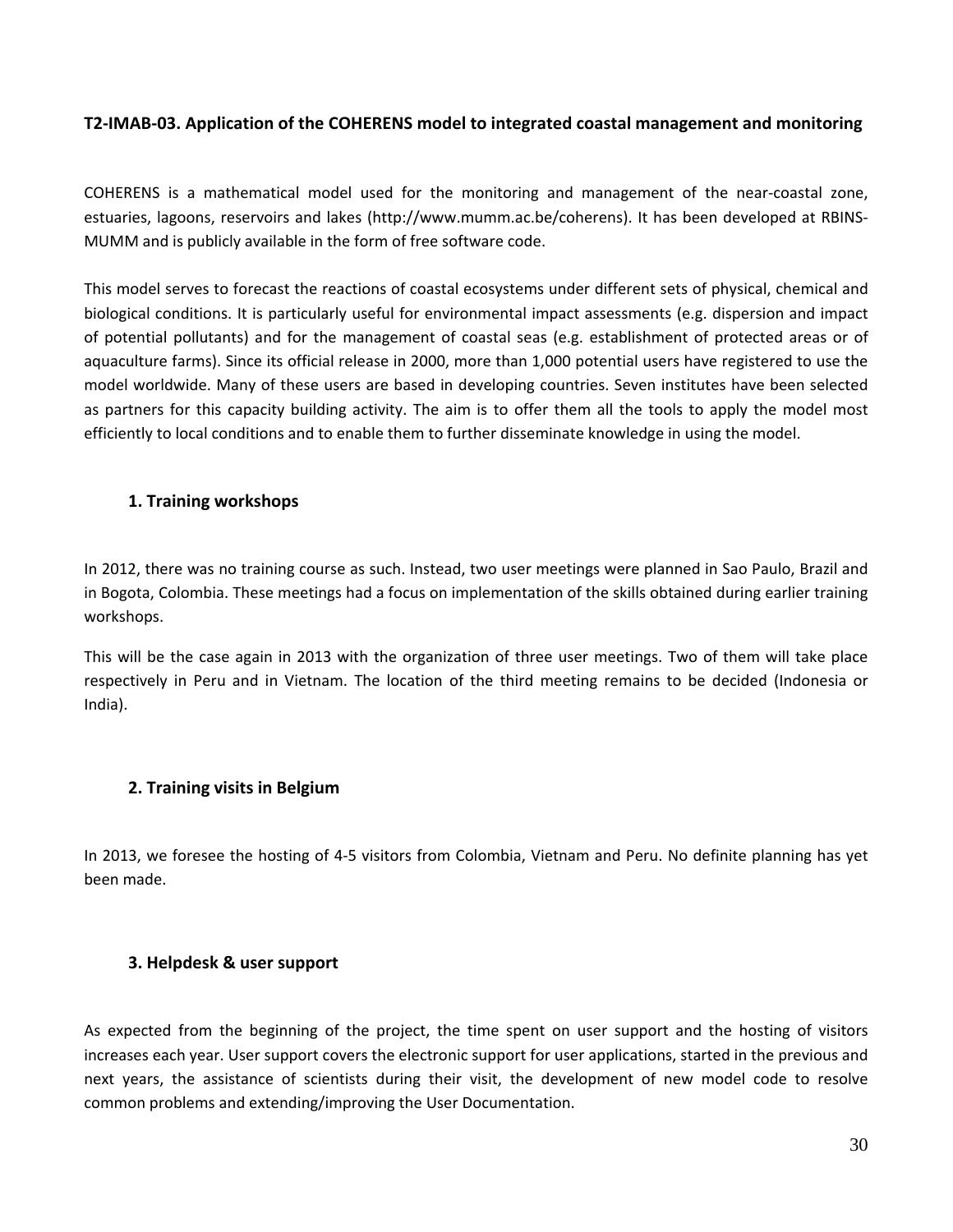In 2013, we will continue the efforts undertaken in 2012 to ensure that the best conditions exist for the implementation of the models. Staff time will therefore be unchanged for this activity.

#### **Table 5: Budget for T2‐IMAB‐03:**

| <b>Activities</b>                           | <b>Targets</b>                                                                 | <b>Operations</b> | <b>Missions</b> | <b>Total</b> |
|---------------------------------------------|--------------------------------------------------------------------------------|-------------------|-----------------|--------------|
| Training workshops                          | Three user meetings are organized (Vietnam, Peru, India or<br>Indonesia)       | 9.000€            | 3.000€          | 12.000€      |
| Training visits in Belgium                  | visitors from Colombia, Vietnam and Peru receive<br>4-5<br>training in Belgium | 12.000€           | 0€              | 12.000€      |
| Helpdesk<br>and<br>user<br>support          | Helpdesk and user support is provided to all project partners                  |                   |                 | Staff time   |
| <b>Total activities</b>                     |                                                                                | 21.000€           | 3.000€          | 24.000€      |
| Salaries (P. Luyten 1 PM + K. Baetens 4 PM) |                                                                                |                   |                 | 26.000€      |
| <b>Grand total</b>                          |                                                                                |                   |                 | 50.000€      |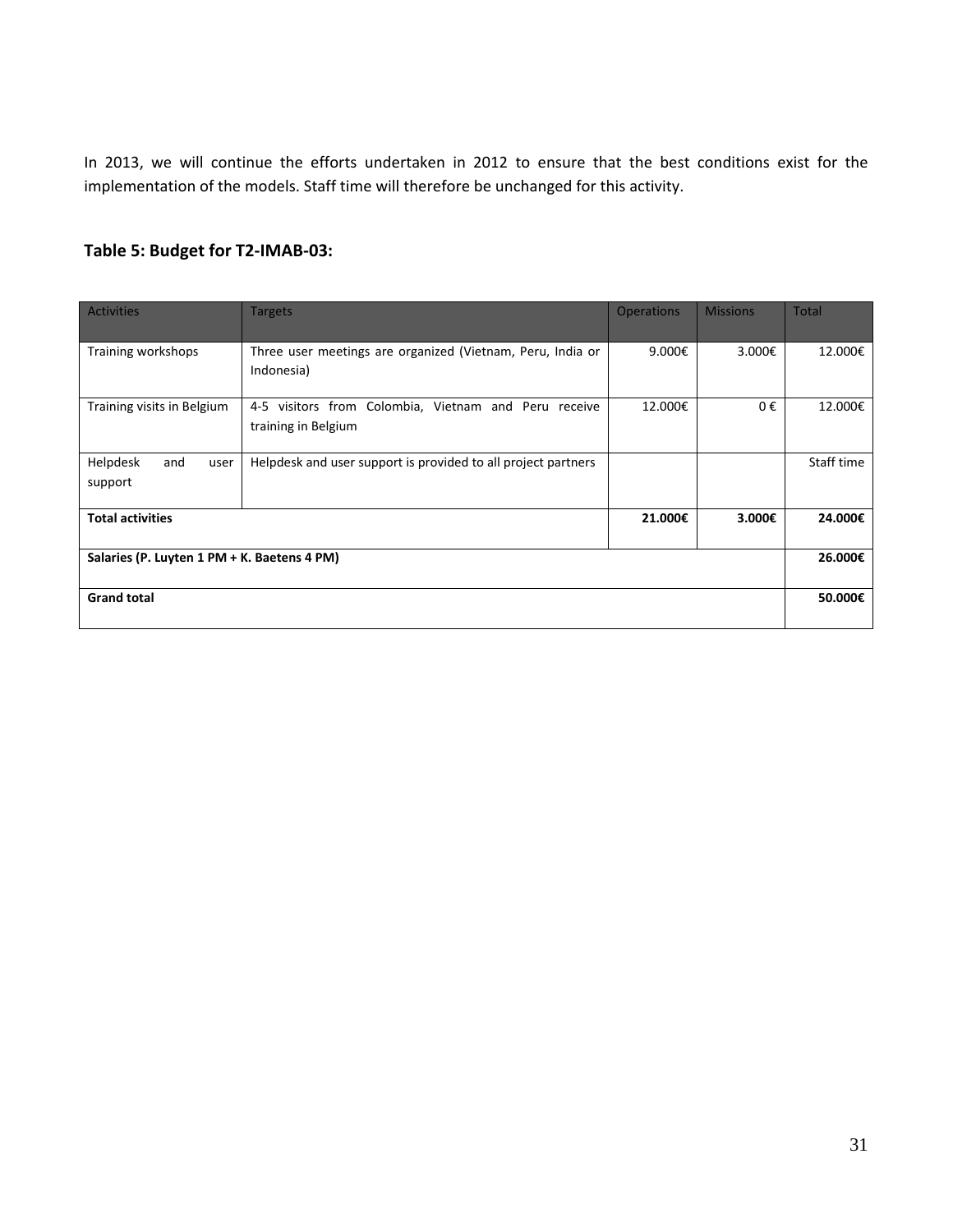**Specific objective 2. The RBINS plays a leading role in the enhancement of the information base on biodiversity, on its linkages with ecosystem services and poverty reduction and on associated governance processes.**

#### **Sub‐program T3. Enhancing biodiversity information networks (CHM)**

#### **Background**

The CBD's 'Clearing‐House Mechanism' (CHM) is an essential tool for the implementation of biodiversity policy. It develops and strengthens cooperation and networking between stakeholders of various fields of biodiversity – governments, NGOs, consultants, academic institutions, environmentalists and others. By doing so, it enables the mainstreaming of scientific information into policies and plays a role in raising the awareness of all types of audiences on the importance of biodiversity.

The development of networks of websites forms the main pillar of the CHM approach for this transition program. These websites are designed to host electronic information (policies, best practices, scientific papers, etc.) and databases (species, habitats, experts, etc.). As a corollary to the electronic networks, the CHM also fosters strong and active human networks, which are crucial for the gathering and restitution of the information and data

The Belgian CHM partnership is unique under the Convention on Biological Diversity and has proven its usefulness over the years. We will therefore continue our work, taking into account both the requirements from the new CBD Strategic plan 2011‐2020 and the newly formulated vision for our next framework program.

The 2013 program will continue providing several training opportunities at national level, as well as its recurrent support to CHM and public awareness activities. A regional workshop will also be organised. We will capitalize on the work achieved so far to prepare for the next multi‐annual work program, particularly in the consolidation of our contribution to governance processes.

#### **Expected results**

- Expertise in information management is built.
- Information flows are improved.
- Information is used to advise governance processes.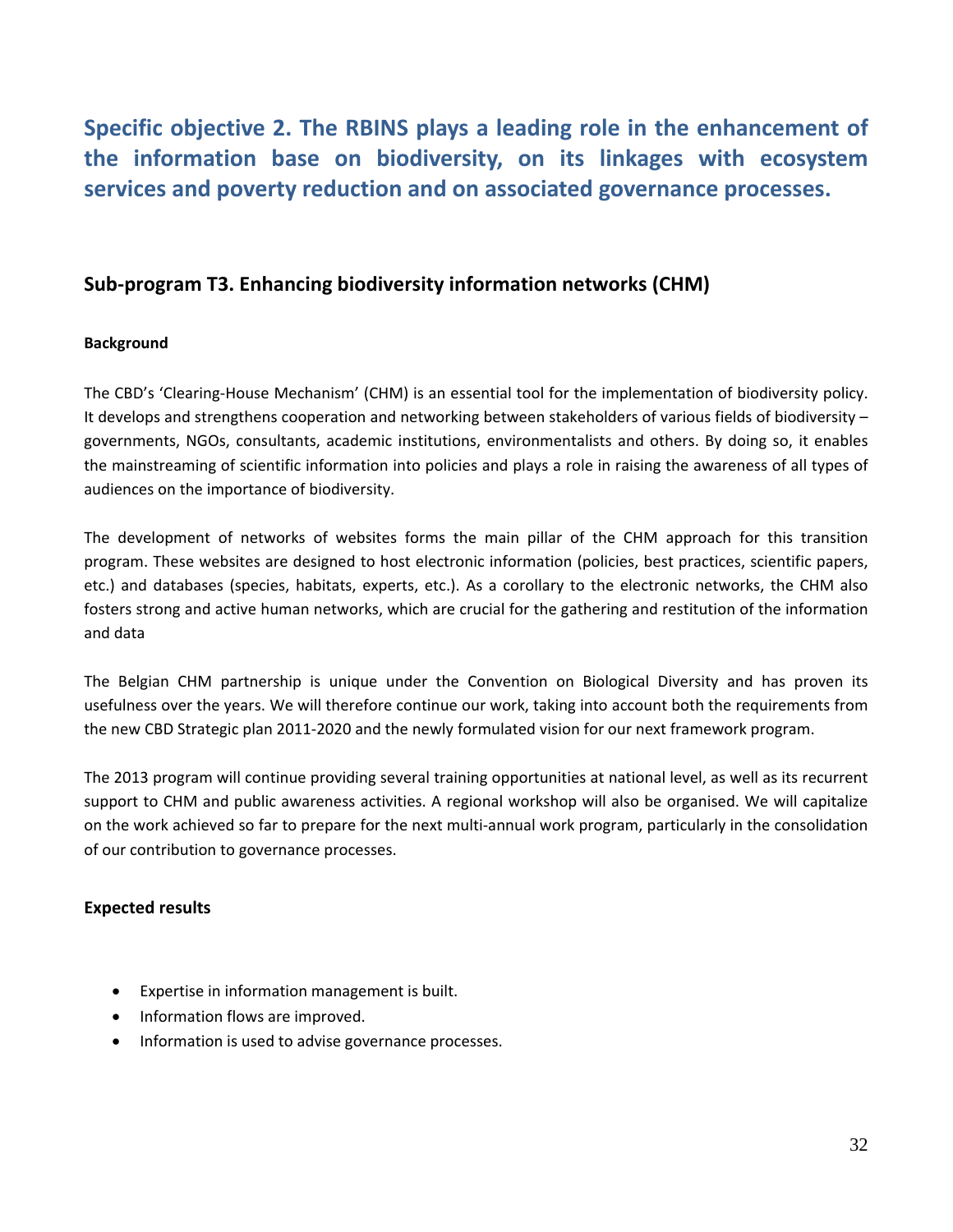#### T3-CHM-01. Training of CHM webmasters and web content managers and T3-CHM-04. Networking **activities at national level (merged together for practical reasons)**

One of the main roles of the CHM is to be a network of networks. To be able to fulfil this role, the CHM focal point must not only be able gather information to be put on the web, but it also needs to mobilise biodiversity stakeholders around specific issues. This is why we nowadays organise webmaster training sessions and networking workshops together, generally in the form of a one‐day of networking back‐to‐back to the webmaster training course.

In 2013, we plan to provide several training sessions at national level and one or two training courses in Belgium. Priority will be given to the training of CHM focal points, webmasters and web content managers from countries where no training on the 'Portal Toolkit' has been given before (e.g. Burkina Faso, Mali and Rwanda). Our aim at the end of the 2008‐2012 work program was to have at least two people per country who are able to master the content management system and to maintain the national CHM website. In 2012, this was not possible due to civil strife in Mali and change of national focal point in Burkina Faso. We will therefore try to attain this objective in the course of this interim year.

We will pursue our efforts to increase synergies with activities under IMAB‐01, especially between the activities of the Centre de Surveillance de la Biodiversité (CSB) in Kisangani and the potential revival and development of the CHM in DRC. This responds to the continued interest expressed by the Congolese CHM focal point to involve the UNIKIS and the CSB in the Congolese CHM.

We will also continue synergies with the Dutch CHM, which supports the CHMs of Ghana, Palau and Grenada. We will continue to follow up on questions from former partner countries like Comores, Congo, Gabon, Liberia, Tchad and Togo, which started their CHM through GEF funding and/or with our assistance, but are not eligible anymore to participate in the formal partnership.

The promotion of South-South Cooperation (SSC) launched by the more active of our partners remains an important aspect of the national training courses that we will organise. For example, we will facilitate the attendance of participants coming from partner countries of our own partners (e.g. Benin, Morocco and Madagascar have established SSC with a number of countries; we have invited these countries to our workshops in 2011 and 2012, with the support of Morocco and Madagascar).

#### **T3‐CHM‐02. Remote learning through the Belgian CHM**

Partner countries have expressed the need to have written guidelines and online training modules to assist them to install and develop their national CHM. We have answered this recommendation by developing teaching modules and exercises available on the Internet. The teaching modules are developed in French and English and are posted on the CHM training website (http://training.biodiv.be/formationptk). These modules serve as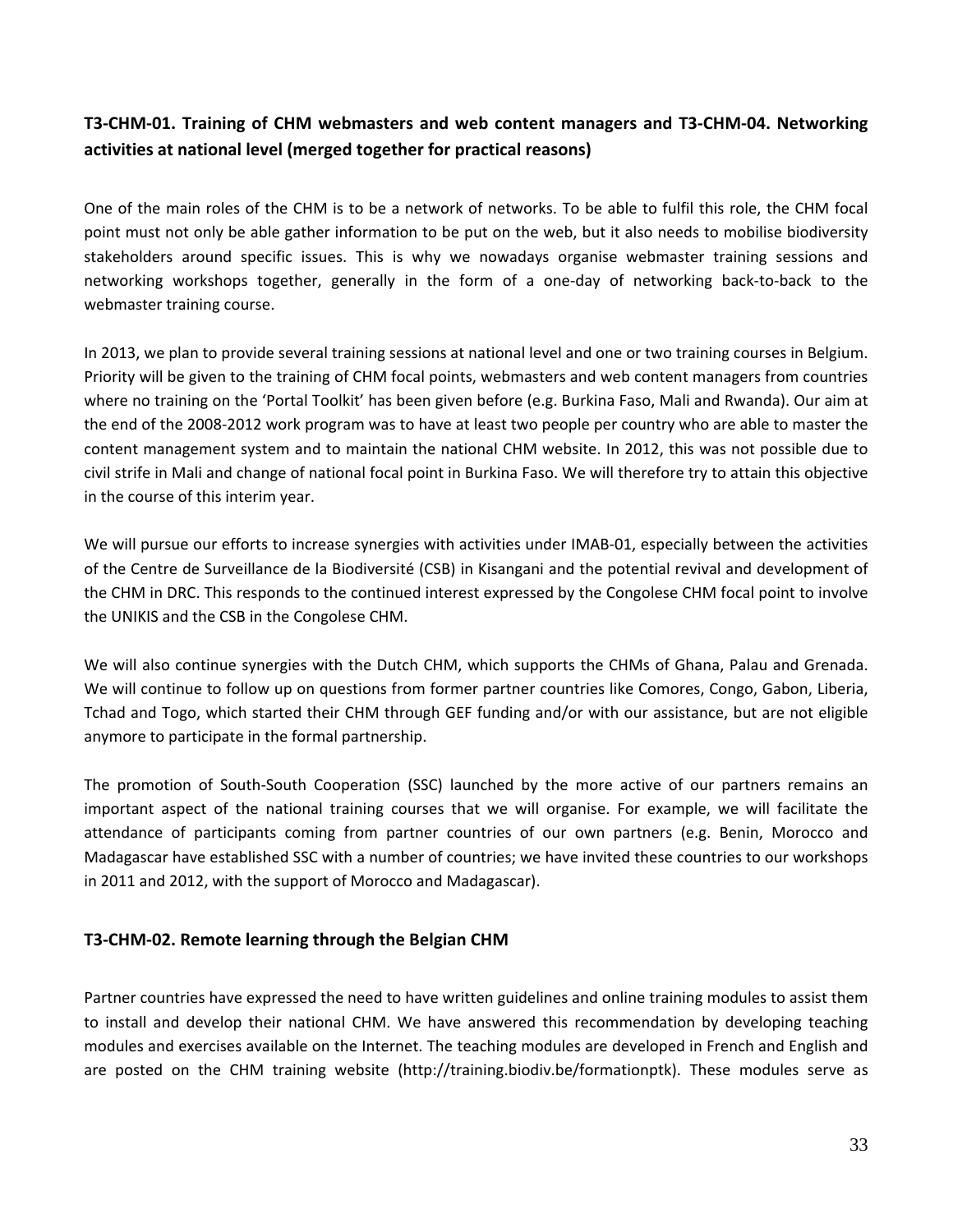remote learning material for our partners and for any other interested party. We also provide distance follow‐up to future and former trainees.

In 2013, we will continue developing and updating our online learning modules on the functionalities of the PTK. In 2012, the effort was put on manuals explaining advanced functions of the PTK. These manuals are addressed to website managers and should help them properly handle the "Administration" functions of their websites (such as map management, portal statistics, syndication, etc.). We will continue developing these manuals and translating them both into French and English.

As already initiated, we will keep on using e-coaching, consisting of two distinct phases. The first phase is the online 'pre‐course' preparatory phase: it enables the trainers to stimulate the future participants to a CHM training course to surf their national CHM Portal Toolkit (PTK) website before the training, and to look at the online presentations available on our e‐learning training website. Two weeks before the training, participants are asked to create a user account on the PTK training website and to carry out several basic exercises. This phase is a precious time saver since it familiarizes trainees with the PTK before the 'face‐to‐face" training. It is also a way to better involve people before the training. The second phase of the e‐coaching takes place after the training. It is a way to encourage people to use what they have learnt during the training. This follow up will be made through e-mails and discussion forums. We have also decided to start distributing CD-Roms with the PTK manuals to every participant at the CHM trainings. This CD‐Rom will help the trainees remember what they were taught if they cannot access the material available on our online training website.

New manuals will have to be developed regarding the new lay‐out of the PTK, since most of our partner websites have recently been updated to the version CHM 3.0 of the PTK. They will need assistance for the management of the new lay-out and functionalities.

Some manuals might also have to be developed (along with e-coaching and/or face-to-face training) regarding a database that is currently being developed to follow-up on the implementation of the national biodiversity strategies to achieve the 20 Aichi targets (set at COP10). This database will use the PTK and will certainly be included into the national CHM websites, as recommended by the latest relevant COP decisions.

#### **T3‐CHM‐03. Technical support and cooperation for the maintenance of CHM websites**

For the past few years, we have complemented our training offer by directly supporting the work of the CHM focal points, as the development and maintenance of CHM websites of partner countries is often hindered by various technical problems (e.g. slow bandwidth, frequent power shortages, decentralised offices with little or no equipment, lack of manpower, etc). We usually organise calls for project proposals, as we have seen that this stimulates strategic thinking and planning of CHM activities.

In 2013, there will be a new call for proposals that will enable three to four projects to be accepted.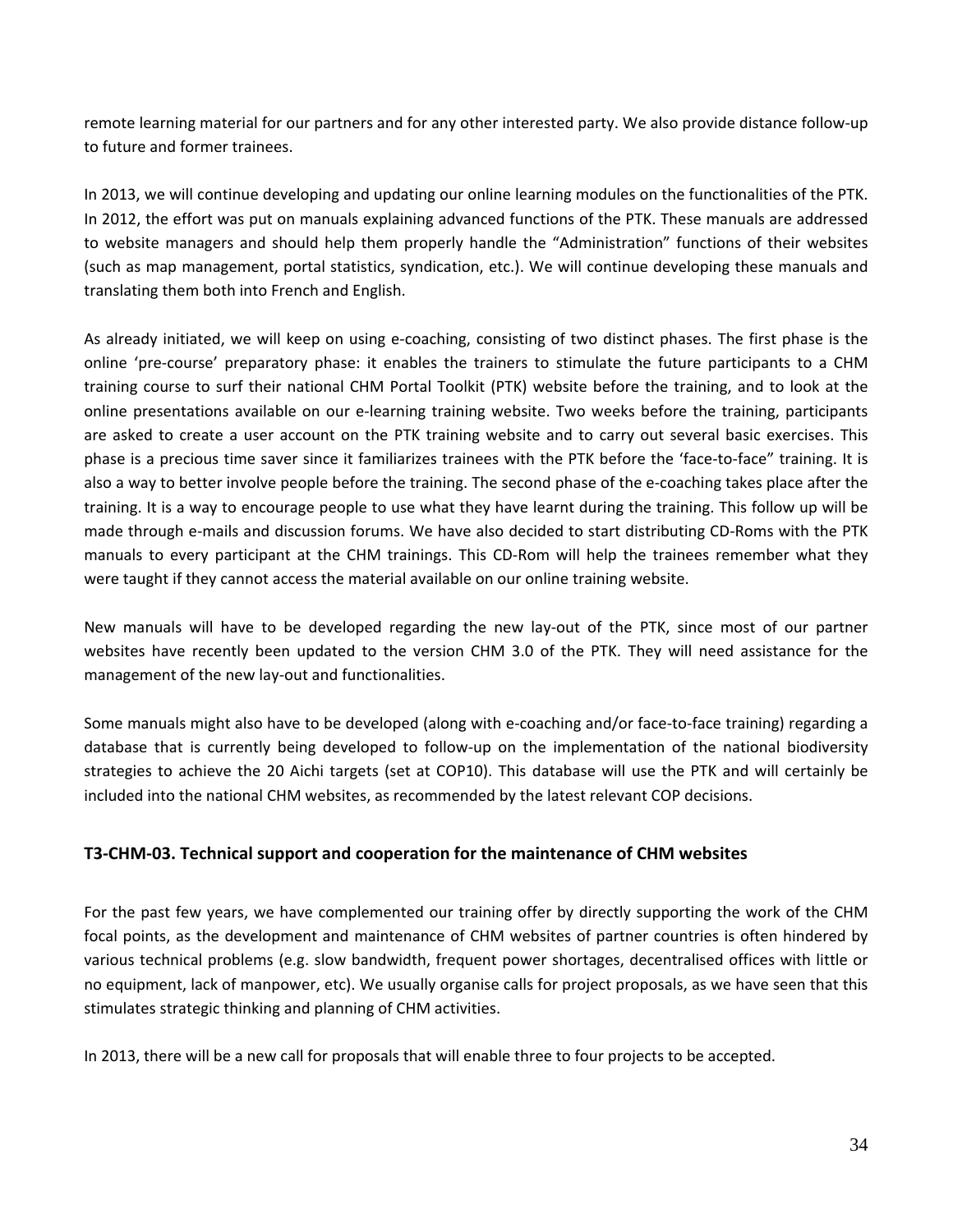We will continue our support of the work of the Institut National pour l'Environnement et la Conservation de la Nature (INECN) in Burundi, as a follow up on the two-year agreement we have signed in 2010. Among others we will continue with the two lines of action initiated in 2012:

- We will support the lease for the Internet connection so that the CHM focal point and his team can access the web and update the CHM website, as well as undertake their other activities (such as to publish online the scientific bulletin of the INECN).
- In synergy with the IMAB-02 program, we will help the INECN implement its activities on the monitoring of habitats. A workshop was organised in 2012 under the IMAB‐02 program. The CHM program will support the follow‐up of the workshop, and in particular the gathering of data on habitats as well as its publication online on the CHM website. The creation of a new section on the habitats of Burundi on the CHM website could not be carried out in 2012. It is therefore foreseen for the year 2013.

An evaluation will be made on the effectiveness of this activity and the way ahead in a next 6 year plan. This will take place during a meeting with the INECN staff in March 2013.

#### **T3‐CHM‐05. Networking activities at supra‐national level**

Networking activities are encouraged also at supra‐national level, as to foster cooperation and links between countries. Our support takes the form of regional training courses or workshops involving participants from several countries in a given region or sub-region.

In 2013, we will organise a regional meeting based on requests from the 'Commission des Forêts d'Afrique centrale' (COMIFAC), South Asia Co‐operative Environment Program (SACEP) and their member countries. We will support on demand trainer costs, participation of a few countries and actively look for other donors if one of the regional organisations organises a training or workshop.

If there are demands from other regions for assistance in the development of the national CHMs in their region, we will evaluate on case to case basis how we can assist them by sharing our and our partner countries experiences. If called for, it is possible that we finance one of our partner countries representatives' participation in such meetings.

#### **T3‐CHM‐07. Participation in CHM meetings and conferences**

Typically, we participate in meetings organised by the CBD Secretariat (for the global CHM) and by the European Environment Agency (for the European Community CHM). In 2013 there will be probably be one CHM‐IAC meeting back to back to a SBSTTA meeting and several skype conferences, a regional meeting for the EU CHM, a workgroup meeting for the development of the PTK, a regional meeting on NBSAPs as well as a ABS‐CH IAC meeting organised by the CBD Secretariat and more. The participation in some of these meetings will be ensured by the organisers.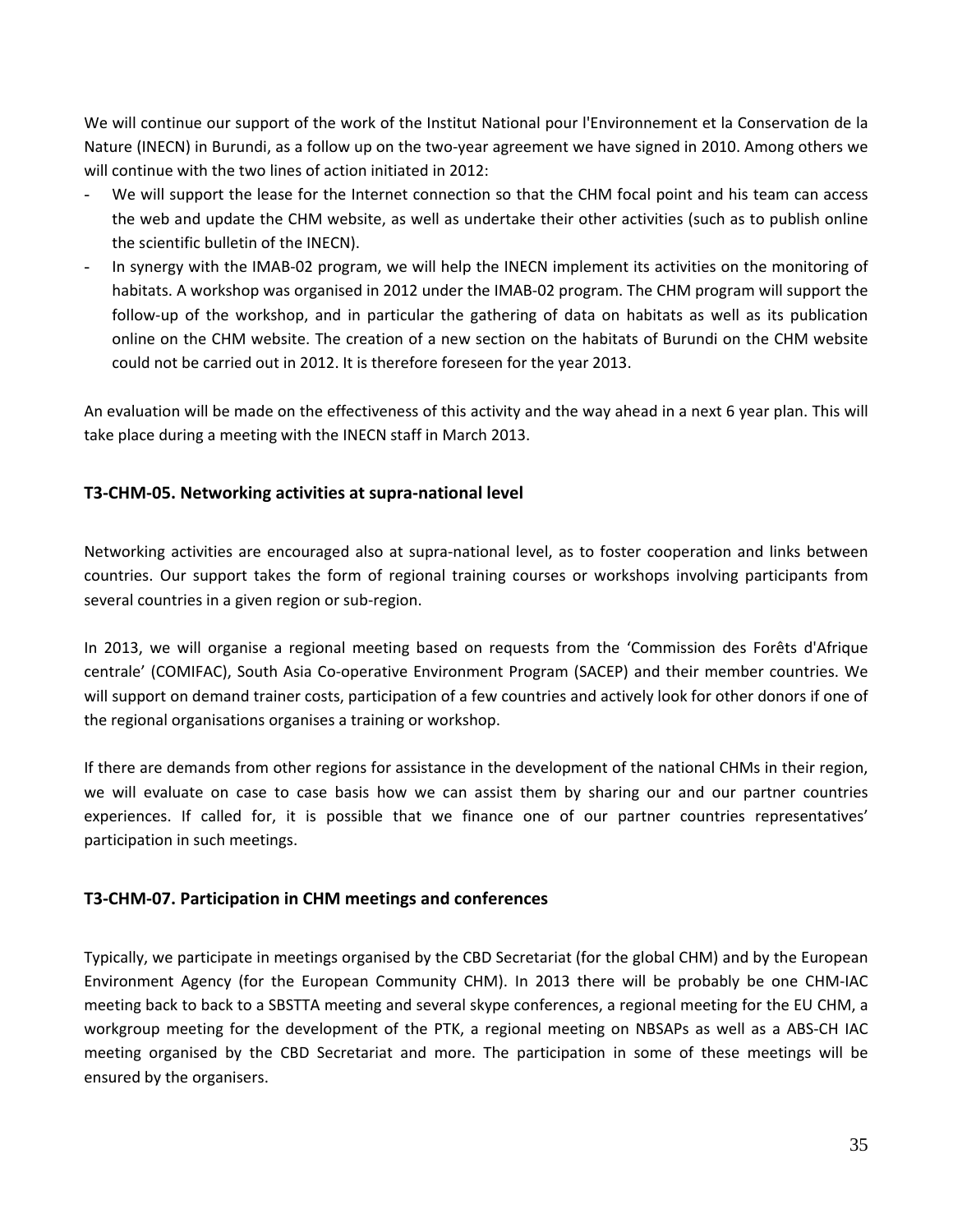**Specific objective 3. The RBINS contributes to awareness raising and communication on the importance of biodiversity and ecosystem services for poverty reduction and sustainable development, and on associated governance processes.**

#### **T3‐CHM‐06. Public awareness through the CHM**

#### **Background**

The wide understanding of biodiversity and ecosystem services is crucial to achieving its conservation and sustainable use for the benefit of all. For many years already, the CHM focal points have been playing a major role in the dissemination of information and outreach to various audiences. Support to CHM of partner countries not only targets the increase of CHM visibility, but also the visibility of biodiversity as a crucial component for sustainable development.

Over the years, we have worked through calls for project proposals launched annually. These calls for proposals have proved quite successful, with 20 projects undertaken since 2005. Raising awareness has of course been the core of these calls. However, measuring the state and evolution of public awareness has lately been at the centre of our concern. In 2013, we will continue to support awareness raising activities through calls for proposals whilst pursuing our reflexion towards the establishment of baselines and the identification of suitable indicators. These elements will subsequently form the second pillar of our activities in the next multi-annual program.

#### **Expected results**

Awareness and engagement are raised.

At this transition stage, the provision of baselines will not be part of our expected results although pilot projects may arise through this year call for proposals.

#### **Activities**

In 2013, we will organise a call with specific themes such as the international year on water, the UN decade and, as a step towards the next framework program, the elaboration of baseline studies on Target 1 of the Aichi targets. As in earlier years, 4‐5 projects will be supported based on the quality of the project proposal and the possible duplication of the activity in other partner countries.

Priority will be given to projects that best meet the above‐mentioned criteria. Equipment: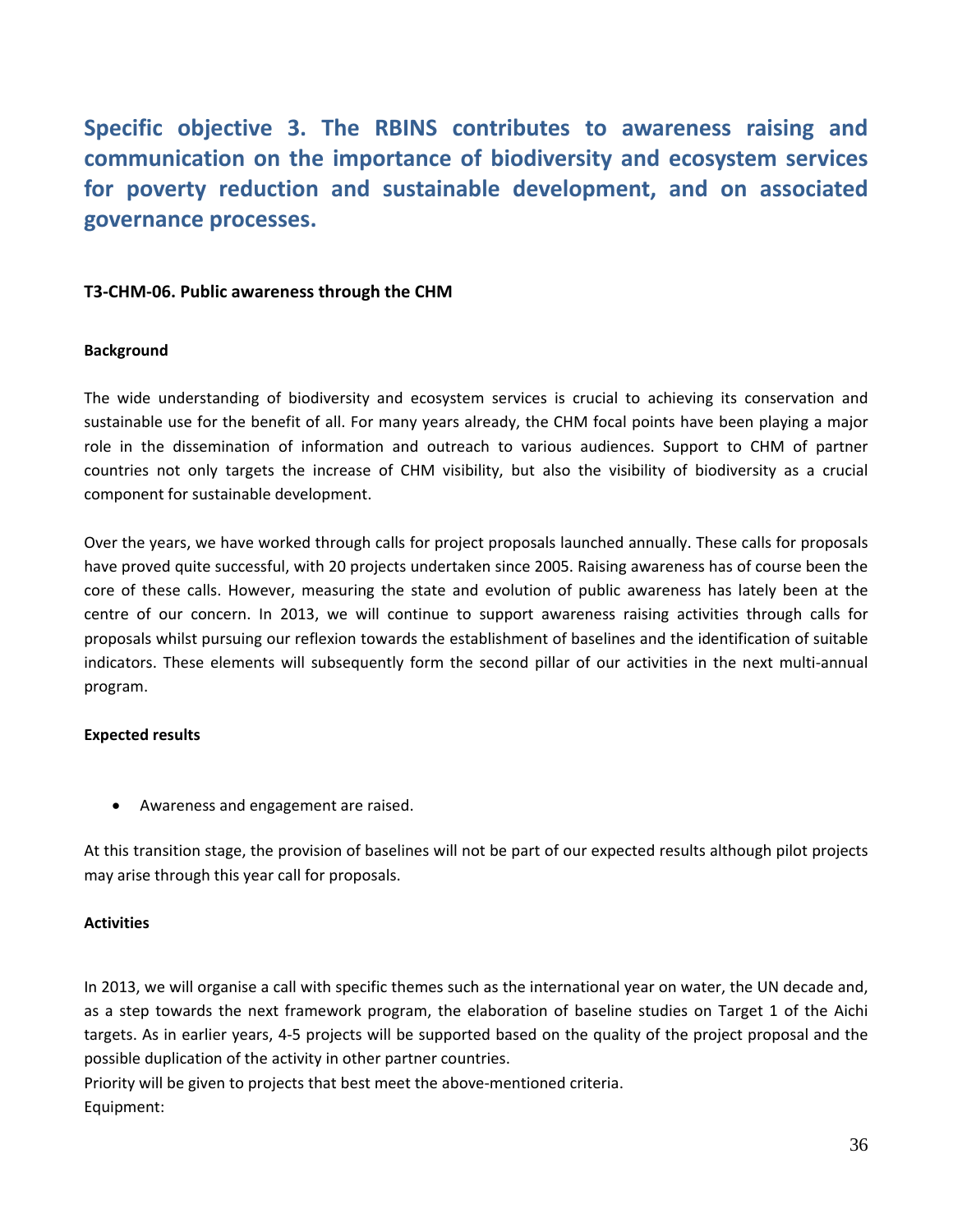RBINS has changed its in‐house printing policy in 2012 by replacing all small printers by network printers. We proposed to RBINS that relatively new printers could be send to our main partner Institutes instead of being trashed. The Direction agreed with our proposal. We will ship this year printers and cartridges to the INECN and the CSB to improve their capacity.

|                | <b>Activities and targets</b>                                      | <b>Operations</b> | <b>Missions</b> | <b>Total</b> |
|----------------|--------------------------------------------------------------------|-------------------|-----------------|--------------|
| T3-CHM-01      | Training is provided at national level (2-4 training sessions) and | 25.000 €          | $5.000 \in$     | $30.000 \in$ |
|                | in Belgium (1-2 sessions)                                          |                   |                 |              |
| T3-CHM-02      | Remote learning is provided via the CHM website                    | $0 \in$           | $0 \in$         | $0 \in$      |
| T3-CHM-03      | Technical support for CHM websites is provided (3-4 projects       | 24.000 €          | $0 \in$         | 24.000 €     |
|                | accepted, support to INECN Burundi)                                |                   |                 |              |
| T3-CHM-04      | Networking at national level (see CHM-01)                          | $0 \in$           | $0 \in$         | $0 \in$      |
| T3-CHM-05      | Networking at supra-national level is achieved in the form of one  | 28.000 €          | 4.000€          | 32.000 €     |
|                | workshop (in Africa)                                               |                   |                 |              |
| T3-CHM-06      | Public awareness is undertaken via the CHM (4-5 projects)          |                   |                 |              |
| (Specific      |                                                                    | 20.000 €          | $0 \in$         | 20.000 €     |
| objective n°3) |                                                                    |                   |                 |              |
| T3-CHM-07      | Participation in a limited number of meetings is ensured           |                   | $2.000 \in$     | $2.000 \in$  |
|                | Salaries H. de Koeijer, M.-L. Susini, K. Vrancken 12+3+2 PM)       |                   |                 | 86.000 €     |
|                | Equipment                                                          |                   |                 | 4.000 €      |
|                | Sub-total                                                          | 97.000 €          | 11.000 €        | 198.000 €    |

#### **Table 6: Budget for the 2012 CHM program (specific objectives 2 & 3)**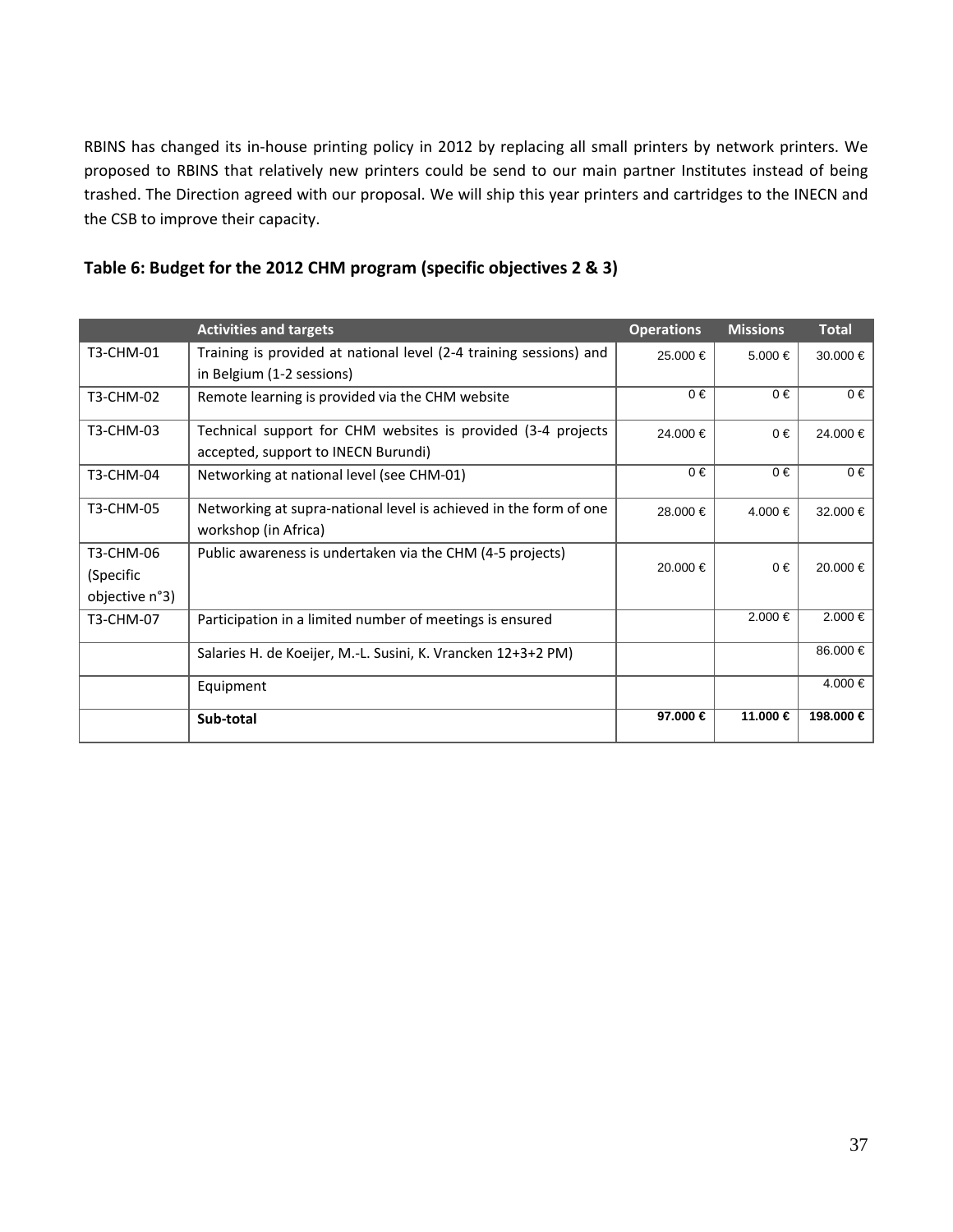### **Specific objective 4. The RBINS and DGD unit D2.4 improve the mainstreaming of biodiversity and ecosystem services in policy sectors that have a high relevance for development.**

#### **Sub‐program T4. Providing scientific support to biodiversity policy (POL)**

#### **Background**

As a research institution, the RBINS possesses a long-running expertise on biodiversity and ecosystem management. As a museum, its educational activities are key instruments for the spreading of scientific knowledge. And through its mandate as Belgian National Focal Point to the Convention on Biological Diversity and its involvement with other agreements such as the Convention on Migratory Species and CITES, it has acquired experience at the policy level. Over the years, this unique position has generated a valuable expertise at the interfaces of science, policy and education. The 'biodiversity team' of the RBINS puts this expertise at the service of the Belgian Development Cooperation and of other interested parties in Belgium, in order to enhance the dialogue and develop strong partnerships between scientists, decision-makers and society.

#### **Expected results**

- Expertise of Belgian Development Cooperation is built.
- Biodiversity and ecosystem services are mainstreamed in activities supported by the Belgian Development Cooperation

#### **The POL program in 2012**

For the past few years, we have been most active in the 'indirect cooperation' arena of DGD, participating in a number of meetings and events as one of the scientific institutions involved in development cooperation. We have also been involved in supporting the multilateral processes linked to the CBD through our support to the 'multi' unit of DGD and our participation in the national coordination process on biodiversity (through the Coordinating Committee on International Environmental Policy).

In 2013, we will continue to provide these services. We will also continue our work to raise the profile of biodiversity across sectors, not only within the development cooperation arena but also across other sectors dealing with economy and trade. For this transition year, the means to do so will remain fairly classical, as for example through meeting attendance, awareness raising, networking and lobbying. However, we expect that closer collaboration with D2.4 will help determine new activities aiming at building a strong and permanent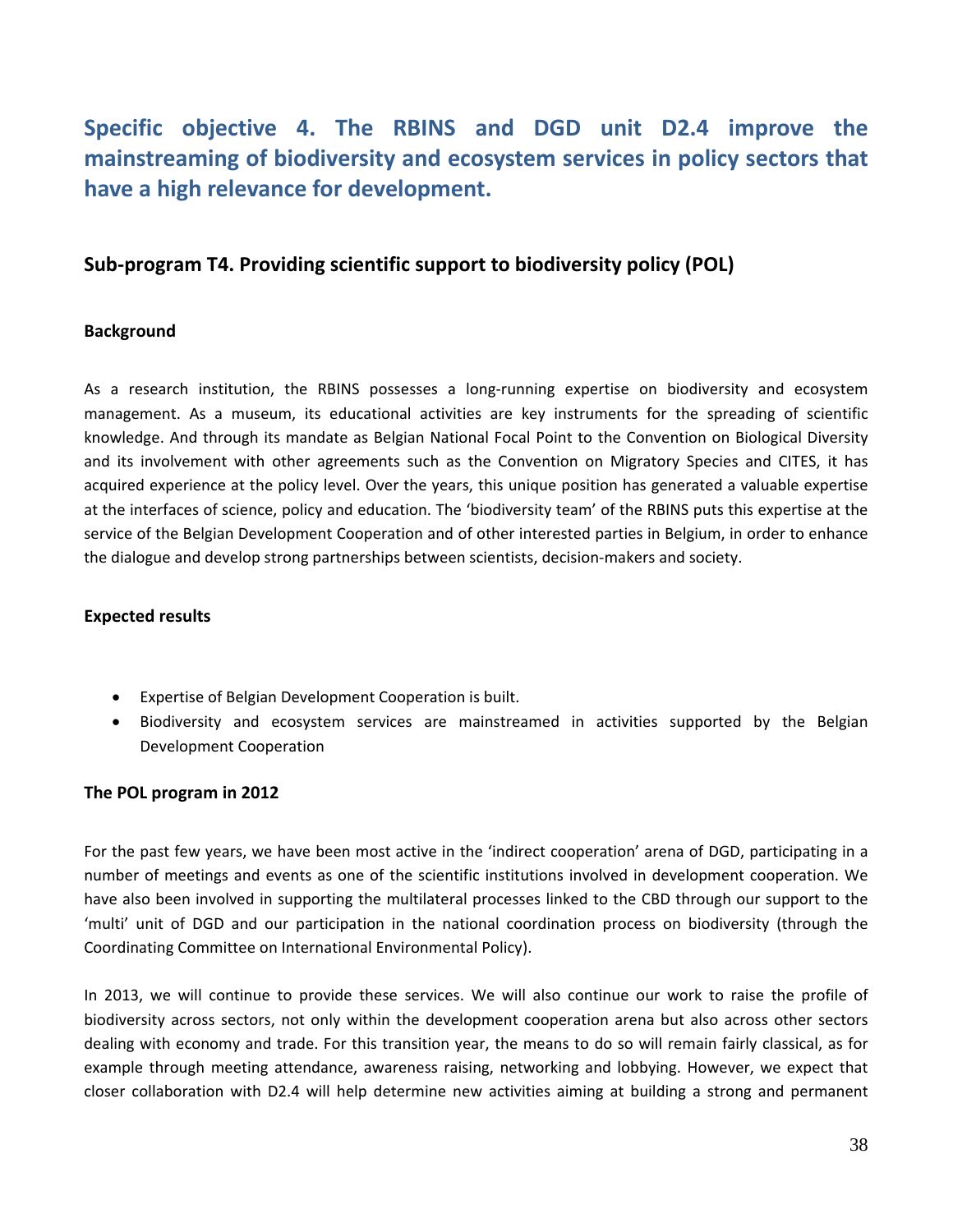expertise of the various actors of the DGD on the values of biodiversity and ecosystem services for development. Amongst possible activities, we can note the provision of training workshops for distinct stakeholders of the Belgian Development Cooperation (BTC, NGOs, relevant departments of DGD).

#### **T4‐POL‐01. Scientific consultancy services on issues linked to biodiversity and development**

For the year to come, this activity will continue to be carried out on a demand‐driven basis. Our team will strive to answer the various requests for scientific support that arrive at the RBINS.

Examples of support include:

- advice on the implementation of biodiversity-related activities in partner countries,
- advice on proposed, submitted or running projects financed by DGD,
- participation to the preparation of 'commissions mixtes' of bilateral cooperation,
- support to environmental mainstreaming e.g. in « Trans-Sectorial Teams » (TSTs),
- support for the follow-up of multilateral agreements,
- support to the decision-making process of the ministerial office,
- contribution to publications and other outreach activities of DGD,
- raising the profile of biodiversity during thematic meetings organised by DGD,
- attendance to meetings discussing biodiversity and development issues,
- identification of people, institutions and organisations working for biodiversity worldwide,
- providing training on biodiversity issues, i.e. illustrating the importance of biodiversity for economic and social development and poverty reduction.

#### **T4‐POL‐02. Biodiversity training in Belgium**

Most of the activities undertaken in our program strive to build capacities within the scientific community of partner countries, acknowledging the critical role of scientific knowledge for the conservation and sustainable use of biodiversity.

In 2010, we had the opportunity to start a capacity building program in our own country. This was rather opportunistic, but it was well in line with our goal to disseminate and raise awareness on the importance of biodiversity. The development of training courses for a wider public is also crucial to further support the integration of biodiversity considerations in (economic) development strategies.

In 2012, we organized training workshops for federal agents and personnel of four distinct federal institutions. This project, funded by the Federal Public Service Environment and undertaken in collaboration with the National Botanic Garden of Meise and the Factor X consultancy, reinforced our recent expertise in providing tailor‐made training with high relevance for development issues. In the foreseen framework programme we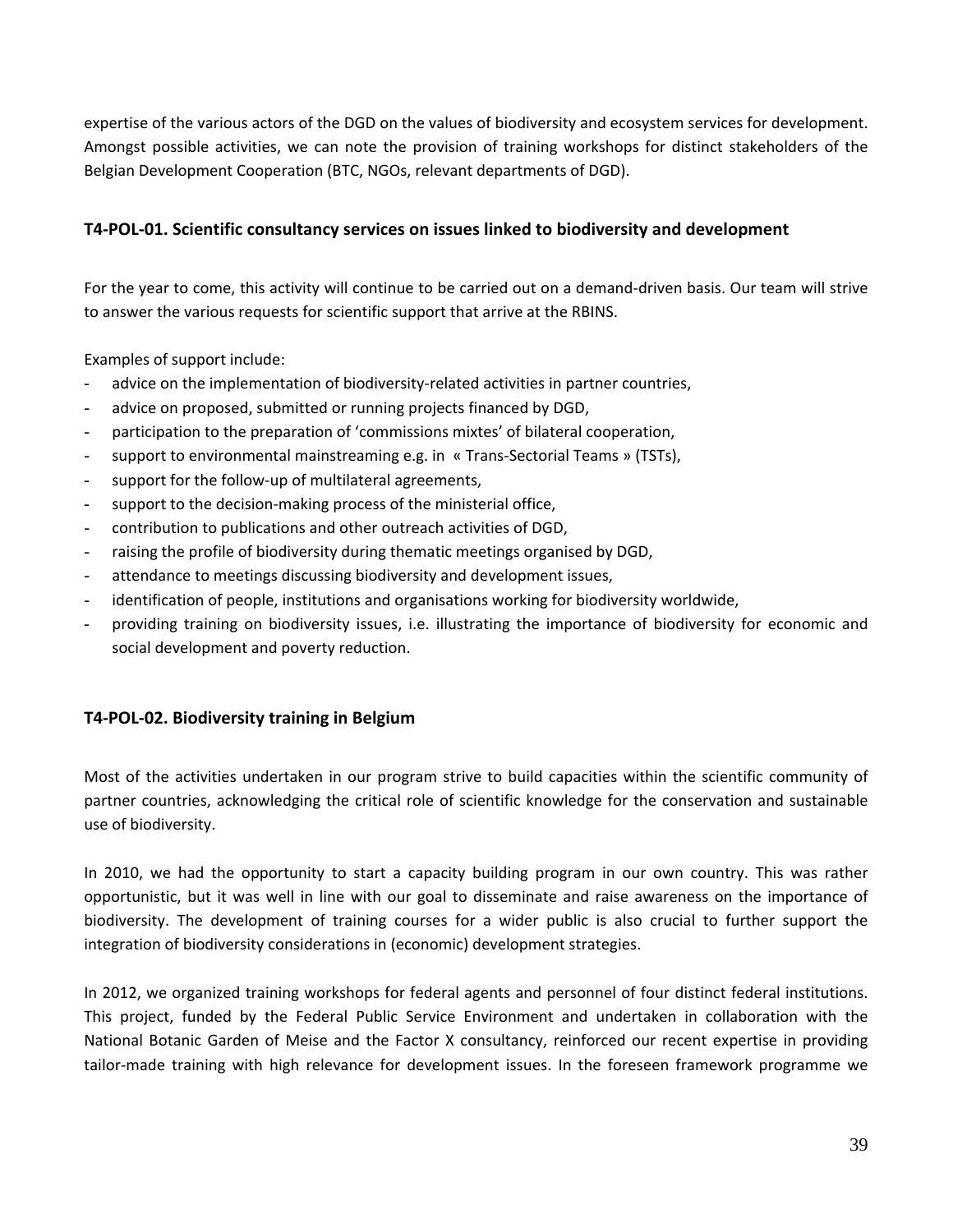could take advantage of this expertise and use it for the DGD. The year to come will be the occasion to discuss this possibility with D2.4. In 2013, no specific training activity has yet been identified.

#### **Table 7: Budget for the 2013 POL program**

|           | <b>Activities and targets</b>                                | <b>Operations</b> | <b>Missions</b>  | <b>Total</b> |
|-----------|--------------------------------------------------------------|-------------------|------------------|--------------|
| T4-POL-01 | - Advice is provided on-demand                               | 0€                | 6.000 $\epsilon$ | 6.000€       |
|           | - The follow-up of issues of interest to DGD is ensured      |                   |                  |              |
|           | during SBTTA-17 and other international meetings             |                   |                  |              |
| T4-POL-02 | - Support is provided on 'global issues' during biodiversity | 0€                | 0€               | Staff time   |
|           | trainings provided to Federal Public Services                |                   |                  |              |
|           | Salary of program coordinator (6 PM)                         |                   |                  | 35.000€      |
|           | Sub-total                                                    |                   |                  | 41.000€      |

### **Specific objective 5. The RBINS and DGD unit D2.4 improve the knowledge on the measurement, reporting and verification (MRV) of policy choices and activities linked to biodiversity and ecosystem services.**

The RBINS, as CBD National Focal Point, has been the coordinator of the Belgian reporting obligations under the Convention on Biological Diversity. Till recently, such reporting under the CBD was largely confined to descriptive information. With the adoption of the Strategic Plan for Biodiversity 2011 2020 and the Aichi Biodiversity Targets, countries will have to formulate indicators and gather data that will populate these.

The elaboration and formulation of indicators (largely a regional competence in Belgium) and the establishment / follow‐up of formal 'MRV' processes is a relatively new field of expertise for us and we will need to build our own capacities before being fully operational. This transitional year will be used to explore the most relevant means of building our capacities in synergy with DGD Service D2.4, which benefits from many years of experience in the follow‐up of all three Rio conventions (climate, biodiversity, desertification).

As specific activities are not planned for the year 2014, no budget is required yet.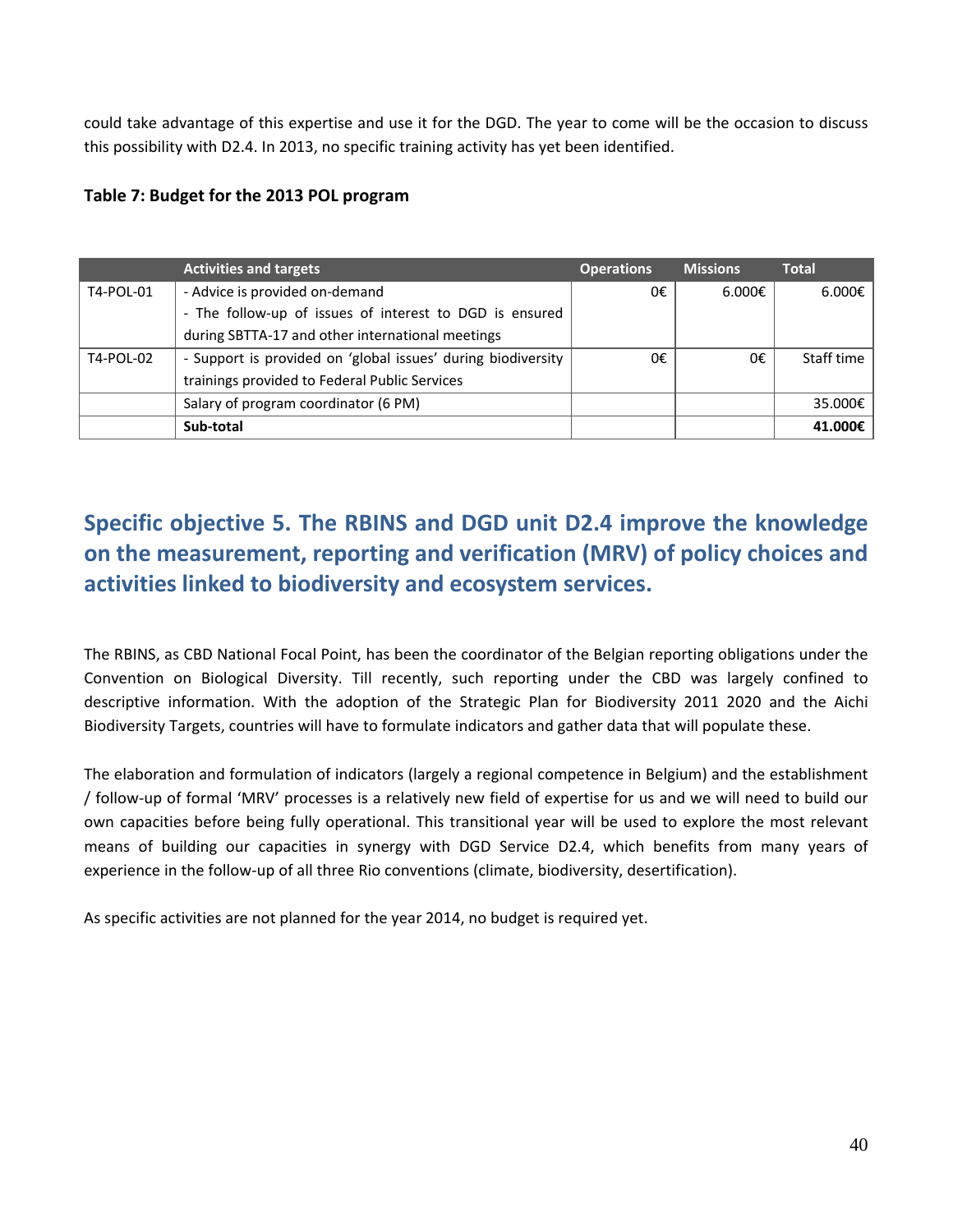**Specific objective 6. The RBINS and DGD unit D2.4. raise awareness on, and build capacities for, the implementation of the Nagoya Protocol on Access and Benefit Sharing in Belgium and in developing countries.**

#### **Background**

The RBINS and D2.4 both have limited experience on genetic resources, access and benefit sharing provisions or traditional knowledge associated to the use of genetic resources. They have followed the issue in their respective work related to the Convention on Biological Diversity, but without necessarily developing expertise or playing an active role in the process. At the Belgian level, other interested parties are in a similar situation.

The new program framework rightly makes of the Nagoya protocol the sixth pillar of our activities. As a preparation for years to come, members of the team will start documenting and building capacities on this matter. We have put expenses related to this activity under the budget post T1‐GTI‐06. GTI reader: teaching modules for the Global Taxonomy Initiative this year to avoid making new budget lines. The Nagoya Protocol will have implications for taxonomists and other researchers when collecting and exchanging specimen for research. Also, the ABS‐Clearing House will be linked to the national CHM.

#### **Expected results**

The RBINS and DGD are familiar with the obligations under the Nagoya Protocol.

As outlined in the section below, capacities will first be built within RBINS. Information and training for other stakeholders, including DGD, will start as of 2014.

#### **Activities**

This year will be devoted to the follow‐up of the Nagoya Protocol on Access and Benefit‐Sharing, its ratification and implementation at the Belgian, European and international level. The consolidation of intern capacities is a prerequisite for the provision of training and support to DGD, our partners and any other relevant stakeholder.

Several members of the team are already part of both the Belgian and European working groups on the Nagoya Protocol and have attended the meetings and workshops held in 2012 regarding this matter (such as the European Commission technical workshop on Access and Benefit Sharing held on the 23rd October 2012 at Brussels).

In our team, Marie‐Lucie Susini is in charge of the follow‐up of "noncommercial research" aspects of the Nagoya Protocol. She will be the interlocutor of RBINS scientists and curators regarding their rights and obligations arising from the ratification of the Nagoya Protocol in Belgium and its partner countries in the South. Han de Koeijer will follow‐up on the development of the ABS Clearing House (CH) and hopefully be appointed member of the ABS CH Informal Advisory Committee on behalf of Europe.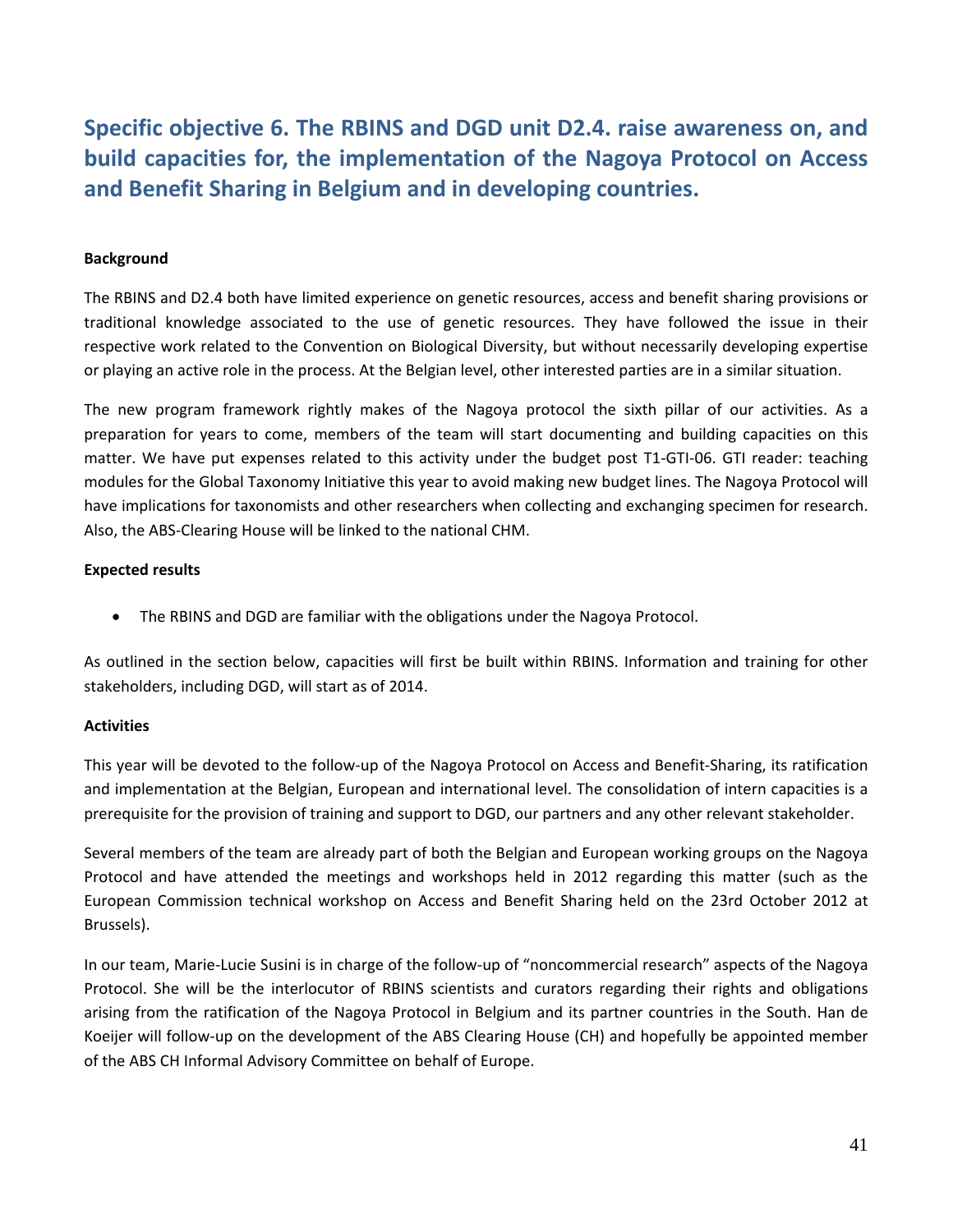### **Program coordination and management**

#### **Sub‐program T5.**

The role of the program coordination is to ensure the coherence and integration of the various components of the specific convention. It also plays an important role of synchronisation with the activities of all project partners: the other RBINS departments, other institutions such as the RMCA, NBGB and universities, NGOs, as well as administrations in Belgium and abroad.

Among other tasks, the coordination is responsible for:

- maintaining regular contacts with the DGD administration, the VLIR, CUD, BTC and others
- the elaboration of the work programs,
- the adaptation of activities during the program period whenever necessary,
- the evaluation and reporting of yearly activities,
- the management of accounts,
- the logistic support to the organisation of training activities,
- the supervision of the daily work of the program's personnel,
- the hiring of staff,
- general aspects of representation, networking and communication.

As part of our networking activities, we will continue to exchange information and experiences with other Belgian and international actors involved in biodiversity-related issues. Among our usual partners, we will continue working closely with the CBD Secretariat, in Montreal, as well as with other UN‐agencies and programs and with IUCN.

In 2013, the main task of the coordination will be to prepare the transition towards the next multi-annual program of work. Extensive consultations with the staff and partners involved in the current activities, as well as with DGD and the program's steering committee will be necessary in order to translate newly identified objectives into concrete activities.

#### **Table 8: Budget for the 2013 Coordination**

|              | <b>Activities and targets</b>                              | <b>Operations</b> | <b>Missions</b> | <b>Total</b> |
|--------------|------------------------------------------------------------|-------------------|-----------------|--------------|
| <b>COORD</b> | Representation, networking, communication, management      | 0€                | 500€            | 500€         |
|              | ensures a smooth implementation of the program             |                   |                 |              |
|              | Salary V. Pinton + program coordinator + M. Agarad (12 + 6 |                   |                 | 93.000€      |
|              | $+6$ PM)                                                   |                   |                 |              |
|              | Sub-total                                                  |                   |                 | 93.500€      |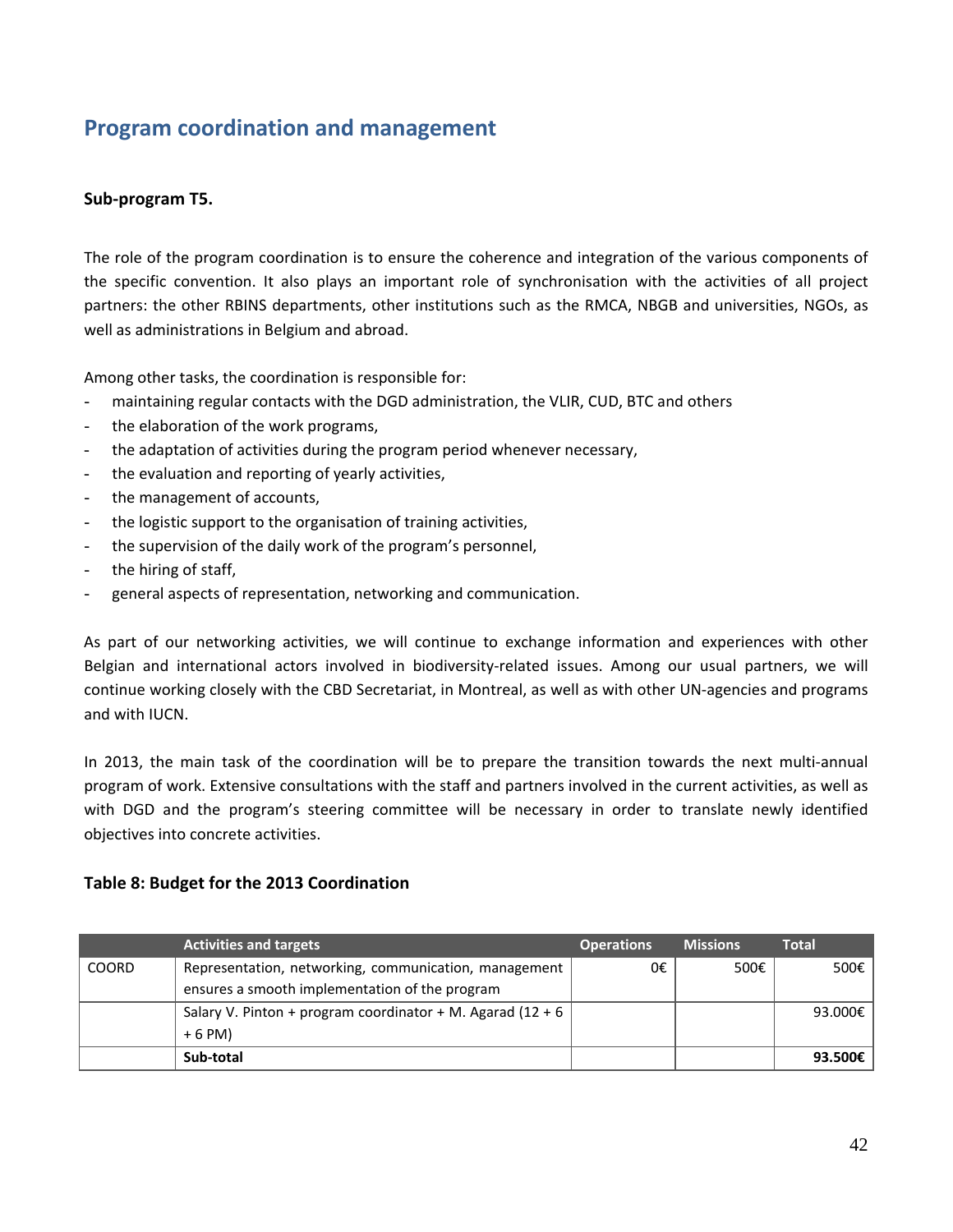### **Annex 1: Log‐frame matrix**

| <b>Overall objective</b>                                                                                                                                                                                                                                            |                                                                   |                                                                                                                                                            | Indicators (OVI)*                                                                                                                                  |                                                                                                               | <b>Source of Information (SOV)</b>                                                                                                                                                                                   | <b>Assumptions</b>                                                                                                                        |  |
|---------------------------------------------------------------------------------------------------------------------------------------------------------------------------------------------------------------------------------------------------------------------|-------------------------------------------------------------------|------------------------------------------------------------------------------------------------------------------------------------------------------------|----------------------------------------------------------------------------------------------------------------------------------------------------|---------------------------------------------------------------------------------------------------------------|----------------------------------------------------------------------------------------------------------------------------------------------------------------------------------------------------------------------|-------------------------------------------------------------------------------------------------------------------------------------------|--|
| To build scientific and technical capacities for a more effective<br>implementation of the Convention on Biological Diversity and<br>its Strategic Plan for Biodiversity 2011-2020, as a contribution<br>to poverty reduction and sustainable development worldwide |                                                                   | The loss of biodiversity is significantly reduced (global headline indicators)                                                                             |                                                                                                                                                    | International reports such as the<br>Global Biodiversity Outlook and<br>others                                | Governments, organisations<br>and stakeholders have taken<br>actions to stop the loss of<br>biodiversity. Indicators are<br>available to measure this.                                                               |                                                                                                                                           |  |
|                                                                                                                                                                                                                                                                     |                                                                   | Implementation of National Biodiversity Strategies and Actions Plans (NBSAPs).<br>Integration of biodiversity issues in Poverty Reduction Strategy Papers. |                                                                                                                                                    | National and thematic reports of<br>countries submitted to the<br>Convention<br>Biological<br>on<br>Diversity | Policy makers have the<br>information they need to take<br>good decisions<br>the<br>on<br>conservation and sustainable<br>of<br>biodiversity.<br>use<br>Governments are committed<br>to CBD implementation.          |                                                                                                                                           |  |
| <b>Specific objectives (SO)</b>                                                                                                                                                                                                                                     | <b>Expected results (ER)</b>                                      | <b>Key indicators (OVI)</b>                                                                                                                                |                                                                                                                                                    | <b>Source of Information (SOV)</b>                                                                            | <b>Assumptions</b>                                                                                                                                                                                                   |                                                                                                                                           |  |
| SO <sub>1</sub><br>To strengthen the scientific<br>and technical knowledge<br>base on biodiversity and on<br>its linkages with ecosystem<br>services and poverty<br>reduction (GTI + IMAB)                                                                          | Scientific and technical<br>1.<br>expertise is built              | SO1.1                                                                                                                                                      | People trained per year in Belgium and in partner countries:<br>IMAB: 50+ both in Belgium and in country<br>GTI: 10+ in Belgium and 10+ in country |                                                                                                               | Number, names and affiliations<br>of persons, object of training,<br>place of training                                                                                                                               |                                                                                                                                           |  |
|                                                                                                                                                                                                                                                                     | Quality<br>2.<br>scientific<br>knowledge is produced              | <b>SO1.2</b>                                                                                                                                               | Research results and other positive outcomes published by PhD<br>trainees and research staff: 2+ articles published                                |                                                                                                               | Degrees, peer reviewed scientific The requested expertise is<br>publications, new projects, data<br>produced, workshops, etc.                                                                                        | found in at the RBINS and in<br>Belgium.<br><b>Trained</b><br>professionals are able to put<br>their acquired knowledge in                |  |
|                                                                                                                                                                                                                                                                     | Scientific outputs are<br>3.<br>accessible<br>made<br>to<br>users | SO1.4                                                                                                                                                      | Supporting materials produced and distributed:<br>1 Abc Taxa<br>1 lexicon<br>1 annex to 1 <sup>st</sup> lexicon                                    |                                                                                                               | Number and content of Abc Taxa<br>GTI website<br>manuals,<br>with<br>teaching<br>material<br>and<br>information.<br>Number and type of content of<br>teaching materials; purchase and<br>shipment of small equipment | practice.<br><b>Authors</b><br>and<br>reviewers are available to<br>contribute to the AbcTaxa<br>manuals and to the teaching<br>material. |  |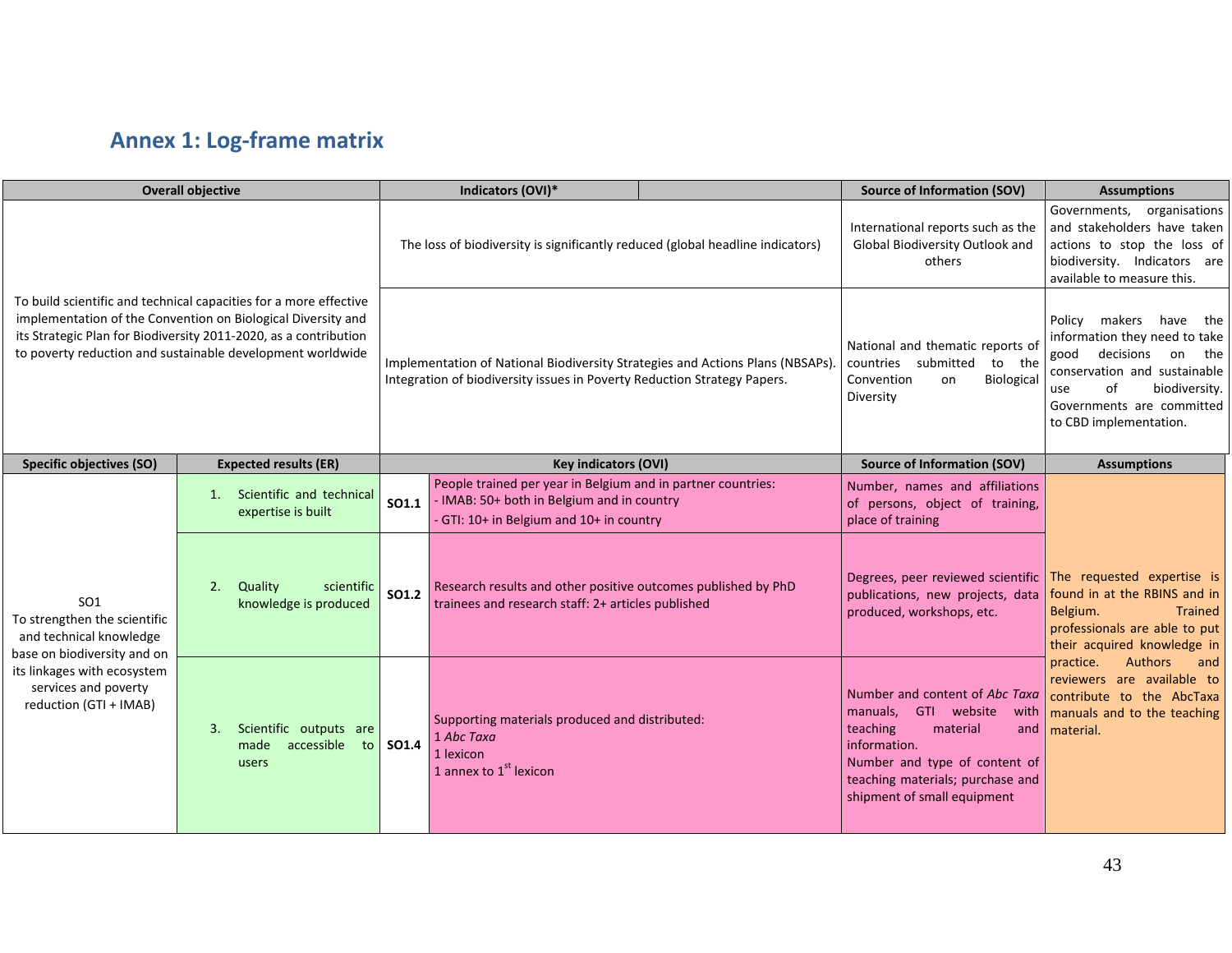| <b>Specific objectives (SO)</b>                                                                                                                                                                                               | <b>Expected results (ER)</b>                                                                                                                                |                   | <b>Key indicators (OVI)</b>                                                                                                                                                                                                                       | <b>Source of Information (SOV)</b>                                                                                              | <b>Assumptions</b>                                                                                                       |
|-------------------------------------------------------------------------------------------------------------------------------------------------------------------------------------------------------------------------------|-------------------------------------------------------------------------------------------------------------------------------------------------------------|-------------------|---------------------------------------------------------------------------------------------------------------------------------------------------------------------------------------------------------------------------------------------------|---------------------------------------------------------------------------------------------------------------------------------|--------------------------------------------------------------------------------------------------------------------------|
| SO <sub>2</sub><br>To enhance the information<br>base on these issues and on<br>associated governance<br>processes (CHM)                                                                                                      | 1. Expertise<br>in<br>information<br>management is built                                                                                                    | SO <sub>2.1</sub> | People trained per year in Belgium and partner countries: 25+ people<br>trained,                                                                                                                                                                  | Number, names and affiliations<br>of persons, object of training,<br>place of training                                          | Trainees stay in post after<br>the training and are able to<br>put the acquired knowledge<br>in practice. Managerial and |
|                                                                                                                                                                                                                               | Information flows are<br>2.<br>improved                                                                                                                     | SO2.2             | CHM websites running and regularly updated: 50% of websites<br>updated                                                                                                                                                                            | Websites, web statistics                                                                                                        | logistic issues the updating<br>and on-line publication of                                                               |
|                                                                                                                                                                                                                               | Information is used to<br>3.<br>advise<br>governance<br>processes                                                                                           |                   | Level of activity of the network of partners: One regional workshop<br>organised                                                                                                                                                                  | Workshops organised, meetings<br>at national, regional and<br>international level, etc.<br>public awareness projects            | CHM websites. Partners have<br>sufficient human resources<br>to undertake non-Internet<br>activities.                    |
| SO <sub>3</sub><br>To raise awareness and<br>communicate on the<br>importance of biodiversity<br>and ecosystem services for<br>poverty reduction and<br>sustainable development,<br>and on associated<br>governance processes | Awareness<br>$\mathbf{1}$ .<br>and<br>engagement are raised                                                                                                 | SO3.1             | Number of public awareness projects completed, number of related<br>communication material (posters, brochures, ), number of people<br>attending awareness raising events or receiving material, etc.: 4-5<br>public awareness projects completed | Public awareness projects reports                                                                                               | sufficient<br><b>Partners</b><br>have<br>human<br>resources<br>to<br>undertake<br>non-Internet<br>activities.            |
| Specific objectives (SO)                                                                                                                                                                                                      | <b>Expected results (ER)</b>                                                                                                                                |                   | <b>Key indicators (OVI)</b>                                                                                                                                                                                                                       | <b>Source of Information (SOV)</b>                                                                                              | <b>Assumptions</b>                                                                                                       |
| SO <sub>4</sub><br>To improve the<br>mainstreaming of<br>biodiversity and ecosystem<br>services in policy sectors<br>that have a high relevance<br>for development                                                            | Expertise of<br>Belgian<br>1.<br>Development<br>Cooperation is built                                                                                        | SO4.1             | Training provided: (Based on request)                                                                                                                                                                                                             | Number and type of trainings RBINS staff is requested to<br>given, degree of satisfaction                                       | undertake these activities.                                                                                              |
|                                                                                                                                                                                                                               | Biodiversity<br>2.<br>and<br>ecosystem services are<br>mainstreamed<br>in<br>activities supported by<br><b>Belgian</b><br>the<br>Development<br>Cooperation | SO4.2             | Number of consultancy requests from DGD staff:<br>- Follow-up of at least 5 processes<br>- At least 8 consultancy requests honoured on demand                                                                                                     | Attendance to meetings, e-mails<br>notes elaborated,<br>answered,<br>briefing<br>reports,<br>notes,<br>workshops attended, etc. | DGD<br>staff<br><b>Belgian</b><br>and<br>decision-makers are aware of<br>RBINS expertise.                                |

L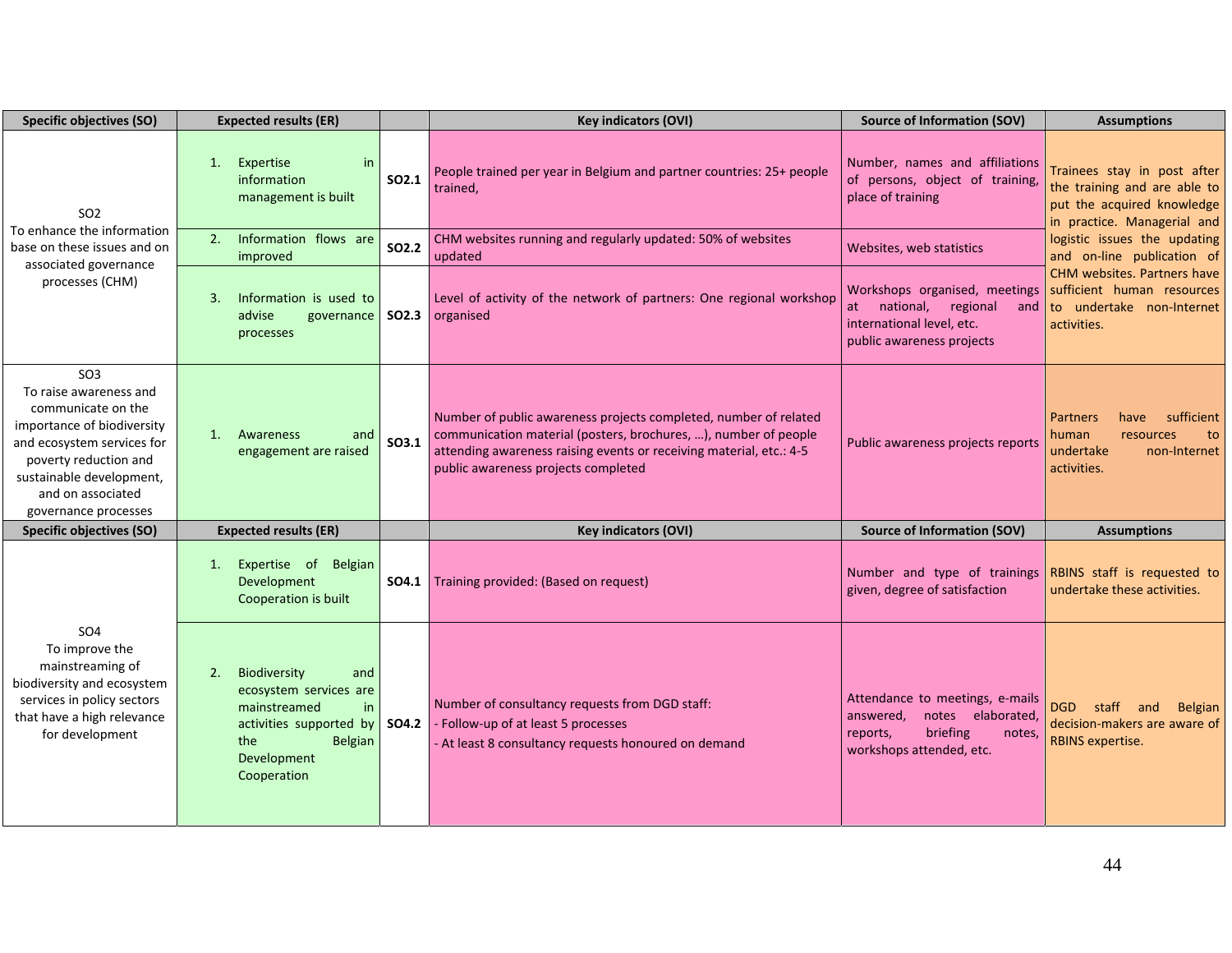| Specific objectives (SO)                                                                                                                                                                          | <b>Key indicators (OVI)</b><br><b>Expected results (ER)</b>                                  |       | Source of Information (SOV)                                                                                        | <b>Assumptions</b> |                                                                                     |
|---------------------------------------------------------------------------------------------------------------------------------------------------------------------------------------------------|----------------------------------------------------------------------------------------------|-------|--------------------------------------------------------------------------------------------------------------------|--------------------|-------------------------------------------------------------------------------------|
| SO <sub>5</sub><br>To improve the knowledge<br>on the measurement,<br>reporting and verification<br>(MRV) of policy choices and<br>activities linked to<br>biodiversity and ecosystem<br>services | (as of 2014)                                                                                 |       | (as of 2014)                                                                                                       | (as of $2014$ )    | (as of $2014$ )                                                                     |
| SO <sub>6</sub><br>To raise awareness on, and<br>build capacities for, the<br>implementation of the<br>Nagoya Protocol on Access<br>and Benefit Sharing                                           | The RBINS and DGD are<br>with<br>familiar<br>the<br>obligations under the<br>Nagoya Protocol | SO6.1 | Number of staff members aware of the implications of Nagoya<br>Protocol implementation: 2 members of staff trained | Follow-up reports  | <b>RBINS</b> staff is involved in<br>national and international<br>platforms on ABS |